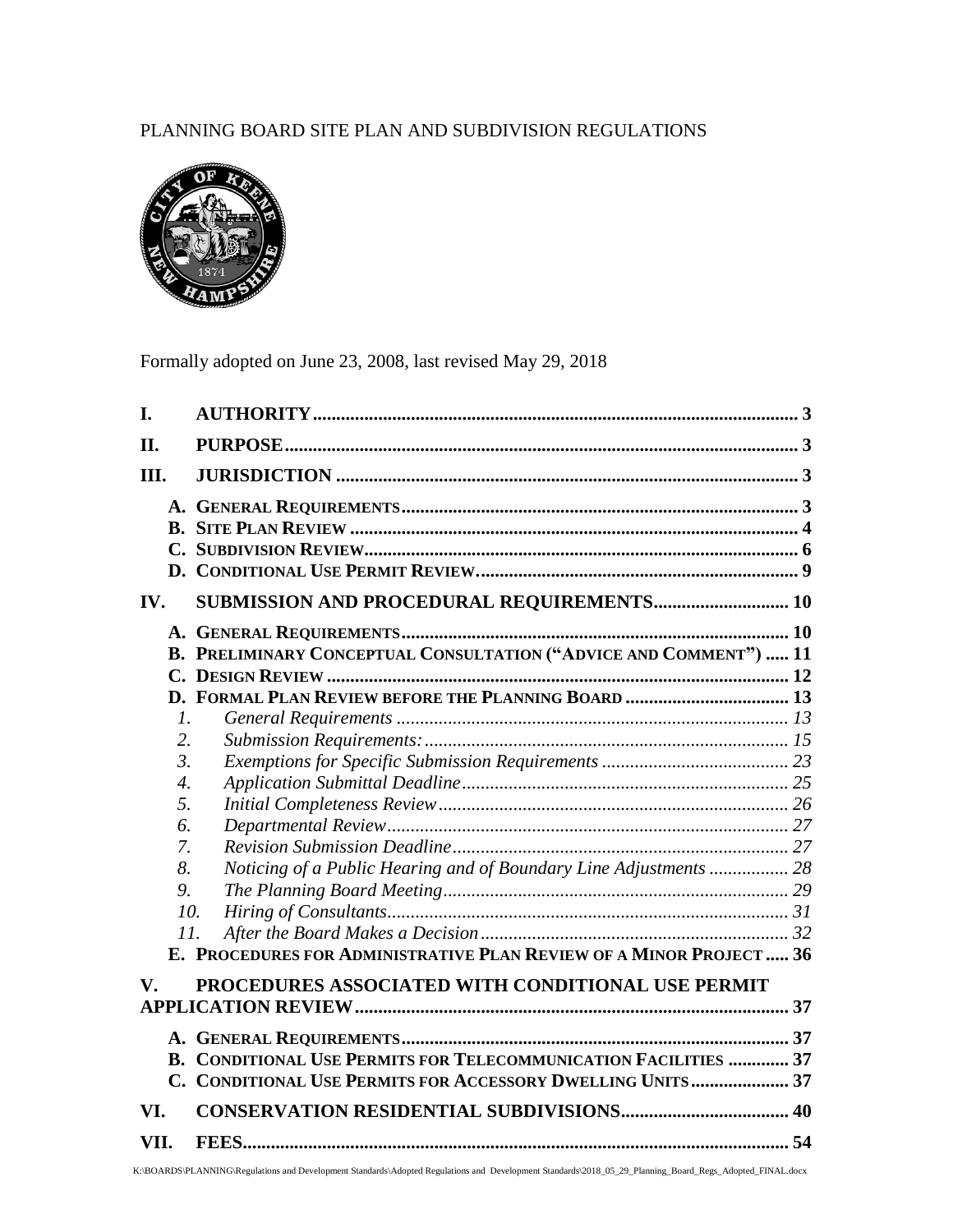| X. WAIVER OF REGULATIONS AND DEVELOPMENT STANDARDS 55 |  |
|-------------------------------------------------------|--|
|                                                       |  |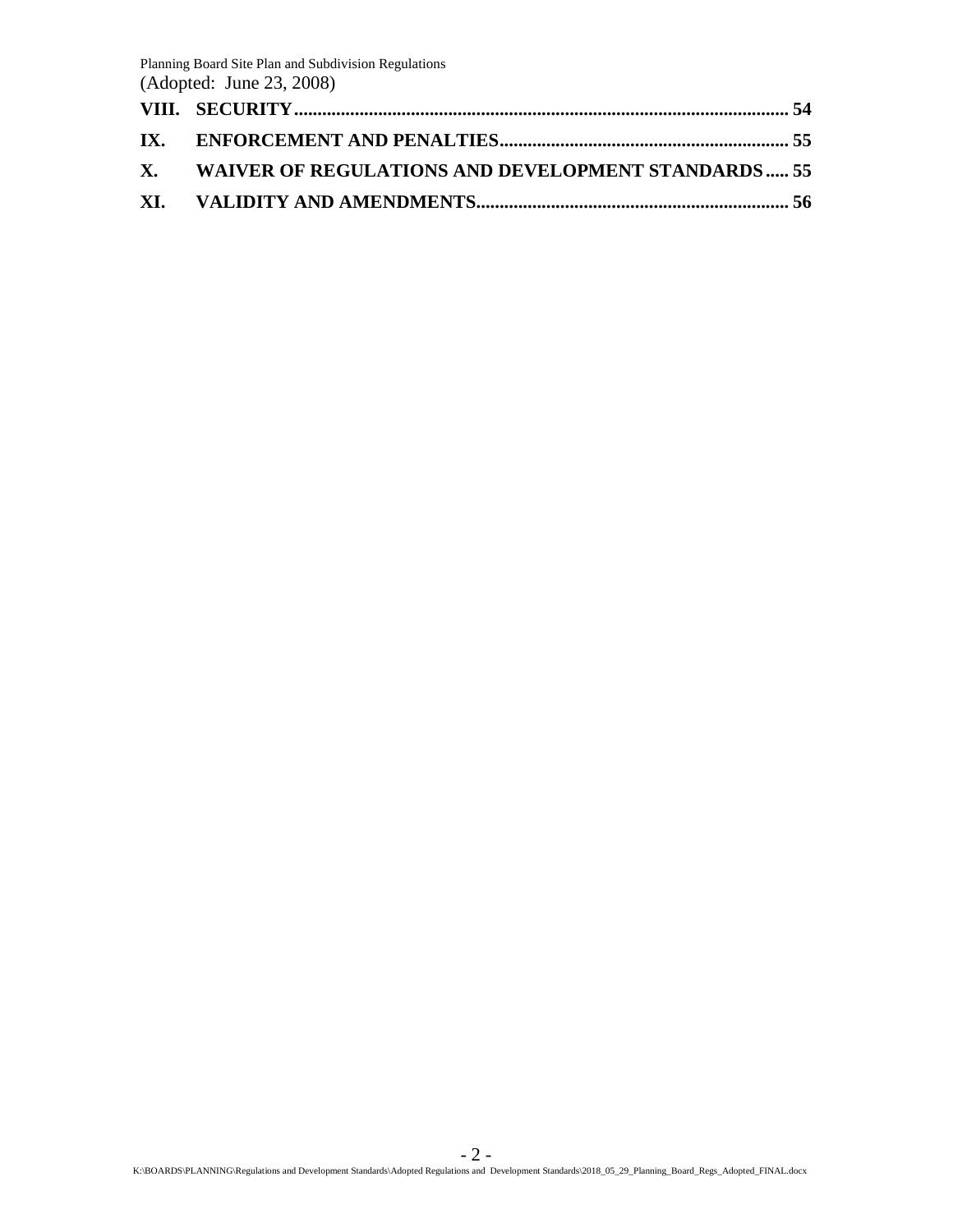# <span id="page-2-0"></span>**I. AUTHORITY**

A. In accordance with the authority vested in the Keene Planning Board by the Keene City Council and in accordance with the provisions of Chapter 674 of the New Hampshire Revised Statutes Annotated, the Keene Planning Board adopts the following regulations governing the review of applications for development and redevelopment in the City of Keene.

## <span id="page-2-1"></span>**II. PURPOSE**

- A. The Keene Planning Board recognizes that the subdivision and development of land can lead to significant social and economic benefits for the citizens of Keene. If done inappropriately, these actions can also result in adverse impacts upon the health, safety and general welfare of the community.
- B. Subdivision and development of land can adversely affect adjacent property owners, or negatively impact the quality and functioning of natural systems including, but not limited to groundwater, surface waters, floodplains, wetlands, drainage, wildlife, and wildlife habitat. Subdivision and development of land can also affect the capacity and safety of public roads, disrupt the orderly provision of City services, result in overcrowding of schools; conflict with the schedule of improvements contained in the Keene Capital Improvement Program or in other ways be inconsistent with the Keene Master Plan.
- C. It is the intent of these regulations to avoid such problems and to facilitate orderly development which will result in a strong viable economy, enhance the attractiveness of the community, preserve the quality and function of natural systems in the City and maintain and enhance the City's quality of life, while not imposing unreasonable costs upon the City.
- D. The Keene Planning Board recognizes that accurate project plans and documentation associated with subdivisions, site plans, and conditional use permits are essential for maintaining a comprehensive and accurate record of the City's development.

## <span id="page-2-3"></span><span id="page-2-2"></span>**III. JURISDICTION**

## **A. General Requirements**

1. Unless otherwise indicated herein, all development and/or subdivision of land in the City of Keene, as defined herein, shall comply with the City's codes, these regulations and the Planning Board's Development Standards, which are incorporated into these regulations by reference.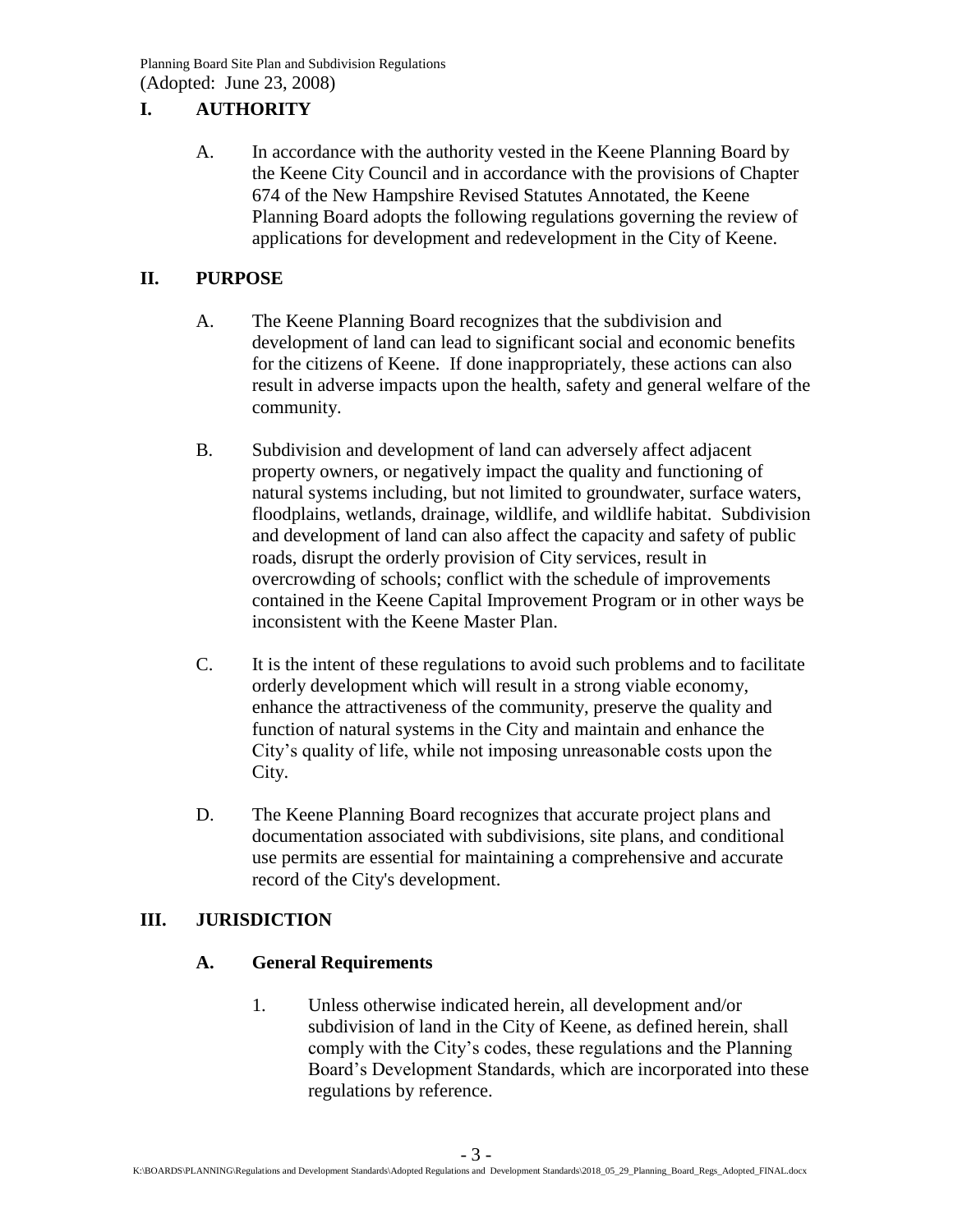2. Unless otherwise indicated herein, all proposals for new development, modifications or expansions of existing development, and or subdivision of land shall be reviewed and approved in accordance with these regulations to verify that the proposed project complies with the City's codes, these regulations and the Planning Board's Development Standards.

> a) For the purpose of these regulations, "Development" shall mean any form of land improvement and/or construction involving land, structures, or infrastructure including but not limited to the following:

> > 1) The introduction of new primary or accessory uses as defined in the zoning ordinance, where no such use previously existed;

> > 2) The expansion or modification of existing primary or accessory uses as defined in the zoning ordinance;

3) The introduction, expansion, modification, or relocation of structures, impervious surfaces, utilities, exterior lighting, waste handling facilities and other features or amenities required to meet City codes and the Planning Board's Development Standards;

4) Site work associated with proposed development or subdivision of land including but not limited to:

- (i) clearing of vegetation;
- (ii) grading, filling, excavating, or recontouring of any portion of a site;
- (iii)stock piling materials on the site;
- (iv)Surcharging of soils on a site
- (v) installation of erosion and sedimentation control measures;
- (vi)construction of roads or driveways;
- (vii) installation of utilities
- (viii) Installation of site improvements or amenities.

5) Noncommercial excavation and/or filling of land where the total volume of material to be excavated or to be placed as fill exceeds 1000 cubic yards.

3. Other than for site investigation, site work associated with a proposed development or subdivision of land shall not commence until the proposal has been approved by the Planning Board or its designee in accordance with these regulations, and approved plans have been signed by the Chair or Vice-Chair of the Planning Board as required.

## <span id="page-3-0"></span>**B. Site Plan Review**

1. Site plan review shall be completed by either the Planning Board during a duly noticed public hearing if the proposed project meets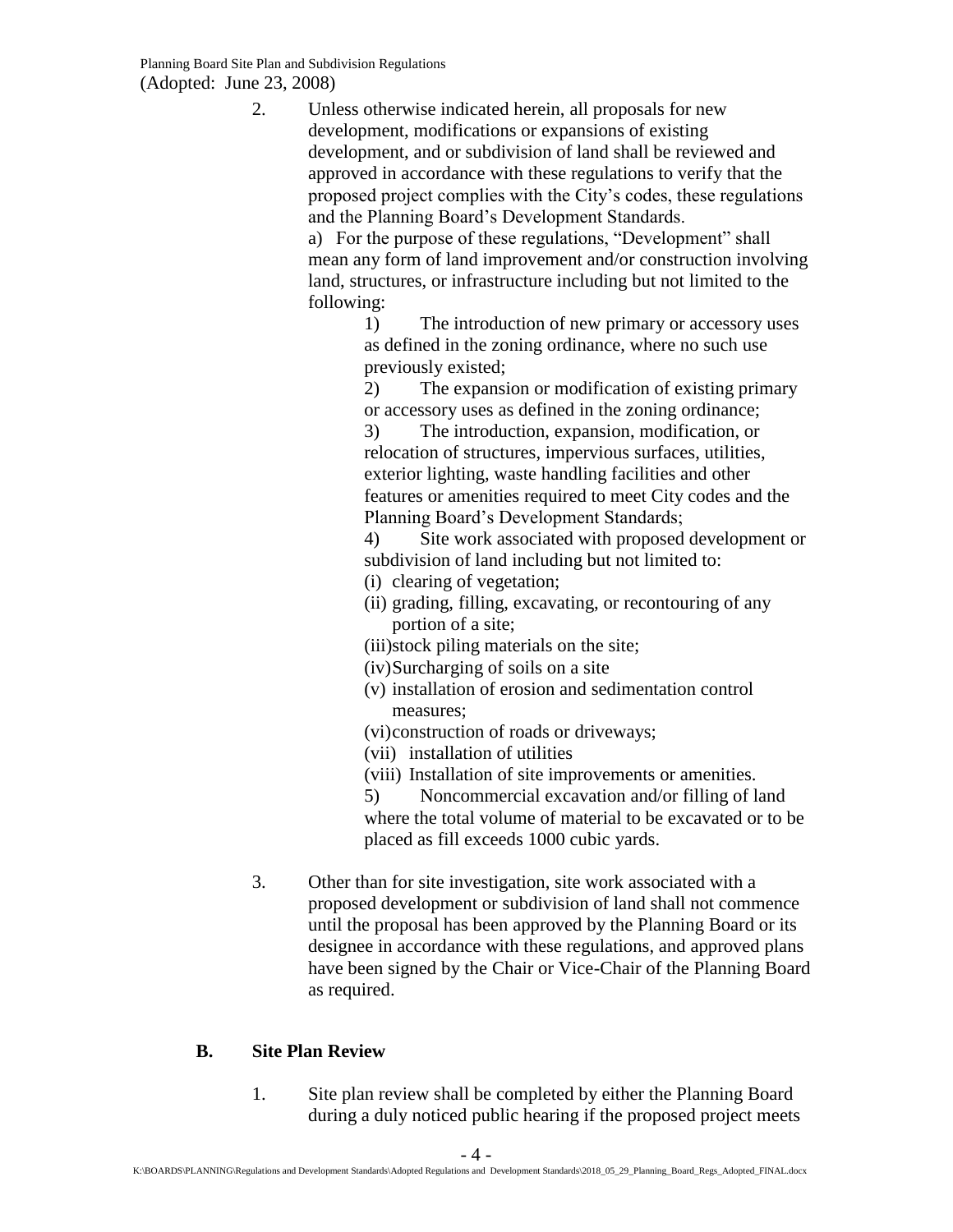any of the threshold criteria set forth below or Administratively by the Planning Director if the proposed project does not meet any of the threshold criteria set forth below.

2. Threshold criteria for determining when Site Plans are to be reviewed by the Planning Board are as follows:

a) Development that proposes the introduction of a new primary use as defined in the zoning ordinance, where no such use previously existed; or

b) Development that proposes to increase the total foot print of structures on the property by 1000 sqft or more; or

c) Expansion of use on a property that will, based on the most recent edition of the ITE manual, result in an increase in vehicular traffic entering or leaving the site by more than 50 vehicles during peak hour or 100 vehicles per day; or

d) A change in site configuration that generates or increases the potential for adverse impacts to drainage systems, surface waters, groundwater, wetlands, floodplains, pedestrian safety or vehicular safety; or

e) Development that proposes changes to the landscaping, screening, lighting, driveways, parking lots, architectural appearance or visual appearance of an existing structure or site, and that, in the judgment of the Planning Director, warrants review and approval by the Planning Board; or

f) Any development where the applicant or property owner specifically requests in writing review and approval by the Planning Board.

3. Proposed projects that do not meet the above threshold criteria are considered to be minor projects that shall be reviewed by City Staff and if found in compliance with the City's codes, these regulations, and Planning Board standards, can be administratively approved by the Planning Director.

> a) The Board relies upon the professional judgment of the Planning Director to determine whether a proposed project meets the threshold criteria set forth above and must therefore be reviewed by the Planning Board.

b) Any applicant who disagrees with the decision of the Planning Director with respect to an administrative review may appeal the decision by applying for site plan review and approval by the Planning Board following the submission procedures outlined in these regulations.

4. Development on property located within the Downtown Historic Overlay District (City of Keene Zoning Ordinance [as described in Sections: 102-1381 through 102-1383) shall not be subject to the requirements of Planning Board Development Standard 19 -- Architectural and Visual Appearance if such development is an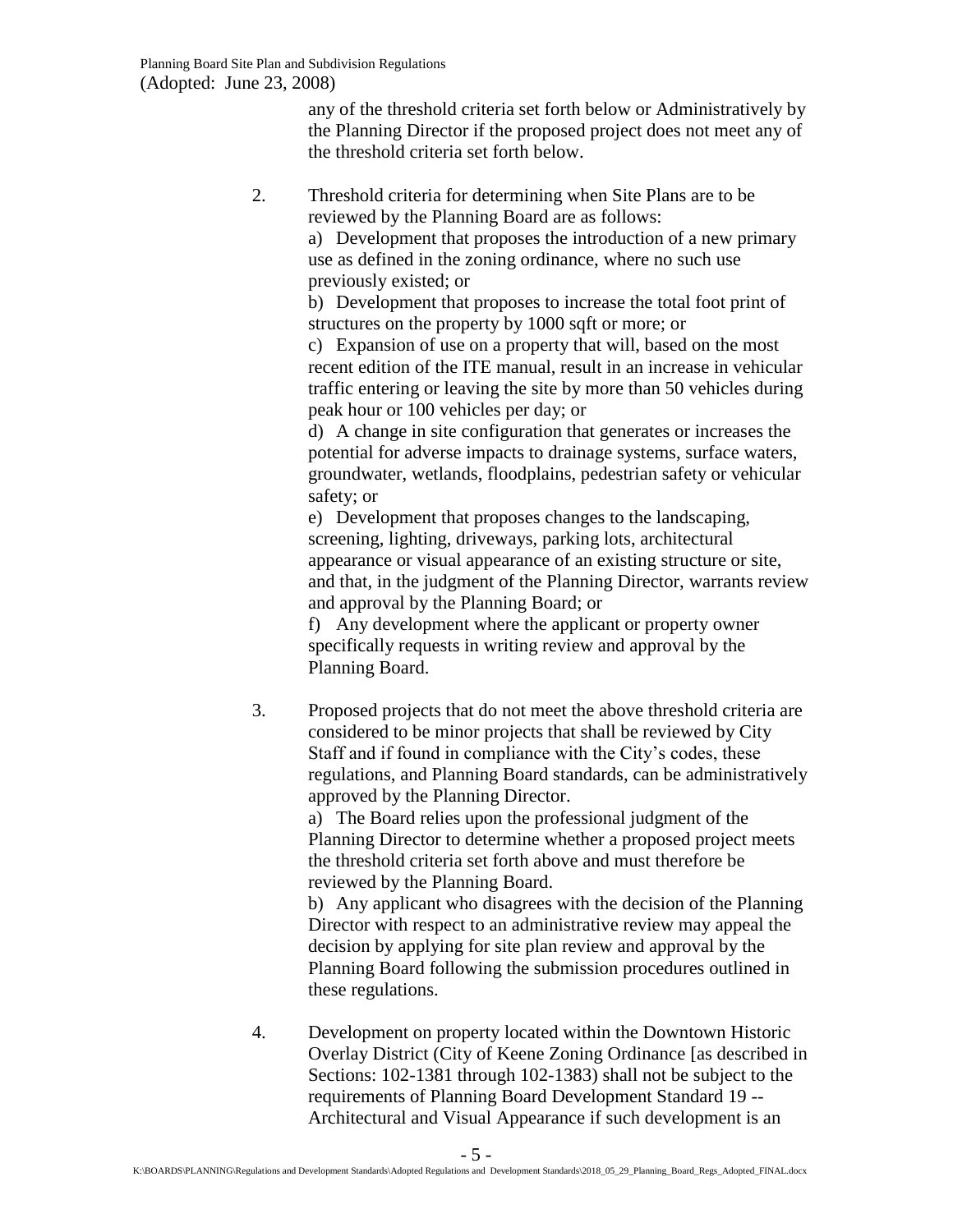activity requiring the issuance of a Certificate of Appropriateness according to City Code Article V Historic Districts.

5. Exceptions: Site Plan Review shall not be required for the following, however all development shall comply with all applicable City codes and with the Planning Board's Development Standards:

> a) Development of an individual one or two family dwelling on an existing parcel;

> > 1) Installation or modification of an accessory dwelling unit associated with a single family dwelling is subject to Planning Board review and issuance of a conditional use permit in accordance with the zoning ordinance and the conditional use permit section of these regulations

2) Applicants for subdivisions of land for one and two family dwellings may be required to demonstrate that the proposed new parcels can be developed in a manner that avoids or mitigates the potential for adverse impacts in accordance with the Planning Board's Regulations

b) Timber harvesting to be done in accordance with State of New Hampshire administrative rules and best management practices, and for which an appropriate intent to cut notice has been provided;

c) Excavation and/or filling of land that is not associated with the following:

1) Commercial sale of earth materials.

2) Site work associated with proposed development or subdivision of land.

3) The total volume of material to be excavated and/or

fill to be placed exceeds 1000 cubic yards of material.

d) Temporary outdoor activities such as circuses, carnivals or promotional activities, although City and/or State permits may be required.

## <span id="page-5-0"></span>**C. Subdivision Review**

1. Subdivision Review before the Planning Board during a duly noticed public hearing shall be required for any division of a lot, tract or parcel of land into 2 or more lots, plats, sites, units or other divisions of land for the purpose, whether immediate or future, of sale, rent, lease, condominium, conveyance or building development.

a) All subdivisions of land, including conventional subdivisions and conservation residential development subdivisions (hereinafter CRD), shall comply with the subdivision regulations set forth in RSA 674:36 paragraph II and the City's codes, these regulations and the Planning Board's Development Standards.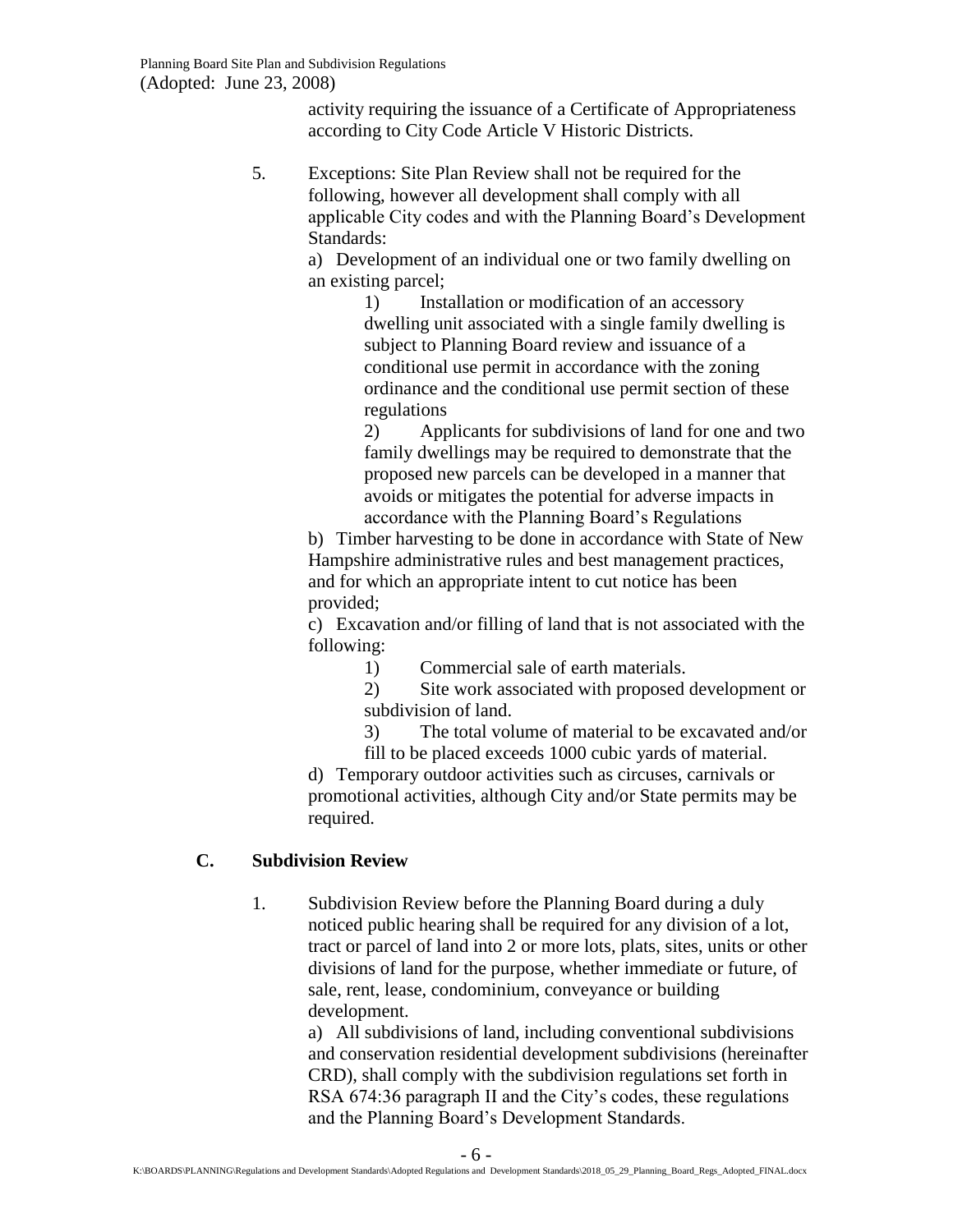1) Subdivision review shall include an analysis of land characteristics and access potential to determine if each proposed new lot is of such character that it can be accessed in conformance with the Board's Development Standards and used for building in a manner that avoids or mitigates the potential for adverse impacts to health, safety, and welfare of the community and the environment.

2) The criteria for this determination are established in the subdivision section of the Planning Board's Development Standards and include but are not limited to a consideration of slopes, soil characteristics, suitability for on-site septic, and the presence of surface waters, wetlands, and bedrock close to surface.

b) Regulations pertaining to subdivision review shall also apply to the re-combination of lots, plats, sites, units or other divisions of land, except as indicated below under Section III C.4. Voluntary Merger, and Section III C.5. Adjustment of Boundary Lines.

2) Applications for subdivision of land consisting of three (3) or more proposed lots and which propose the layout and construction of a new road or street where the existing parcel to be subdivided meets the minimum lot size requirements for a CRD subdivision shall follow the CRD process set forth in the City's zoning ordinance and the Planning Board's Development Standards.

> a) Applicants may request a waiver of the CRD requirement in accordance with the following provisions:

> > 1) A request for a waiver of the CRD requirement shall be made in writing.

2) The Board shall grant a waiver of the CRD requirement upon reaching a finding that the applicant has demonstrated any of the following:

(a) Given the parcel configuration and site constraints, a conventional subdivision design provides the only reasonable alternative to developing the parcel to be subdivided; or

(b) A CRD design would significantly detract from the character of the surrounding neighborhood; or

(c) Conservation values on the property would be better protected by a conventional subdivision design.

- 3) Layout of a City Street: Approval by the Planning Board in accordance with all City codes and these regulations shall be required for any application that proposes the laying out of a new City street or the modification of the layout of an existing City street.
- 4) Voluntary Merger. Any owner of 2 or more contiguous preexisting approved or subdivided lots or parcels who wishes to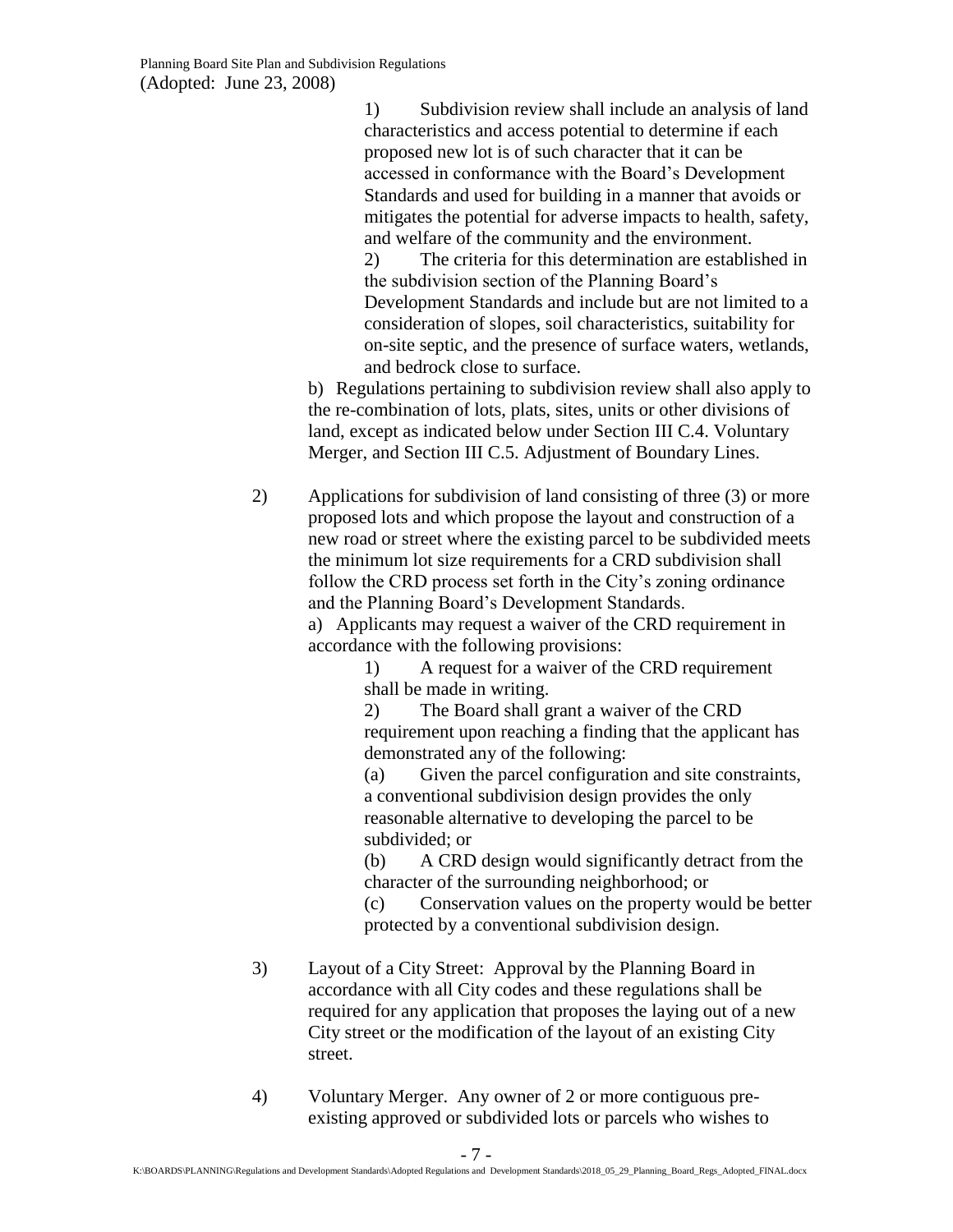merge them shall do so by applying to the Planning Board or its designee.

a) Except where such merger would create a violation of thencurrent ordinances or regulations, all such requests shall be approved administratively, and no public hearing or notice shall be required.

b) No new survey plat need be recorded, but a notice of the merger, sufficient to identify the relevant parcels and endorsed in writing by the Planning Board or its designee, shall be filed for recording in the registry of deeds, and a copy mailed to the municipality's assessing officials.

c) No such merged parcel shall thereafter be separately transferred without subdivision approval.

d) Planning Board designates the Zoning Administrator as their designee for the approval of Voluntary Mergers, and in his/her absence, the Planning Director.

5) Adjustment of Boundary Lines. Landowners of 2 or more contiguous preexisting approved or subdivided lots or parcels, who wish to adjust the boundary lines between one or more of said lots or parcels, may do so by applying to the Planning Board. a) All such requests shall be reviewed by the Planning Board without public hearing. Notice to abutters is still required. b) An updated survey showing the Boundary Line Adjustment(s), and all metes and bounds of the revised parcels shall be prepared and the resulting survey plats shall be filed for recording in the registry of deeds.

6) Hillside Protection. Subdivision of land that includes prohibitive and precautionary slopes as defined in Chapter 102-1401 of the Keene Code of Ordinances shall be subject to the following provisions:

> a) Any new lot or parcel created after the adoption Chapter 102 Sections 1400 through 1409 of the Keene Code of Ordinances shall comply with all aspects of Chapter 102 Sections 1400 through 1409 of the Keene Code of Ordinances.

b) Any new parcel created after the adoption Chapter 102 Sections 1400 through 1409 of the Keene Code of Ordinances.

1) Except for Conservation Residential Development Subdivisions, for all proposed subdivisions of parcels greater than fifteen (15) acres in size, land areas meeting the definition of a prohibitive slope shall be excluded in the calculation of minimum lot size for each new lot.

2) Except for Conservation Residential Development Subdivisions, for all proposed subdivisions of parcels greater than fifteen (15) acres in size, fifty (50) percent of land areas meeting the definition of a precautionary slope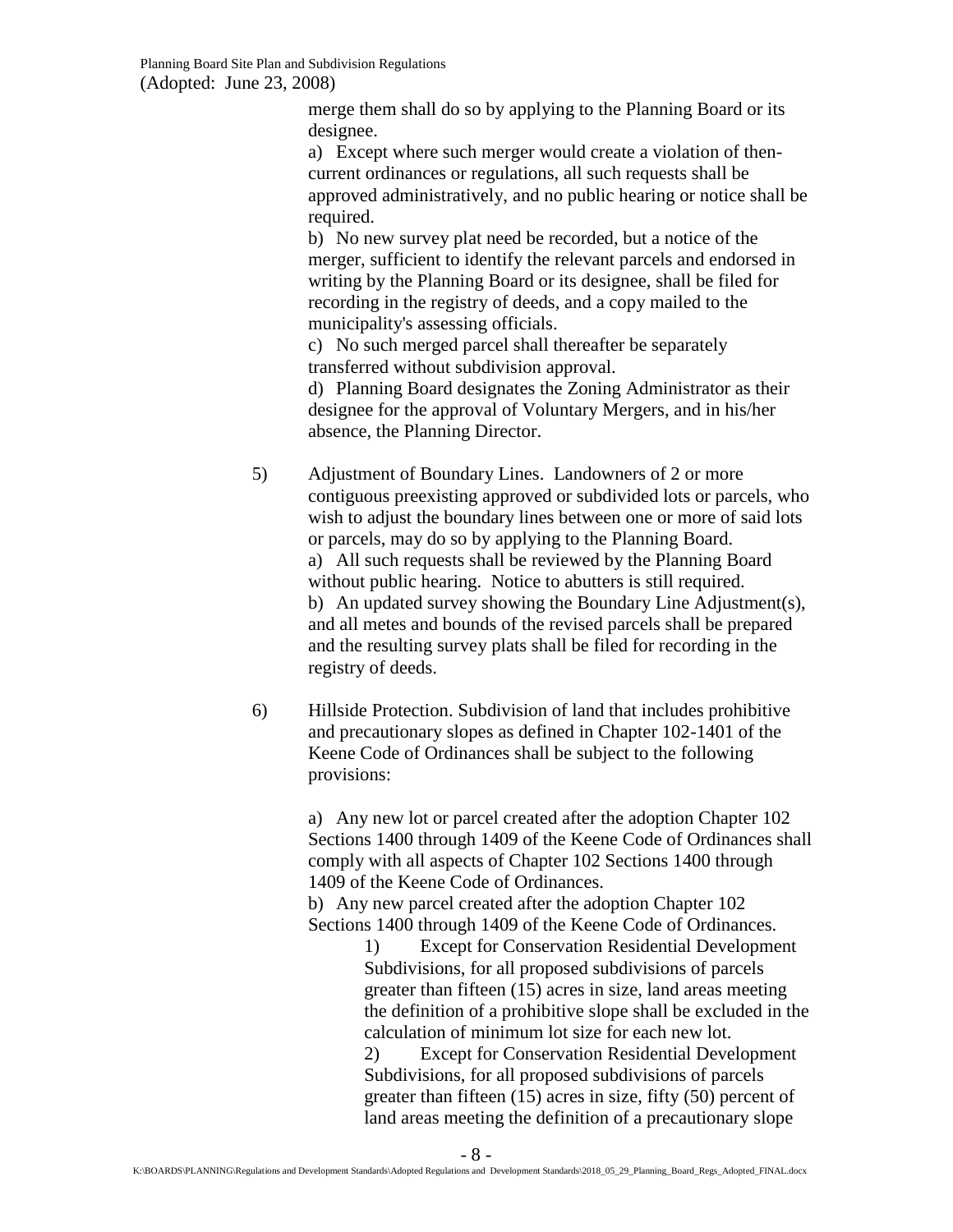shall be excluded in the calculation of minimum lot size for each new lot.

3) A lot located in the Rural zoning district, conforming to the zoning ordinance in all respects at the time of the adoption of Chapter 102 Sections 1400 through 1409 of the Keene Code of Ordinances and that is at least ten (10) acres and less than fifteen (15) acres in size, shall be exempt from the above exclusions.

c) For all proposed subdivisions using the City's Conservation Residential Development (CRD) rules, land areas defined in Chapter 102-1401 of the Keene Code of Ordinances as prohibitive or precautionary slopes may be included in the area calculation of the Yield Plan as long as the following conditions can be demonstrated to the satisfaction of the Planning Board:

1) Access to each parcel shown on the yield plan and the proposed CRD plan can be gained without entering on and/or crossing a prohibitive slope;

2) Each parcel shown on the yield plan and on the proposed CRD plan shall have a suitable building envelop that consists of the following;

(a) A contiguous area of land of 20,000 square feet or more that in its predevelopment condition is free of characteristics that would constrain development including, but not limited to, prohibitive slope areas, surface waters, wetlands, or vernal pools;

(b) A regular shape with dimensions which provide sufficient width and depth to site permitted structures, accessory uses, and if necessary on-site water and waste water systems.

# <span id="page-8-0"></span>**D. Conditional Use Permit Review.**

- 1. Approval by the Planning Board following a duly noticed public hearing shall be required for all applications requesting the issuance of a Conditional Use Permit. The following uses require issuance of a conditional use permit:
	- a) Telecommunication Facilities: Conditional Use Permit approved by the Planning Board is required for the siting of telecommunication facilities, in accordance with the City of Keene's Zoning Ordinance, Article VII Telecommunications Towers and Antennas as amended, and these regulations.
	- b) Accessory Dwelling Unit: A Conditional Use Permit approved by the Planning Board is required for Accessory Dwelling Units as noted within the City of Keene Zoning Ordinance, Sections 102-332, 102-362, 102-372, and 102-896. In granting a Conditional Use Permit for an Accessory Dwelling Unit, all the requirements of Section 102-896 of the Zoning Ordinance and these regulations shall be met.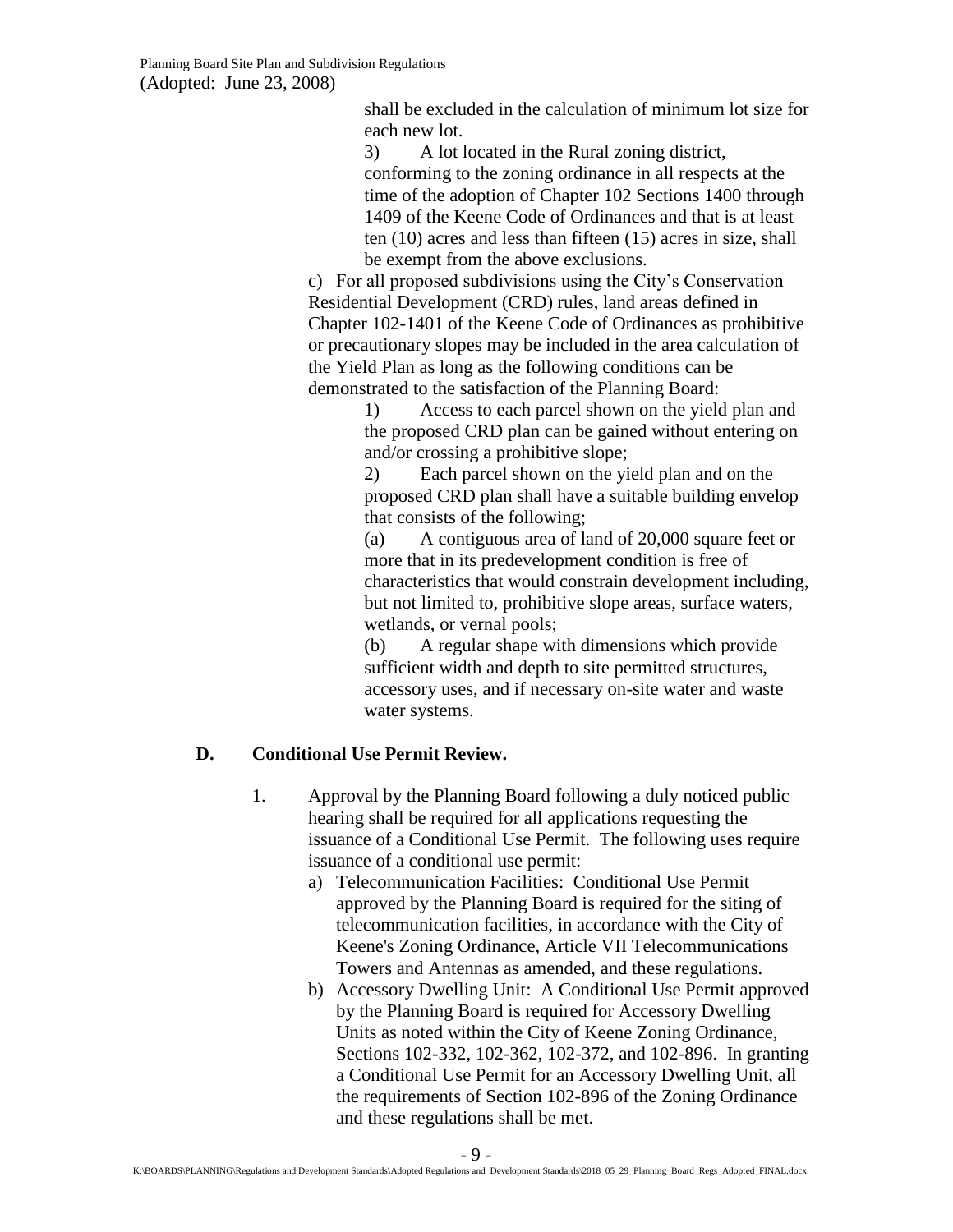- c) Conservation Residential Development: A Conditional Use Permit approved by the Planning Board is required for Conservation Residential Development as noted within the City of Keene Zoning Ordinance, Sections 102-284 through 102-288. In granting a Conditional Use Permit for an Accessory Dwelling Unit, all the requirements of Section 102- 284 through 102-288 of the Zoning Ordinance and these regulations shall be met.
- d) Surface Water Protection: A Conditional Use Permit approved by the Planning Board is required for certain uses and structures within the Surface Water Protection Overlay District, as defined in City of Keene Zoning Ordinance, Sections 102- 1480 through 102-1496. In granting a Conditional Use Permit for uses and structures in the Overlay District, all the requirements of Section 102-1480 through 102-1496 of the Zoning Ordinance and these regulations shall be met.

## <span id="page-9-1"></span><span id="page-9-0"></span>**IV. SUBMISSION AND PROCEDURAL REQUIREMENTS**

## **A. General Requirements**

1. All applications for site plan review before the Planning Board, administrative site plan review, subdivision review, boundary line adjustment, voluntary merger, conditional use permit, or request for waiver of the Board's Development Standards shall demonstrate compliance with the City's codes, these regulations, the Board's Development Standards and any other standards specifically referenced in these regulations.

a) Applicants are encouraged to discuss the requirements of relevant City codes, regulations, and standards with the Planning Department and other City staff (e.g. the City Engineer, the zoning administrator/plans examiner, and the Fire Prevention Officer) as early in the project planning stages as possible.

- 2. All applicants for site plan review (administrative or Planning Board review), subdivision review, boundary line adjustment, voluntary merger, conditional use permit, advice and comment, design review or waiver of Planning Board standards shall make application upon forms to be provided by the Planning Department and in conformance with detailed requirements set forth in these regulations. Such application forms shall be incorporated into these regulations by reference.
- 3. Ownership: The applicant for site plan review, subdivision review or conditional use permit review must either own the fee simple interest in the property(s) that are the subject of the review or have written permission of the fee simple owner. The Planning Department is directed not to accept any application for Site Plan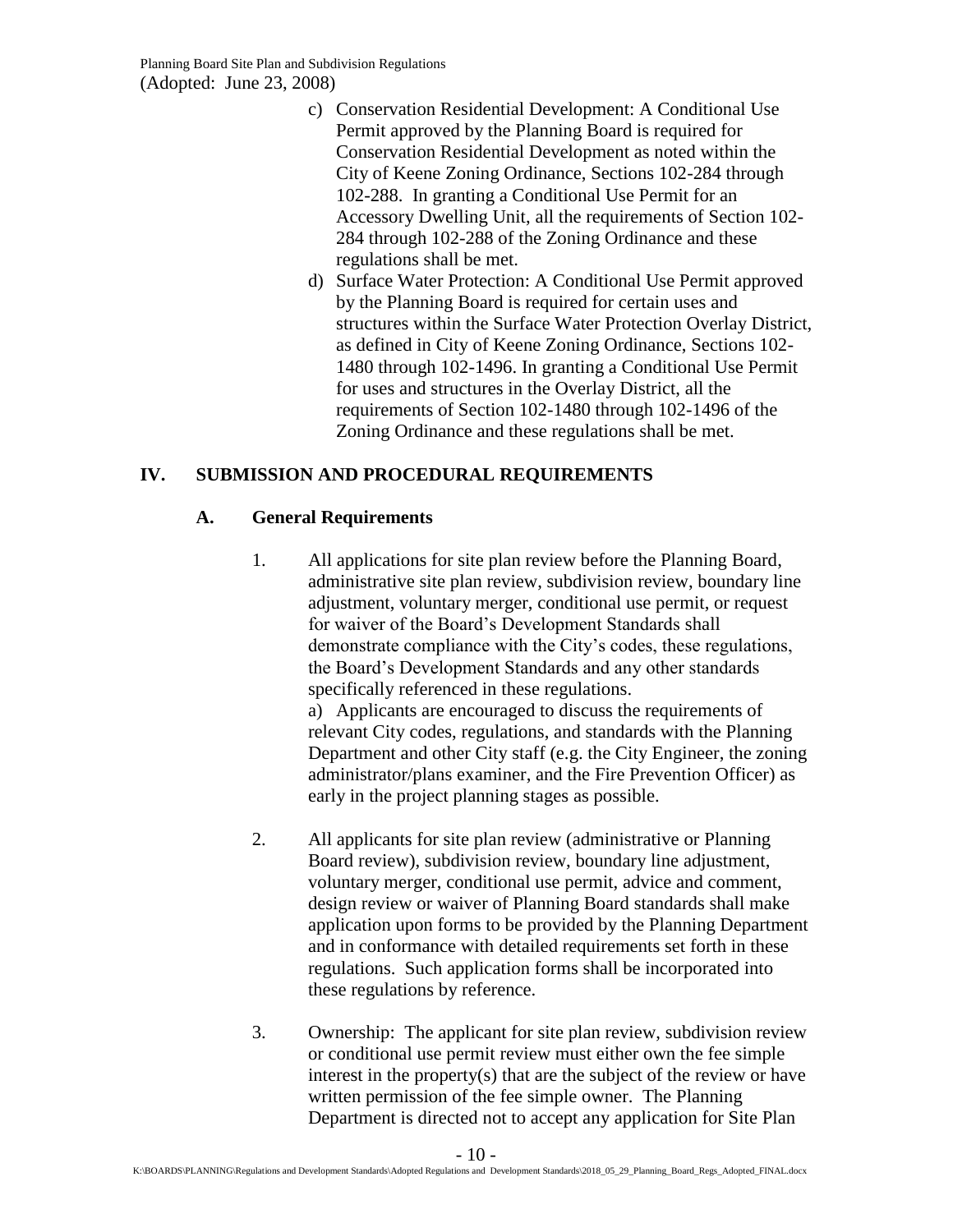Review, Subdivision review or Conditional Use Permit review that does not include written evidence that the fee simple owner of the property is aware of the application and does not object to the application being made.

4. Permission to visit the property: For the City to properly review applications, City staff, members of the Planning Board, and designees of the Planning Board must have the ability to enter the property that is the subject of the application. Submittal to the Planning Department of an application for any and all types of review, either by the Planning Board or for administrative approval, shall be deemed as granting of permission for City staff, Keene Planning Board members, and/or their designees to enter onto the property for purposes of review.

> a) Permission to visit the property extends from the date an application is submitted until the project is formally denied or construction of an approved project is complete, a certificate of occupancy has been issued, and/or final security has been returned to the applicant.

b) Due to the number of projects under review, it is not possible to notify property owners in advance of the specific time of each intended visit.

c) If the applicant wishes to place limitations upon access, then the limitations should be requested in writing at the time of application. Any such request should include the reasons for the limitations, and the Board shall use its reasonable judgment in determining the extent to which the request is to be granted.

## <span id="page-10-0"></span>**B. Preliminary Conceptual Consultation ("Advice and Comment")**

1. The Planning Board offers applicants the opportunity to seek preliminary advice from the Board in regards to project proposals. The Advice and Comment process has been established to assist the applicant in developing a project proposal that is consistent with City policies, goals, standards and regulations. The scope of the informal discussion between the Board and the prospective applicant shall be broad and general. The primary purposes of the discussion are to:

a) Inform the Board about the concept for the proposed Development and familiarize the Board with the location and general character of the land and its surroundings;

b) Discuss the proposed project in light of the City's Master Plan, goals and policies; and

c) For the Board to provide the prospective applicant with guidance about the submission and procedural requirements set forth in these regulations.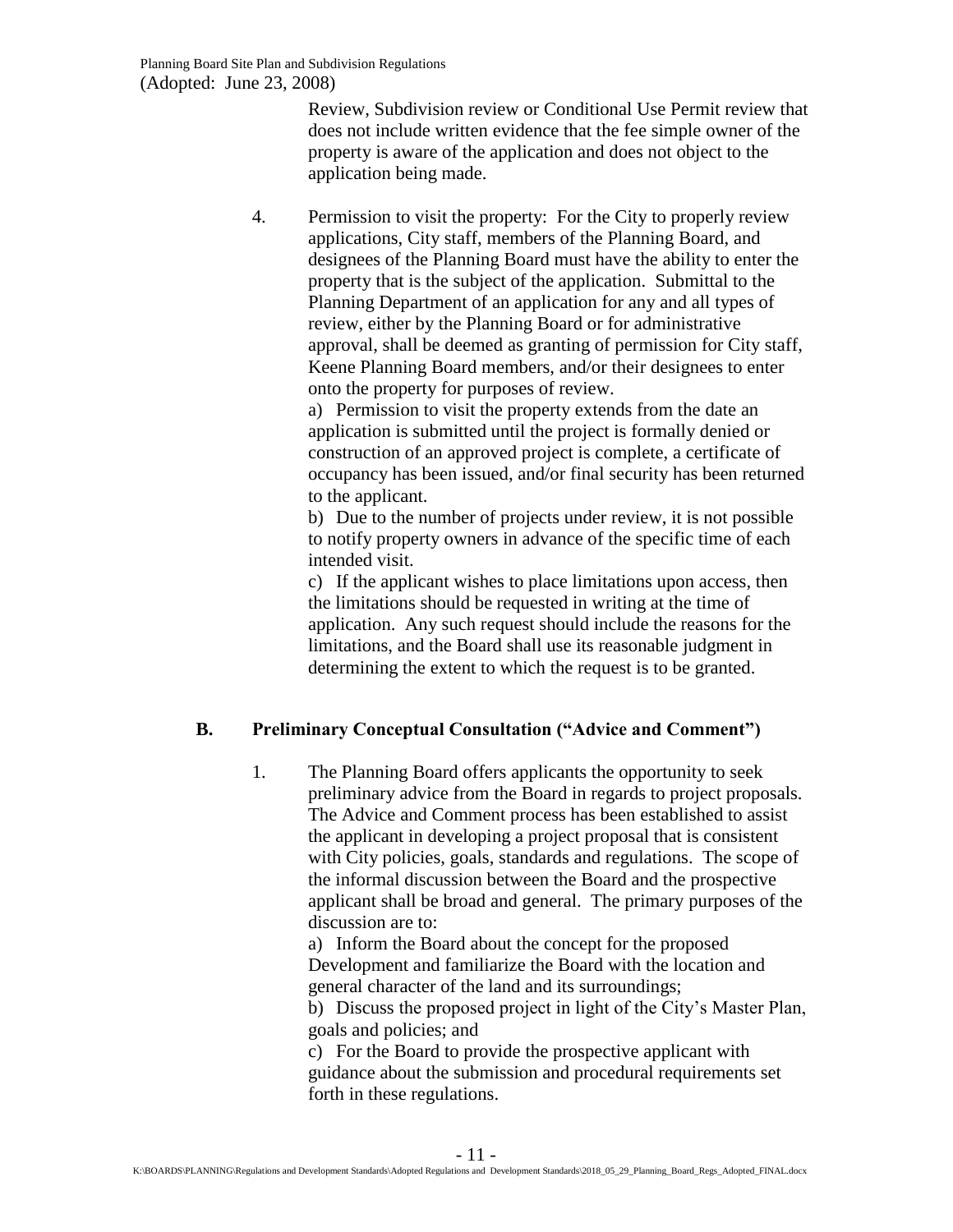- 2. Information for the Board to consider must be submitted to the Planning Department no later than seven (7) business days prior to the scheduled Board meeting date. Proposed development plans may be submitted to the Board for consideration but specific design and engineering details will not be discussed. Applicants submitting site plans, building elevations or subdivision layouts for Board consideration should submit three (3) copies on D size paper and one (1) copy on  $8\frac{1}{2}$ " x  $11$ " or  $11$ " x  $17$ " sized paper to facilitate copying and distribution to Board members.
- 3. Because this is a preliminary and informal review to assist the applicant in developing a project proposal, compliance with the Zoning Ordinance, abutter notification, and convening of a public hearing are not required. No analysis of the submitted information shall be required by City Staff. Comments by the public may be taken at the discretion of the Planning Board Chair. Anything said by the applicant or by the Board or City staff will not affect any subsequent review of the proposed development or redevelopment.
- 4. In providing advice to an applicant, the Board comment should focus on but not be limited to the following:

a) Informing the Board about the concept for the proposed Development and familiarize the Board with the location and general character of the land and its surroundings.

b) Advising the prospective applicant regarding how a proposed project could better meet established Community Goals, principles established in the City Master Plan, or generally accepted planning principles.

c) Providing the prospective applicant with guidance about the submission and procedural requirements set forth in these regulations.

# <span id="page-11-0"></span>**C. Design Review**

- 1. Design Review is available at the option of the applicant. The Design Review process has been established to provide informal and nonbinding review and feedback prior to submittal of a formal plan, and is particularly encouraged for large or complex projects.
- 2. Information for the Board to consider must be submitted to the Planning Department no later than eleven (11) business days prior to the scheduled Board meeting date. Applicants submitting site plans, building elevations, or subdivision layouts for Board consideration, should submit three (3) copies on D size paper and one (1) copy on  $8\frac{1}{2}$ " x 11" or 11" x 17" sized paper to facilitate copying and distribution to Board members. The more information that is provided, the more feedback can be provided by the Board.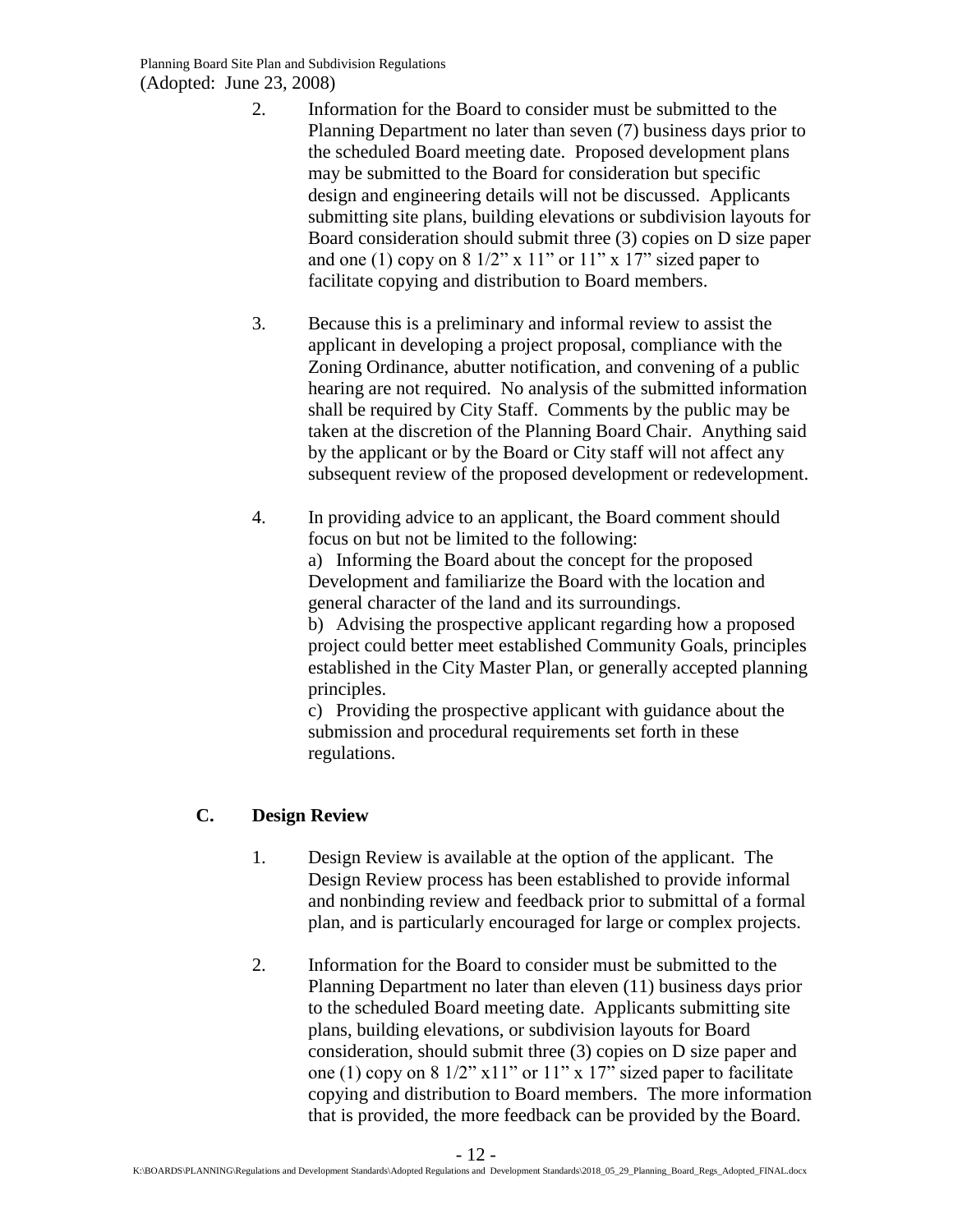- 3. In accordance with the requirements of State law, abutters must be notified, at the applicant's expense. Although the Board will not conduct formal public hearings during Design Review, comments by the public may be taken at the discretion of the Planning Board Chair. Anything said by the applicant or by the Board or City staff will not affect any subsequent review of the proposed development or redevelopment.
- 4. Because this is a preliminary and informal review to assist the applicant in developing a project proposal, compliance with the Zoning Ordinance and the submission requirement for formal plan review are not required.
- 5. Discussion with the Board may include but is not limited to the following:

a) Improving the design, layout, quality, character, and/or appearance of the proposed project.

b) Advising the applicant regarding how a proposed project could better meet established Community Goals, principles established in the City Master Plan, or generally accepted planning principles.

6. Advice provided may extend beyond specific Planning Board Standards to assist the applicant in designing the best possible development for the City.

## <span id="page-12-1"></span><span id="page-12-0"></span>**D. Formal Plan Review before the Planning Board**

#### **1. General Requirements**

- a) Unless otherwise indicated, this section applies to all applications for site plan review before the Board, subdivision review, conditional use permit review, waivers of Planning Board Development Standards and requests for extensions to plan expiration dates.
- b) The following time line summarizes the City's development review process and highlights key deadlines that must be met for project reviews to move forward in a timely manner.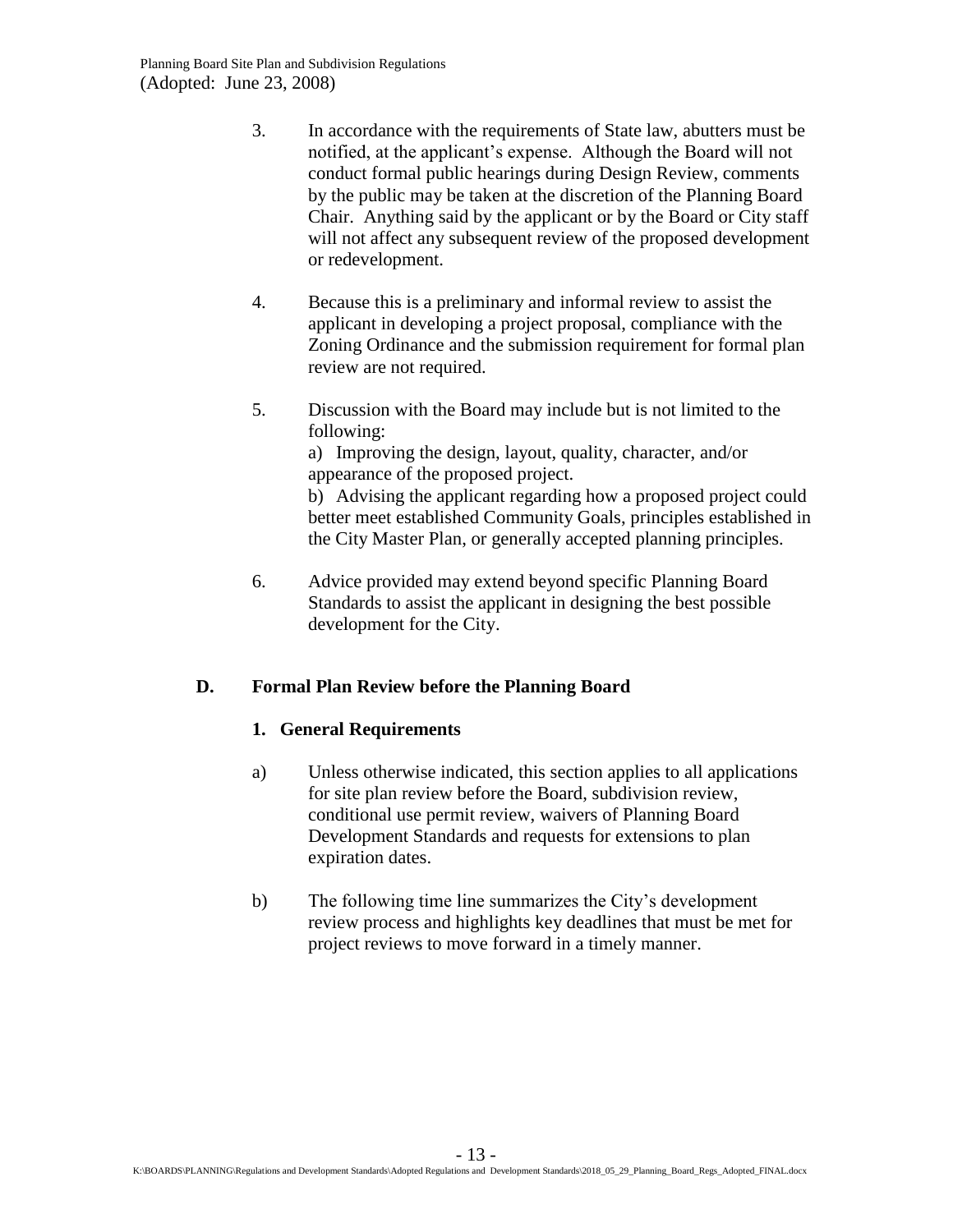| 7 weeks prior<br>to meeting                                                                                              | 6 weeks prior<br>to meeting                                                                                                         | 5 weeks prior<br>to meeting                                                                                                                        | 4 weeks prior<br>to meeting                                                                                                                                      | 3 weeks prior<br>to meeting                                                                                                                   | 2 weeks prior<br>to meeting                                                                                                                                                                                                                                                                                                                | 1 week prior<br>to meeting | Week of<br>meeting                                                                       |
|--------------------------------------------------------------------------------------------------------------------------|-------------------------------------------------------------------------------------------------------------------------------------|----------------------------------------------------------------------------------------------------------------------------------------------------|------------------------------------------------------------------------------------------------------------------------------------------------------------------|-----------------------------------------------------------------------------------------------------------------------------------------------|--------------------------------------------------------------------------------------------------------------------------------------------------------------------------------------------------------------------------------------------------------------------------------------------------------------------------------------------|----------------------------|------------------------------------------------------------------------------------------|
| M T W TH F                                                                                                               | M   T   W   TH   F                                                                                                                  | M   T   W   TH   F                                                                                                                                 | M T W TH F                                                                                                                                                       | M T W TH F                                                                                                                                    | M   T   W   TH   F                                                                                                                                                                                                                                                                                                                         | M   T   W   TH   F         | M T W TH F                                                                               |
| ★                                                                                                                        | ★                                                                                                                                   | $\bigstar$                                                                                                                                         |                                                                                                                                                                  |                                                                                                                                               | $\star$<br>$\star$                                                                                                                                                                                                                                                                                                                         |                            | ★★                                                                                       |
| Pre-<br>Submission<br><b>Meeting</b><br>On or before<br>Wednesday<br>33 Business<br>Days prior<br>$\bigstar$ = Key Dates | <b>Application</b><br><b>Submission</b><br><b>Deadline</b><br>Friday<br>4PM<br>26 Business<br>Days prior<br>NO<br><b>EXCEPTIONS</b> | Intuar<br>Completeness<br>Review<br>Tuesday<br>24 Business<br>Days prior<br>Distribute to<br>Departments<br>Wednesday<br>23 Business<br>Days prior | <b>Department</b><br><b>Review</b><br>Week<br>Weds - Weds<br>(5 Business Days)<br>Requests for<br>modifications<br>and additional<br>information to<br>applicant | <b>Applicant</b><br><b>Revision Week</b><br>Thurs - Mon<br>(8 Business Days)<br>Applicant<br>incorporates<br>staff comments<br>into revisions | $\blacktriangleright$ Revision<br><b>Submission</b><br><b>Deadline</b><br>Monday<br>4 PM<br>14 Calendar<br>Days prior<br>NO<br><b>EXCEPTIONS</b><br>Abutter<br><b>Notices</b><br>Mailed<br>Wednesday<br>12 Calendar<br>Days prior<br>Staff reports<br>complete<br>Friday<br>Packets<br>mailed to PB<br>Friday<br>10 Calendar<br>Days prior | PB Review<br>Week          | <b>PB</b> Meeting<br><b>Monday</b><br>6:30 PM<br>Decision<br>letters mailed<br>Wednesday |

c) Pre-Submission Meeting with Staff: For all proposed projects that meet the threshold criteria for site plan review before the Board, subdivisions proposing to create three (3) or more parcels, or projects requiring a conditional use permit, applicants shall meet with City Planning staff at least two (2) weeks prior to the Planning Board submittal deadline.

> 1) The purpose of this meeting is to review the proposed project when it is still at a conceptual stage of development, to identify any potential concerns with project design, and to ensure that the applicant is aware of all information that must be submitted with the application by the submittal deadline.

> 2) Applicants proposing large or complex projects, or large subdivisions, are urged to meet with the planning staff as early in the plan development process as possible so that any suggestions

> > - 14 -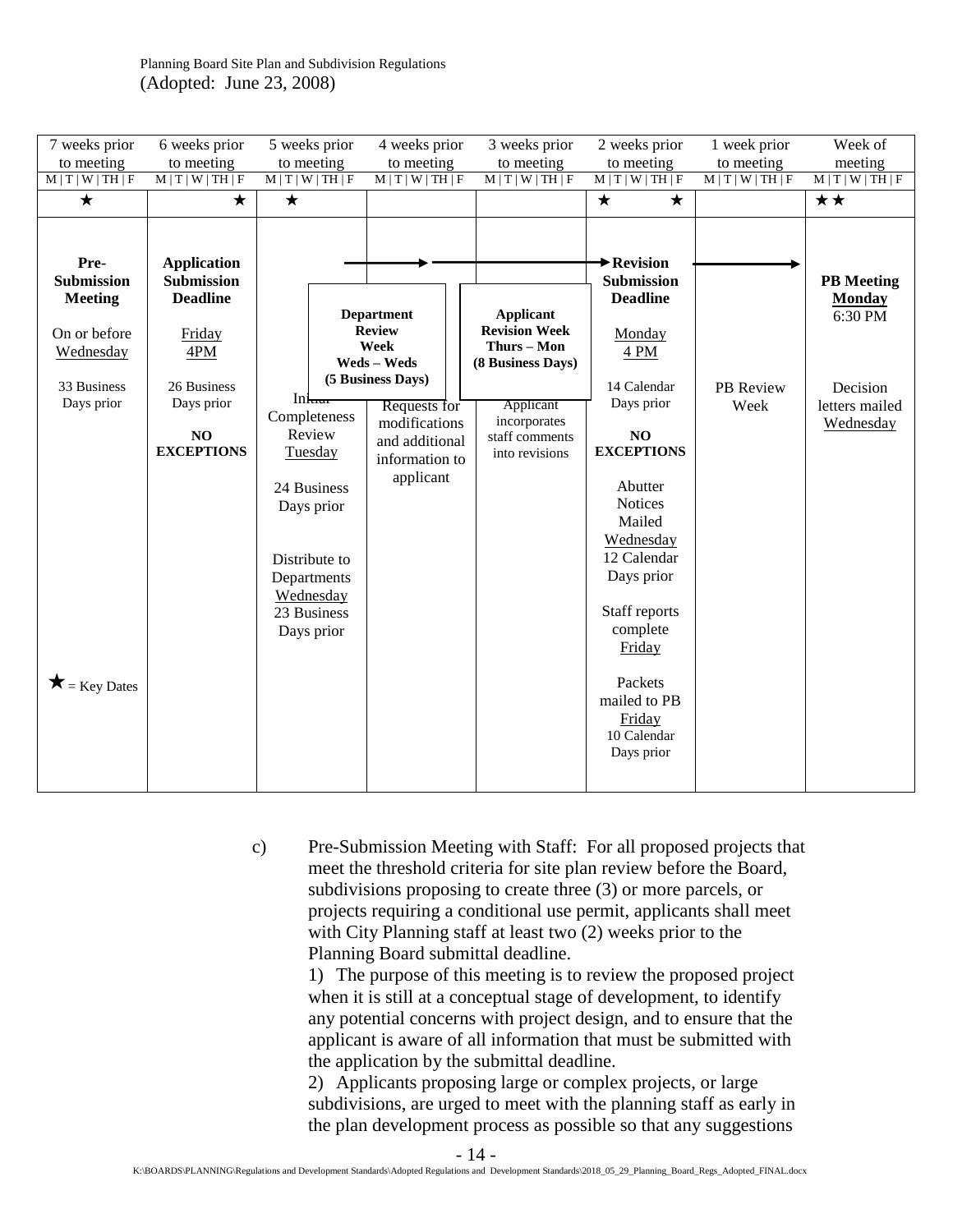or changes can be integrated into the proposed design detail before significant time has been invested and design costs have been incurred by the applicant.

3) Failure to schedule and attend a pre-submission meeting with staff may result in a delay in the completion of the review process, depending on the complexity of the proposed project and the work load of City Departments.

4) Applicants are also encouraged to meet with the Zoning Administrator/Plans Examiner, Fire Safety Officer, and the City Engineer before the Planning Board submission deadline to ensure that all requirements of their respective departments are incorporated into the plan before submission to the Board.

d) Compliance with Zoning: Compliance with all applicable sections of the Zoning Ordinance and City Code shall be demonstrated by the applicant before an application can be noticed for review by the Planning Board.

> 1) Applications requiring the granting of a variance, special exception or other approval by the Zoning Board of Adjustment shall not be noticed for public hearing by the Planning Department until such variances, special exceptions or approvals have been obtained by the applicant.

> 2) An applicant may request a joint meeting of the Zoning Board of Adjustment and Planning Board if the application requires the issuance of a variance and/or special exception from the Zoning Board of Adjustment and a waiver of the Planning Board Site Plan and Subdivision Regulations.

## <span id="page-14-0"></span>**2. Submission Requirements:**

a) Applicants shall provide sufficient information as defined in this section to enable the City Staff and the Planning Board to evaluate the proposed Development for compliance with the City Codes, the Planning Board Regulations, and the Planning Board Development Standards. The Planning Board shall consider advice from the Planning Director in reaching a determination as to whether an applicant has provided sufficient information to deem his/her application complete.

> 1) All plans submitted for Site Plan Review, Design Review and/or Conditional Use Permit Review shall be prepared and stamped by a professional engineer or architect registered in the state of New Hampshire. All building elevations and renderings shall be prepared and stamped by an architect registered in the state of New Hampshire. All subdivision plans, survey plans, and boundary line adjustment plans shall be prepared and stamped by a professional land surveyor registered in the state of New Hampshire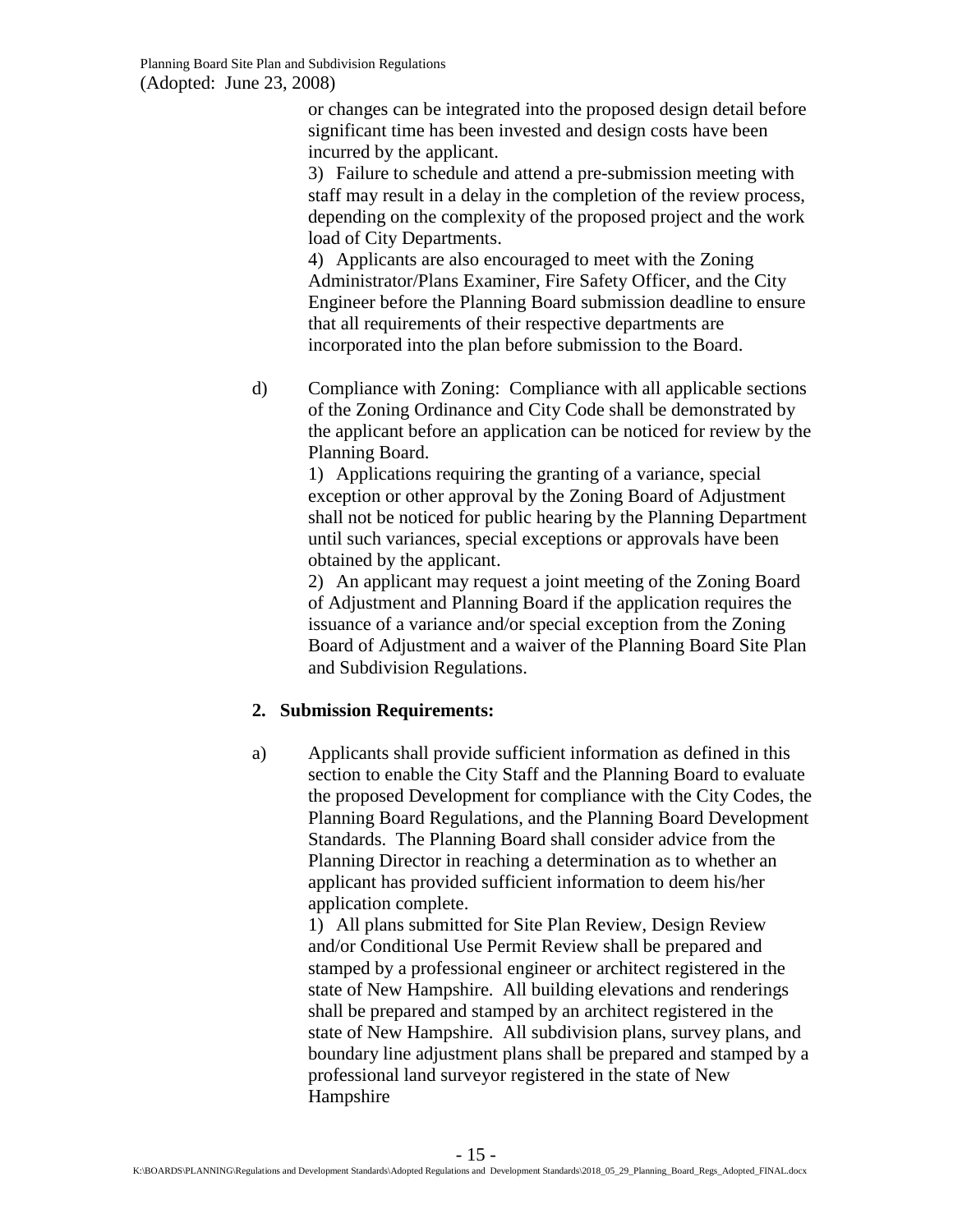b) Unless otherwise specified in the Planning Board Regulations or on individual application forms provided by the City or unless an applicant requests an exemption to provide specific information following procedures set forth in Section 3, "Exemption for Specific Submission Requirements" below, the required materials to be submitted as a complete application package shall include the following:

> 1) Two (2) copies of the completed application forms, as specified in Section c) "Application Forms" below. Such application shall be signed and dated by the property owner and his/her authorized agent (hereinafter "the applicant").

2) Two (2) copies of a descriptive narrative of the proposed project as specified in Section d) "Descriptive Narrative" below. 3) For applications requiring a public hearing and for Boundary Line Adjustments, abutter notification materials as specified in Section e) Abutter Notification Materials" below.

4) Seven (7) copies on "D" sized paper and two (2) copies on 8.5"x11" or 11"x17" sized paper of complete plan sets prepared by an engineer or surveyor registered in New Hampshire and bearing the seal and signature of said engineer or surveyor, as specified in Section f) "Plan Sets" below.

5) Three (3) copies of all technical reports as specified in Section g) "Technical Reports/Supporting Analysis" below. Reports prepared by an engineer shall be certified showing the stamp and seal of said engineer.

6) Three (3) color copies on "D" sized paper and Two (2) color copies on 11"x17" paper of all elevations showing the visual appearance and architectural details of all proposed structures, as specified in Section h) "Visual/Architectural Details" below.

7) One (1) pdf of the complete plan set.

## c) Application Forms

1) The name, address, and telephone number of the owner of the parcel(s) upon which the proposed project or subdivision will occur; the name, address, and telephone number of the applicant's authorized representative (if other than the property owner); the address, Tax Map Parcel Number(s) (TMP) and area in square feet and acres of the parcel(s) upon which the proposed development or subdivision would occur; the Zoning District(s) covering the parcel(s) subject to review; and the property owner's signature.

(a) All applications shall include a completed checklist form indicating all information that has been submitted and any requested exemptions of information submission requirements. See Section IV  $D(3)(a)(1)$  below.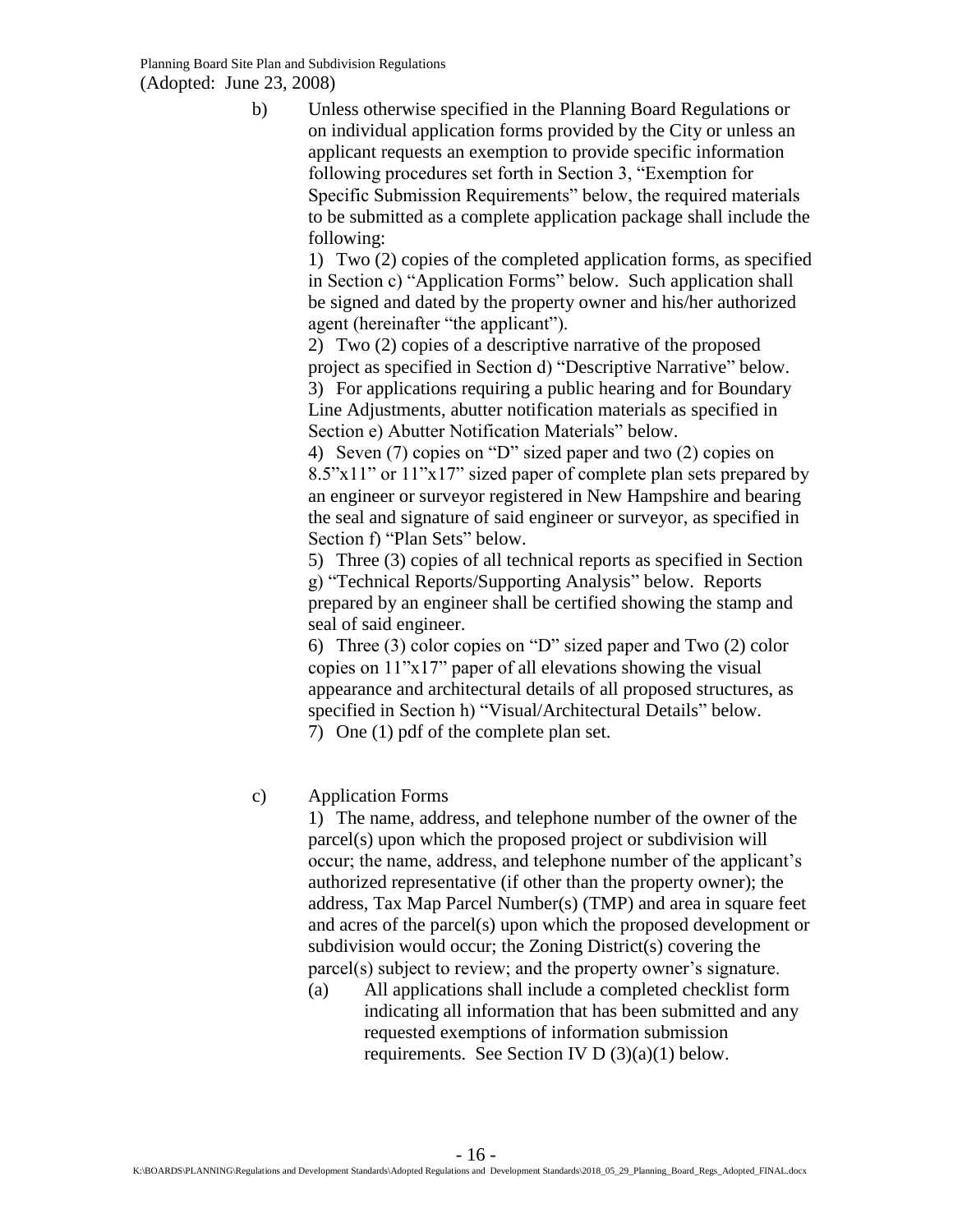d) Descriptive narrative: A narrative description of the proposed development or subdivision, including descriptions of the following:

> 1) A brief description of the proposed Development including the type of development, the proposed uses, and the scope or scale of the development.

> 2) The size of the existing parcel upon which the Development or subdivision is proposed.

3) The location of the access point for the proposed use.

4) Proposed methods for controlling storm water, drainage, erosion, and sedimentation during the project.

5) Proposed methods of disposal of boulders, stumps, vegetation and other debris.

6) Any other descriptive information that the Planning Board may reasonably deem necessary to determine compliance with City codes, the Planning Board Regulations, and the Planning Board Development Standards.

e) Abutter Notification materials: For the purpose of abutter notification, the following items shall be submitted with the application:

> 1) An abutters list that includes all owners of properties that directly abut and/or that are across the street or stream from the parcel(s) that will be subject to review, and all owners of properties located within 200 feet of the parcel(s) that will be subject to review. The certified list shall include all property owner names, property street addresses, property tax map parcel number, and mailing address if different from the property address. In the case of an abutting property being under a condominium or other collective form of ownership, the term abutter means the officers of the collective or association as defined in RSA 356-B:3, XXIII 2) Two (2) sets of mailing labels for each abutter and including the owner of the property that will be subject to review and his/her designated agent(s).

3) A check in an amount sufficient to cover the cost of legal notice advertising and mailing of certified letters to abutters.

f) Plan Sets: Plan sets shall contain at least the following information:

1) A location map depicting the location of the proposed development or subdivisions.

2) A detailed existing conditions map at a scale of  $1$  inch  $= 100$ feet or smaller (showing a greater level of detail) as the Planning Director may reasonably deem necessary under the circumstances, showing the entire proposed development or subdivision property and depicting of the following information: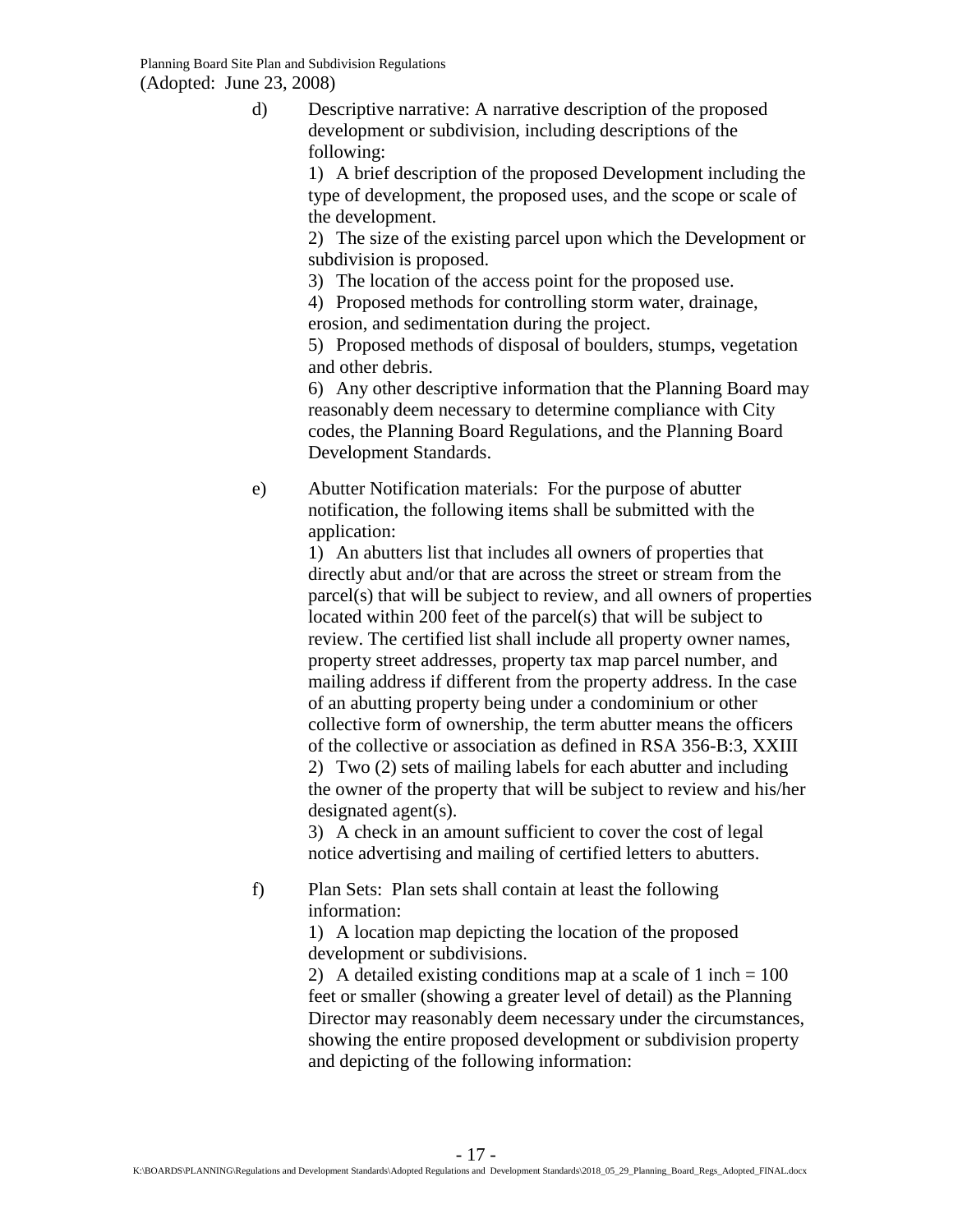(a) Contours of at least five (5) foot intervals, or at other intervals as the Planning Director may reasonably deem necessary under the circumstances, showing existing topography and drainage patterns.

(b) The location of all existing surface waters as defined in Section 102-1482 of the City of Keene's Surface Water Protection Ordinance, as well as any man-made ditches, basins, ponds, or waterways.

- (i) All wetland areas on parcel(s) to be developed or subdivided shall be delineated by a wetlands scientist certified by the State of New Hampshire.
- (ii) A waiver of the wetland delineation requirement may be granted for boundary line adjustments if the applicant designates areas not delineated as "no build" areas and such designation is clearly shown and noted on the plan.

(c) The location of floodways and 100 year floodplain delineation as shown on the most current FIRM maps. (d) Existing public streets and rights of way, lot lines, abutter names, and Tax Map Number(s) of all abutting properties.

(e) Location of existing wooded and vegetated areas.

(f) Location of existing structures, power lines and other utilities, wells, septic systems, private roads or driveways, stonewalls, cellar holes, cemeteries, easements, and rights of way on the property, and to the extent practical on abutting properties.

3) A detailed proposed condition site plan or subdivision map drawn at a scale of 1 inch  $= 100$  feet or a smaller scale (showing greater detail) as the Planning Director may reasonably deem necessary under the circumstances, showing the proposed development or subdivision property and showing the following information:

a) Existing and proposed contours of five (5) foot intervals, or at other intervals as the Planning Director or City Engineer may reasonably deem necessary under the circumstances, showing existing topography and drainage patterns.

b) The location of all existing surface waters as defined in Section 102-1482 of the City of Keene's Surface Water Protection Ordinance, as well as any man-made ditches, basins, ponds, or waterways.

c) The location of floodways and 100 year floodplain delineation as shown on the most current FIRM maps.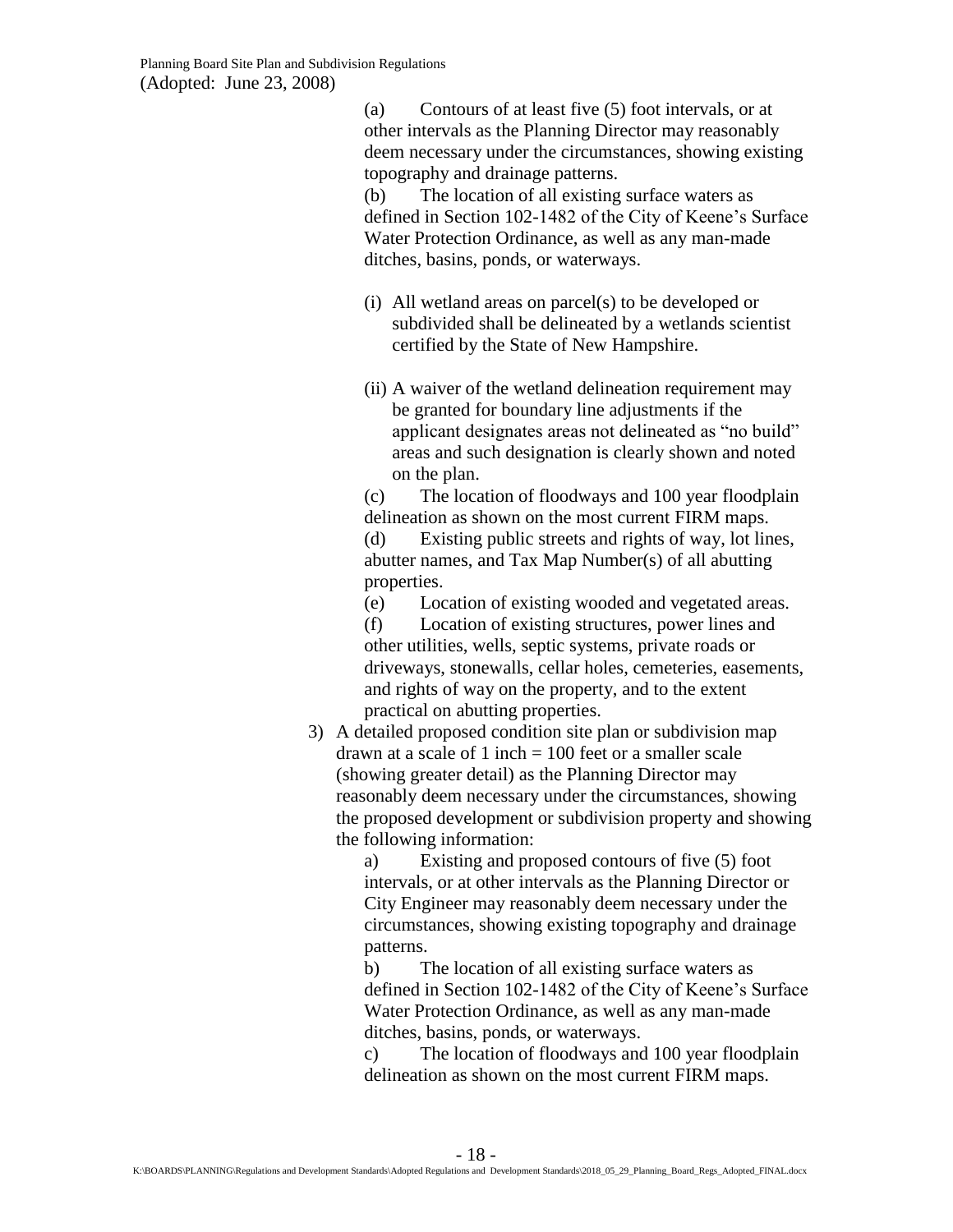d) Existing and proposed public streets and rights of way, lot lines, abutter names, and Tax Map Number(s) of all abutting properties.

e) The location of existing and proposed wooded and vegetated areas.

f) The location of existing structures, power lines and other utilities, wells, septic systems, private roads or driveways, stonewalls, cellar holes, cemeteries, easements, and rights of way on the property, and to the extent practical on abutting properties.

g) The locations and footprints of proposed structures, accessory facilities, storm water drainage facilities, lighting fixtures, fences, walls and dumpsters.

h) The locations of existing and proposed provisions for vehicular and pedestrian traffic, including parking areas, access driveways, and sidewalks, including the design, striping, signing, and materials to be used for constructing said parking areas, driveways, and sidewalks,

i) Any additional information that the Planning Board or its designee may reasonably deem necessary to determine compliance with the Zoning Ordinance and the Planning Board Regulations.

4) A grading plan showing erosion control, sedimentation control and drainage management facilities that will be constructed or utilized control storm water runoff volume, velocity and water quality. This plan shall be drawn at a scale of 1 inch  $=$  50 feet or a smaller scale as the Planning Director may reasonably deem necessary under the circumstances, showing the following information:

> (a) Contours of at least two (2) foot intervals, or at other intervals as the Planning Director or City Engineer may reasonably deem necessary under the circumstances, showing existing and proposed topography and drainage patterns. This data is available electronically from the City Planning Department but may need to be field verified for accuracy.

(b) Notations indicating the location of all proposed finish slopes that will be in excess of 25%, expressed as a ratio or as a percent.

(c) The location of all existing surface waters as defined in Section 102-1482 of the City of Keene's Surface Water Protection Ordinance, as well as any man-made ditches, basins, ponds, or waterways.

(d) The location of floodways and 100 year floodplain delineation as shown on the most current FIRM maps.

(e) Location and outline of existing wooded and vegetated areas and proposed changes to the outline of these areas.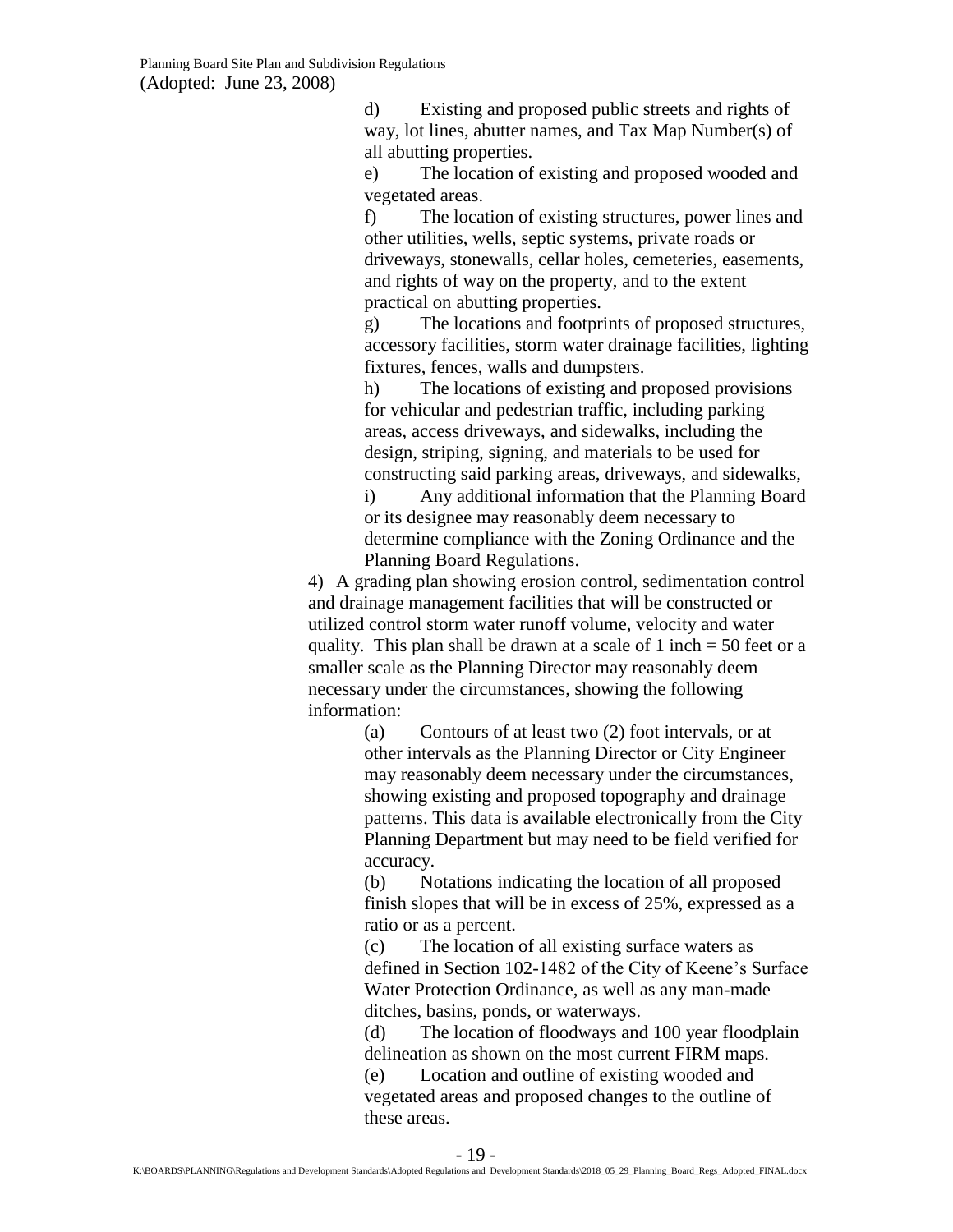(f) Existing and proposed structures, public streets, rights of way, lot lines, easements, structures, parking lots, driveways, and sidewalks.

(g) Existing structures and impervious surfaces on abutting properties, for the extent to which such properties are shown.

(h) Location and dimensional information, as appropriate, of existing and proposed utilities including but not limited to water lines, sewer lines, storm drain lines and catch basins, gas lines, gas storage tanks, fire hydrants, irrigation lines, grease traps, pump stations, ground water monitoring wells, ground water source wells, septic systems, electric lines, transformers, communication lines, and sector cabinets. For complex projects, the City Engineer may request that Utilities be shown on a separate plan sheet.

(i) Location of any existing and proposed utility or drainage easements or rights of way.

(j) The location(s) and design details for all proposed erosion control, sediment control, and storm water and drainage management structures, devices, and processes including but not limited to:

(i) Catch basins and storm water lines, including invert elevations

(ii) Storm water detention or retention ponds or devices. (iii)Sediment settlement areas.

- (iv)Silt fences and other erosion control devices.
- (v) Flow dissipation measures.
- (vi)Soil stabilization measures.
- (vii) Any other measures proposed to minimize erosion and sedimentation, and promote soil stabilization.

(k) A note describing the procedures and timing for inspecting, maintaining, and repairing erosion control, sedimentation control, and water and drainage management structures, devices and processes.

(l) A note indicating the requirement for documenting in a log all inspection and maintenance activities, all adverse impacts identified during inspections, and actions taken to remediate the adverse impacts.

5) A landscaping plan providing the following information:

(a) Location and outline of existing wooded and vegetated areas and proposed changes to the outline of these areas.

(b) Existing and proposed public streets, rights of way, lot lines, easements, structures, parking lots, driveways, and sidewalks.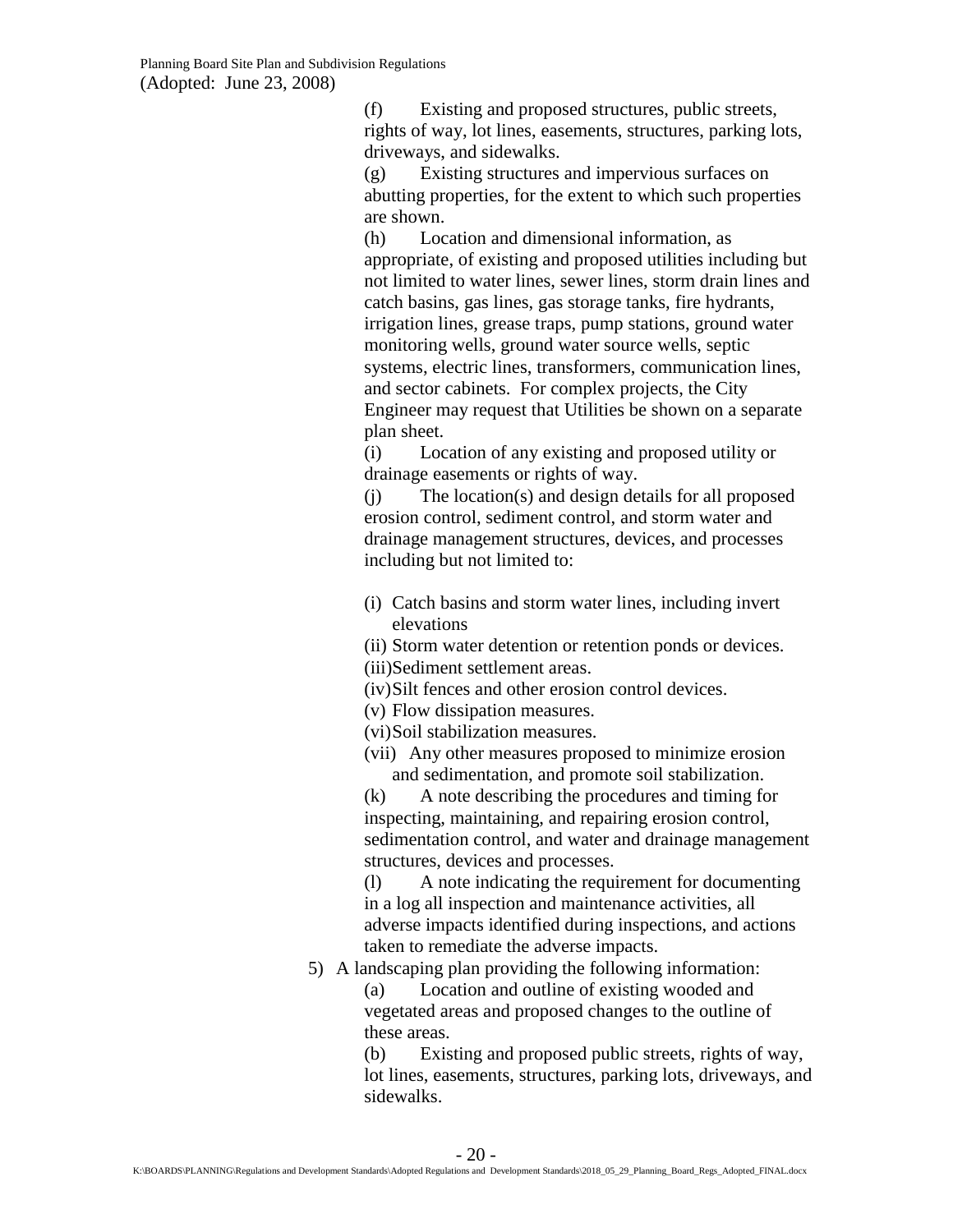(c) The location, species and size of all landscaping materials proposed to be installed on the site.

(i) Plants shown on the landscaping plan shall be drawn to scale and shall show a circle (bolded) corresponding to the diameter of the drip line of each plant at the time of planting and a second circle (grey outline) corresponding to the average diameter of the drip line of each plant at maturity.

(e) A table listing all species and materials to be installed on the site, and indicating the size and number of each species to be installed.

- (i) Invasive plant species shall not be permitted in landscaping designs. An invasive species list is available through the NH Department of Agriculture, Markets, and Food website.
- (ii) Plant sizes shall include height and width at time of planting as well as average height and width at maturity.

(f) A table indicating the number of trees and shrubs required by the Zoning Ordinance to meet parking lot landscaping and street design standards, and indicating the number of corresponding trees and shrubs to be provided to meet the Zoning Ordinance standards

(g) Design details following best management practices for installing landscaping materials.

6) A lighting plan providing the following information:

(a) Location and outline of existing wooded and vegetated areas and proposed changes to the outline of these areas.

(b) Existing and proposed public streets, rights of way, lot lines, easements, structures, parking lots, driveways, and sidewalks.

(c) Location of all exterior lighting fixtures with a notation differentiating the types of fixtures

(d) Cut sheets for all fixtures proposed clearly indicating the following;

(i) Type of fixture

(ii) Type of bulb

- (iii) Wattage of bulb
- (iv) Height of fixture head

(e) Photometric analysis on a map showing light intensity in foot candles across the site and immediately (minimum of 20 feet) beyond the perimeter of the site.

(f) An analysis of the minimum, maximum and average light intensity in foot candles for the site.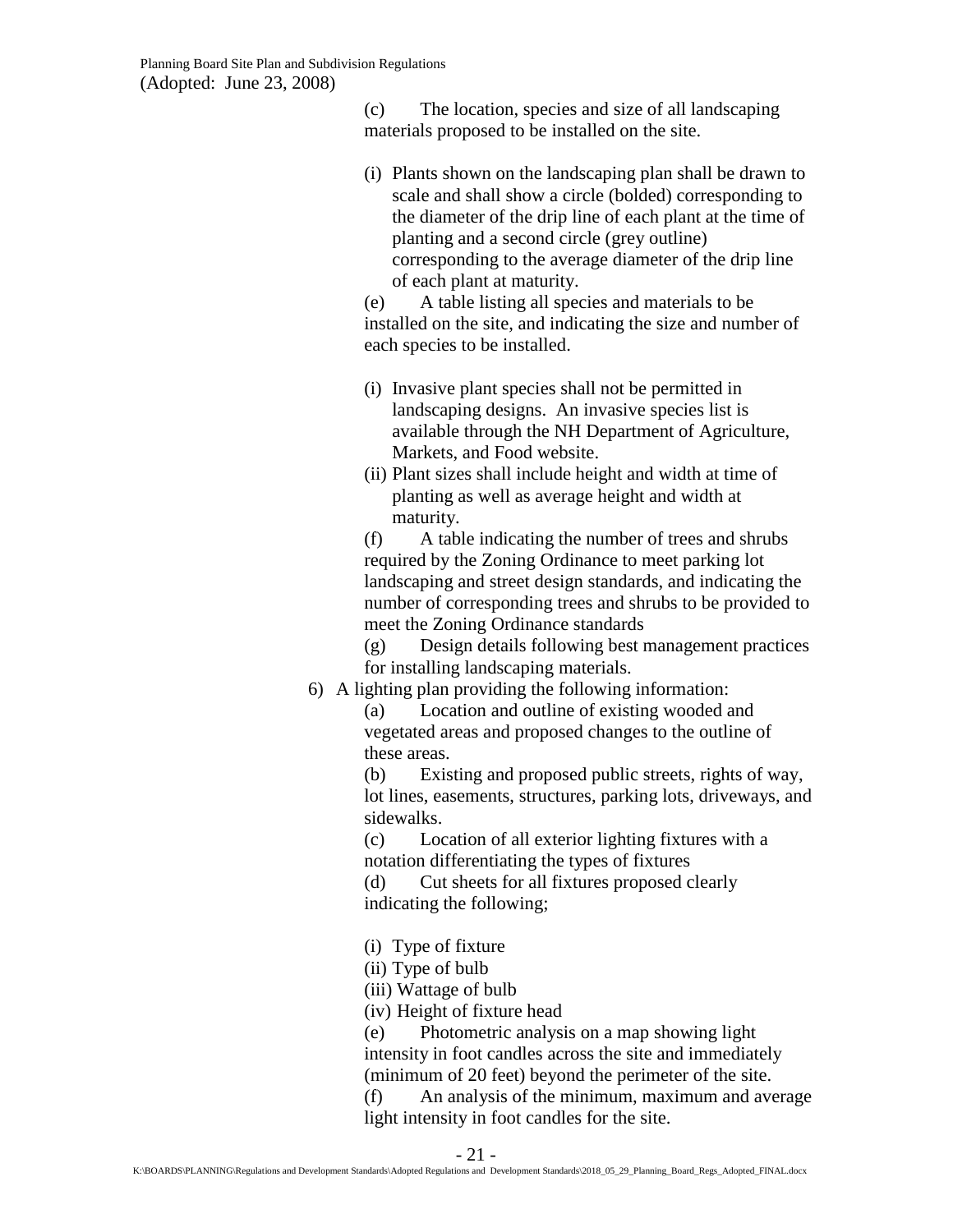(g) A separate analysis for full lighting and security lighting shall be provided when security lighting is proposed by the applicant or required by the Planning Board.

- g) Technical Reports/Supporting Analysis: Supporting analysis, including but not limited to the analyses set forth below, prepared by qualified individuals, may be required by the Planning Board or its designee based on the nature and or scope of the proposed development or subdivision. Reports and technical analysis prepared by an engineered shall be so certified with the stamp and seal of the engineer. Applicants are encouraged to discuss the need for technical reports with City Staff prior to submitting an application.
	- 1) Drainage Analysis:
	- 2) Traffic Analysis:

(a) An initial analysis shall provide an estimate of the expected volume of traffic to be generated by a proposed Development or subdivision, an evaluation of potential impacts to safety and capacity of City streets as a result of the proposed Development, and an analysis of safety related to on-site traffic patterns/flows including potential truck movements and pedestrian movements.

(i) The estimated daily and peak hour vehicle trips to and from the proposed Development or subdivision site shall be derived from the most recent edition of the ITE manual based on the use shown in the manual that most closely represents the proposed Development. The applicant may propose alternative methods for estimating traffic volumes, and the Planning Director shall provide advice to the Board as to whether the proposed alternative method is reasonable.

(b) In the event the estimated number of vehicle trips exceeds one hundred (100) vehicle trips per day or 50 vehicle trips during the peak hour, the applicant shall provide a complete traffic study prepared and stamped by an engineer, which shall include at least the following:

- (i) Daily and peak hour traffic counts for all intersections within ½ mile of the development access point, or within an alternative distance as may be reasonably determined by the Planning Board or its designee.
- (ii) An estimate of the volume distribution for vehicles entering and leaving the proposed development.
- (iii)A level of service analysis for all intersections that may be impacted by the proposed development.
- (iv)An accident analysis for all road segments and intersections that may be impacted by the proposed development.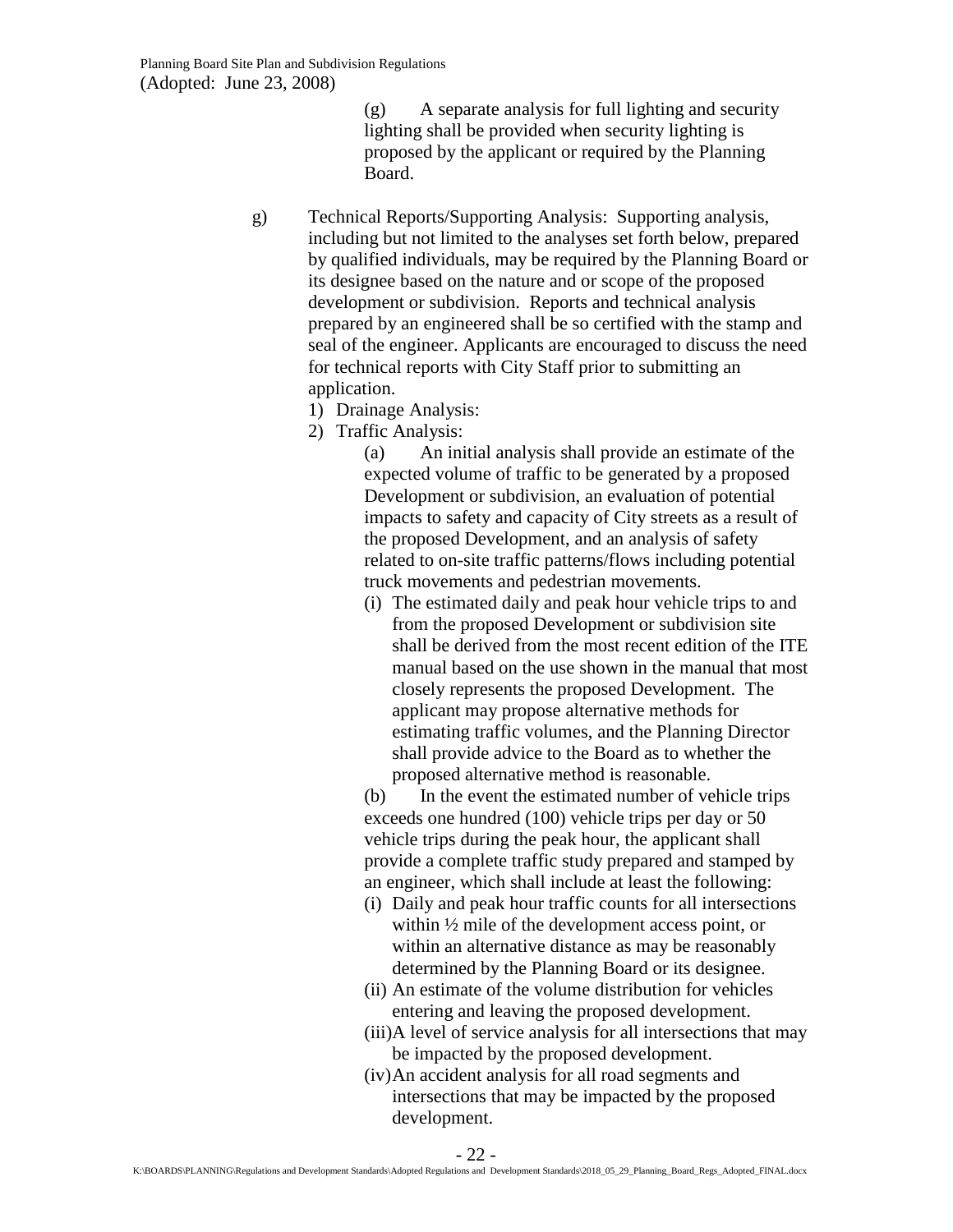3) Soils Analysis:

(a) An analysis of soils maps as shown in the Cheshire County Soil Survey (CCSS), providing descriptions and locations of soils with the following characteristics:

- (i) soils classified as very poorly drained or poorly drained soils;
- (ii) soils and/or topographic conditions that are susceptible to erosion;
- (iii)soils where bedrock may be located 48" or closer to the surface.

(b) The location and logs for all soil test pits and/or borings made on the site in preparing the permit application.

5) All special reports, analysis, and information as may be required pertaining to review of telecommunications facilities proposals.

6) Any other special reports, analysis, and information as may be reasonably requested by the Planning Board including but not limited to, Natural Heritage documentation, historic evaluation, screening analysis, or architectural/visual appearance analysis.

h) Visual/Architectural Details: Three (3) color copies on "D" sized paper and Fifteen (15) color copies on 11"x17" paper of elevations showing the visual appearance and architectural details of all proposed structures, with proposed construction materials, finishes, and colors clearly labeled, and with façade height and length dimensions shown on the elevations. Landscaping should not be included on elevations.

1) Additional color representations, simulations, or renderings of a proposed Development may be required by the Planning Board during the review process.

#### <span id="page-22-0"></span>**3. Exemptions for Specific Submission Requirements**

a) An applicant may make a request to the Planning Director to exempt his/her application from specific submission requirements associated with plan sets and technical reports when such requirements are not applicable to the Planning Board's evaluation of the application and are not necessary for proper documentation of the project.

> 1) Requests for exemption shall be made at the time of application submission. Exemption requests shall be made on a checklist form included with the application form (available on the City Website), and shall include a brief explanation as to why the information specified for exemption is not relevant to the Planning Board's evaluation of the application.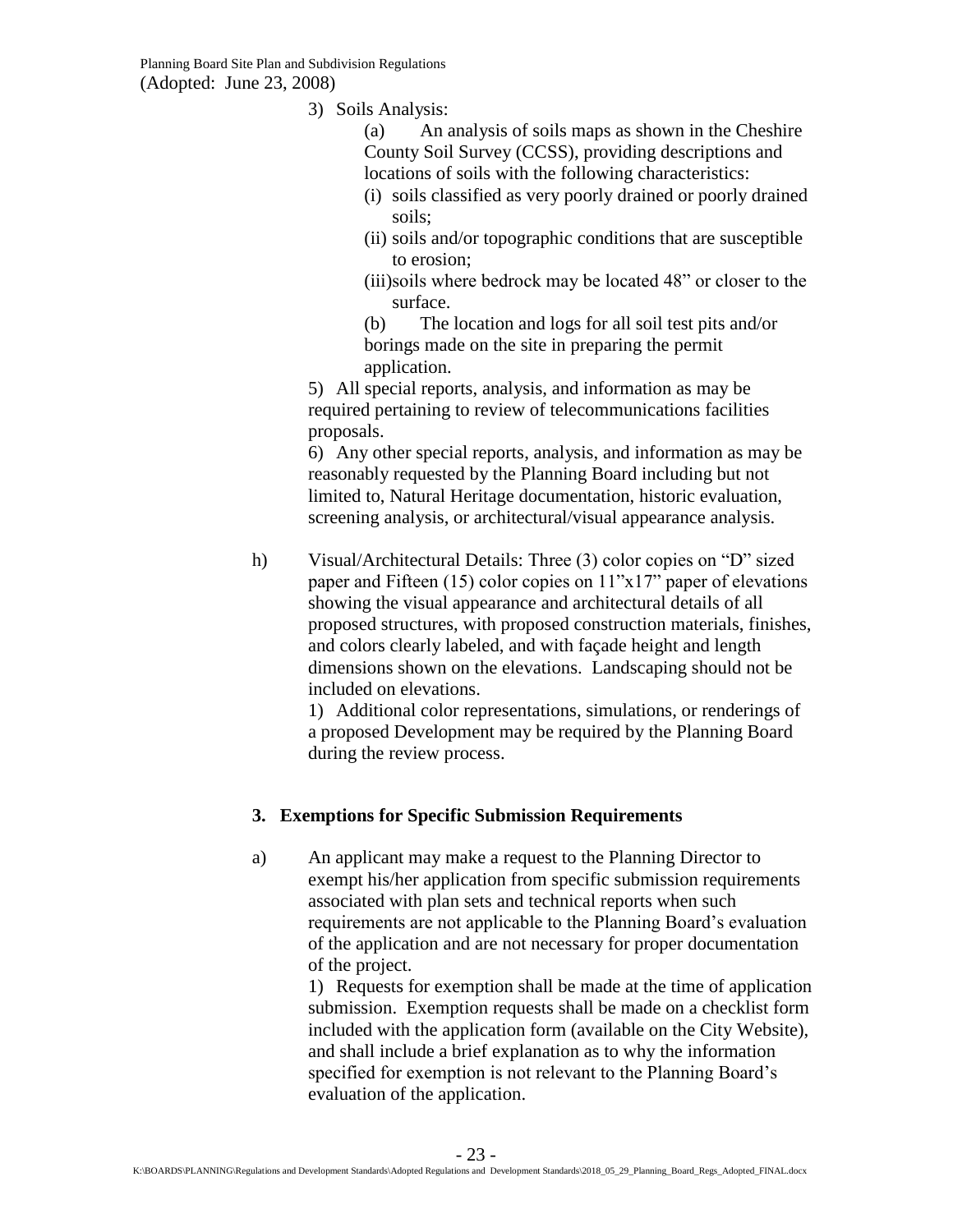2) The Planning Department shall review all such requests during the Department Review Week. The Planning Director may grant an exemption of specific information submission requirements if he/she finds that the information is not applicable to the Board's determination of whether the applicant complies with the City codes, these regulations, and the Planning Board's Development Standards, and is not necessary for proper documentation of the project.

> (a) Factors to consider in determining whether to grant an exemption include consideration of the size, scale, scope, design and nature of the proposed development or subdivision project.

> (b) The Planning Department shall notify the applicant as soon as possible if any requested exemption will not be granted.

- (i) If the information pertaining to the requested exemption is necessary for proper documentation, but not central to the initial departmental review of the application, the Applicant will be permitted to provide the required information by the Revision Submission Deadline of 4 PM, fourteen (14) Calendar days prior to the Board's meeting date.
- (ii) If the information pertaining to the requested exemption is central to the departmental review of the application, then the application shall not be accepted and shall be returned to the applicant.

3) Any exemption granted by the Planning Director shall be evaluated and approved by the Planning Board during review of completeness of the application. The Board may consult with City Staff and/or its consultant prior to confirmation.

(a) If the Planning Board determines that information not provided is relevant to its decision on the merits of the application, then the applicant shall provide said information prior to the Board making a decision on the application.

4) In the event that the Planning Director rejects an applicants' request for exemption for the submission of specific information, the applicant may appeal the Planning Director's decision to the Planning Board prior to the Board's determination of completeness.

> (a) Applicants wishing to appeal the Planning Director's rejection of a request for exemption for the submission of specific information, shall submit a letter indicating the request for appeal by the Revision Submission Deadline. The appeal request shall outline the specific information in question and shall provide specific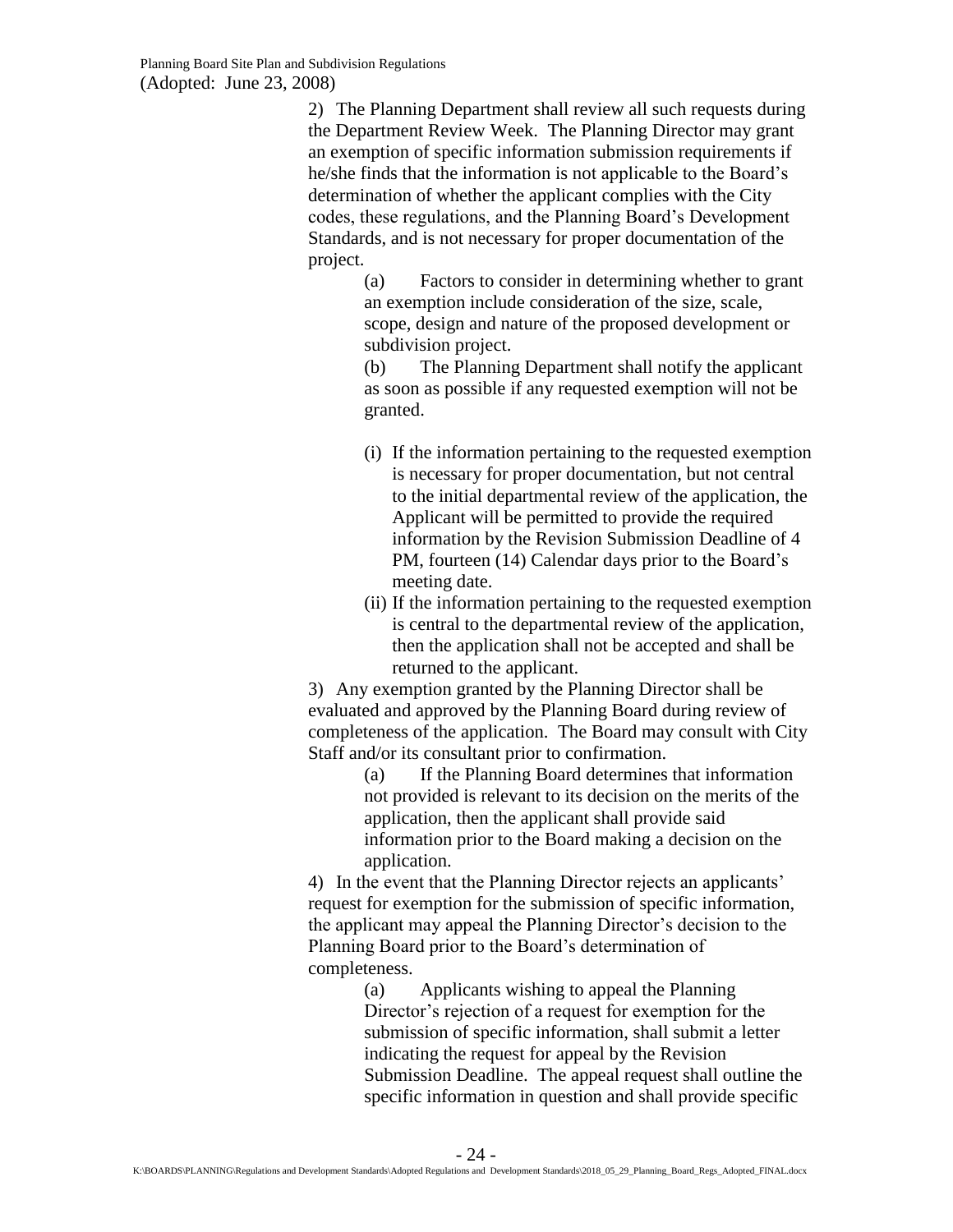explanation for why the applicant believes the information is not necessary.

(b) Upon receipt of the request, the Planning Director shall proceed with noticing the application for public hearing at the next Planning Board Meeting.

(c) The Planning Board shall consider the appeal prior to making a finding of completeness on the application. (d) In the event that the Board determines that the information that is the subject of the exemption request is necessary for the Board to complete its review, then the Board shall table the application to give the applicant time to provide the required information.

(i) When all information pertaining to a tabled application has been received prior to the Revision Submission Deadline, the application shall be re-noticed at the applicant's expense. The applicant shall be required to provide an updated abutters list, 2 sets of updated mailing labels and a check covering the cost of renoticing prior to the Revision Submission Deadline.

(e) In the event that the Board determines that the information that is the subject of the exemption request is not necessary for the Board to complete its review and all other information necessary to complete the review has been provided, then the Board shall find that the application is complete and proceed with the public hearing.

(f) Even after deeming an application complete, the Planning Board reserves the right to require the applicant to provide additional information as may be reasonably necessary to evaluate compliance with City codes, the Planning Board Regulations and the Planning Board Development Standards.

(i) Failure by the applicant to provide information reasonably required by the Board shall constitute adequate grounds for denying an application.

## <span id="page-24-0"></span>**4. Application Submittal Deadline**

a) The Planning Board has established an Application Submittal Deadline date corresponding with each scheduled Planning Board meeting date. All applicants wishing to have a proposed project reviewed at a regularly scheduled meeting shall submit a completed application package along with all supporting documentation set forth in the "Application and Submission Requirements" to the Planning Department no later than 4 pm on the Application Submission Deadline date corresponding with the Planning Board meeting date.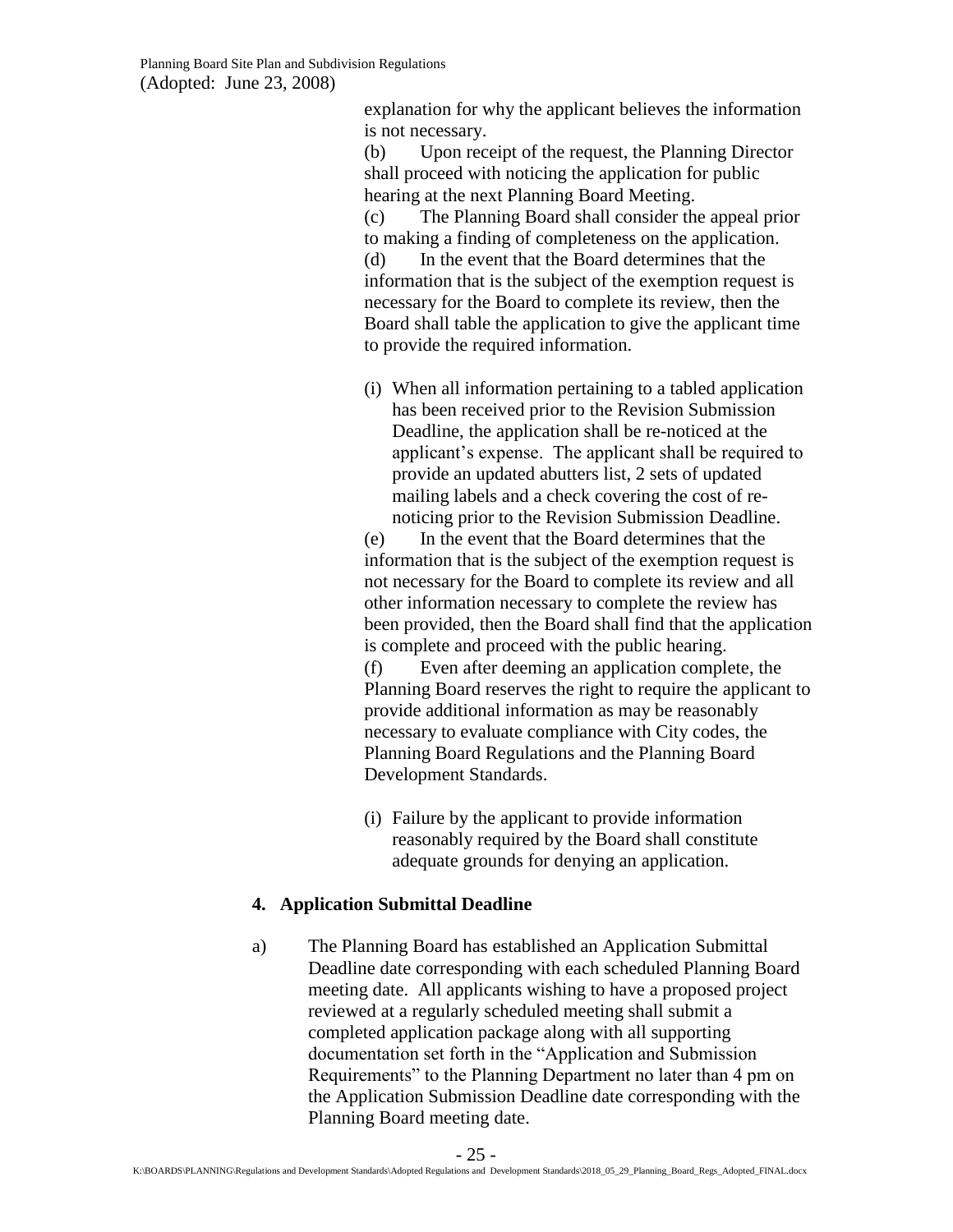1) The submission deadline corresponding to each regularly scheduled Planning Board meeting date shall be listed on a schedule approved by the Planning Board and made available to the public. The submission deadline will typically be no later than 4PM, twenty-six (26) business days prior to the corresponding regularly scheduled Planning Board meeting date.

2) The submittal deadline has been established by the Board to provide adequate time for staff to review projects, for applicants to address staff comments and for staff to prepare a summary staff report for distribution to the Planning Board prior to the scheduled meeting date.

3) The submission deadline shall not be waivable under Section X of these regulations.

# <span id="page-25-0"></span>**5. Initial Completeness Review**

- a) Within two (2) business days following the application submittal deadline, the Planning Department shall complete an initial review of each application to evaluate whether the submission requirements set forth in Section IV(D)(2) have been met.
- b) If the Planning Department makes an initial determination that the application does not conform with the submission requirements set forth in Part IV(D)(2), the Planning Department shall notify the applicant of the application's nonconformance.

1) If the missing documents or information are necessary for proper documentation, but not central to the initial departmental review of the application, the Applicant will be permitted to provide the required information by the Revision Submission Deadline of 4 PM, fourteen (14) calendar days prior to the Board's meeting date.

2) If the missing documents or information are central to the departmental review of the application, then the application shall not be accepted and shall be returned to the applicant.

3) Applicants shall retrieve the nonconforming applications from the Planning Department. Any fees submitted with the nonconforming application shall also be returned.

- c) Requests for exemption of submission requirements shall be reviewed by the Planning Staff during the Departmental Review Week as set forth in Section IV (D)(3) above.
- d) Applicants wishing to appeal the Planning Department's initial determination of nonconformance shall submit a letter indicating the request for appeal by the Revision Submission Deadline. The appeal request shall outline the basis for the Planning Department's finding and shall provide specific explanation for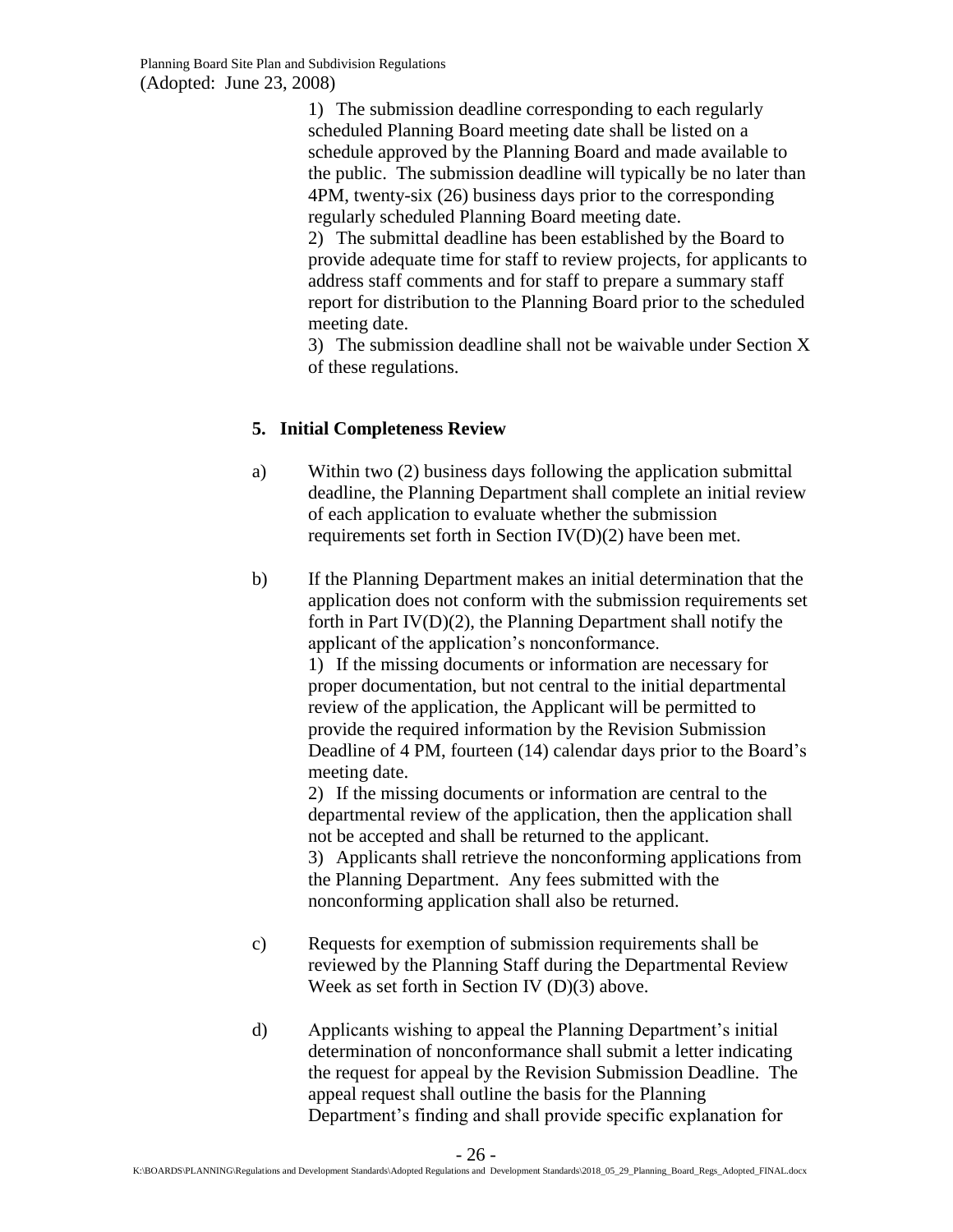why the applicant believes the application meets the submission requirements. Upon receipt of the appeal letter, the Planning Director shall proceed with noticing the application for public hearing at the next Planning Board Meeting.

### <span id="page-26-0"></span>**6. Departmental Review**

a) Once the Planning Department has made an initial determination that a submitted application conforms to the submission requirements, copies of plan sets shall be distributed to the Engineering Division, the Code Enforcement Department, the Fire Department and the Police Department for technical review.

> 1) The Planning Department shall make every reasonable effort to distribute the plans to City Departments no later than the first Monday following the submission deadline.

2) City Departments will be requested to return comments to the Planning Department within five (5) business days of the distribution date.

3) The Planning Department will communicate departmental comments to the applicant as soon as they are all received. All comments received on each application will be included in the Planning Department's report to the Board. Applicants may be asked to work directly with individual City Departments as necessary to address issues raised and to ensure that revisions submitted are adequate and acceptable.

4) The Planning Department is directed to work with the Applicant to improve the project as much as possible prior to the Revision Submission Deadline.

## <span id="page-26-1"></span>**7. Revision Submission Deadline**

a) All plan revisions (two copies of complete plan sets on "D" size paper, one copy of complete plan sets on standard 8.5 x 11 letter paper, one pdf of the complete revised plan set) and/or any additional information requested by City Departments shall be delivered from the applicant to the Planning Department no later than the Revision Submission Deadline of 4PM, fourteen (14) calendar days prior to the Planning Board meeting date. 1) This deadline is necessary to ensure that applications are as complete as possible prior to advertisement of the public hearing.

2) The Revision Submission Deadline shall not be waivable under Section X of these regulations.

b) If plan revisions and/or requested information are not received by this deadline, the Planning Department is directed to withhold the advertisement for the public hearing and to remove the application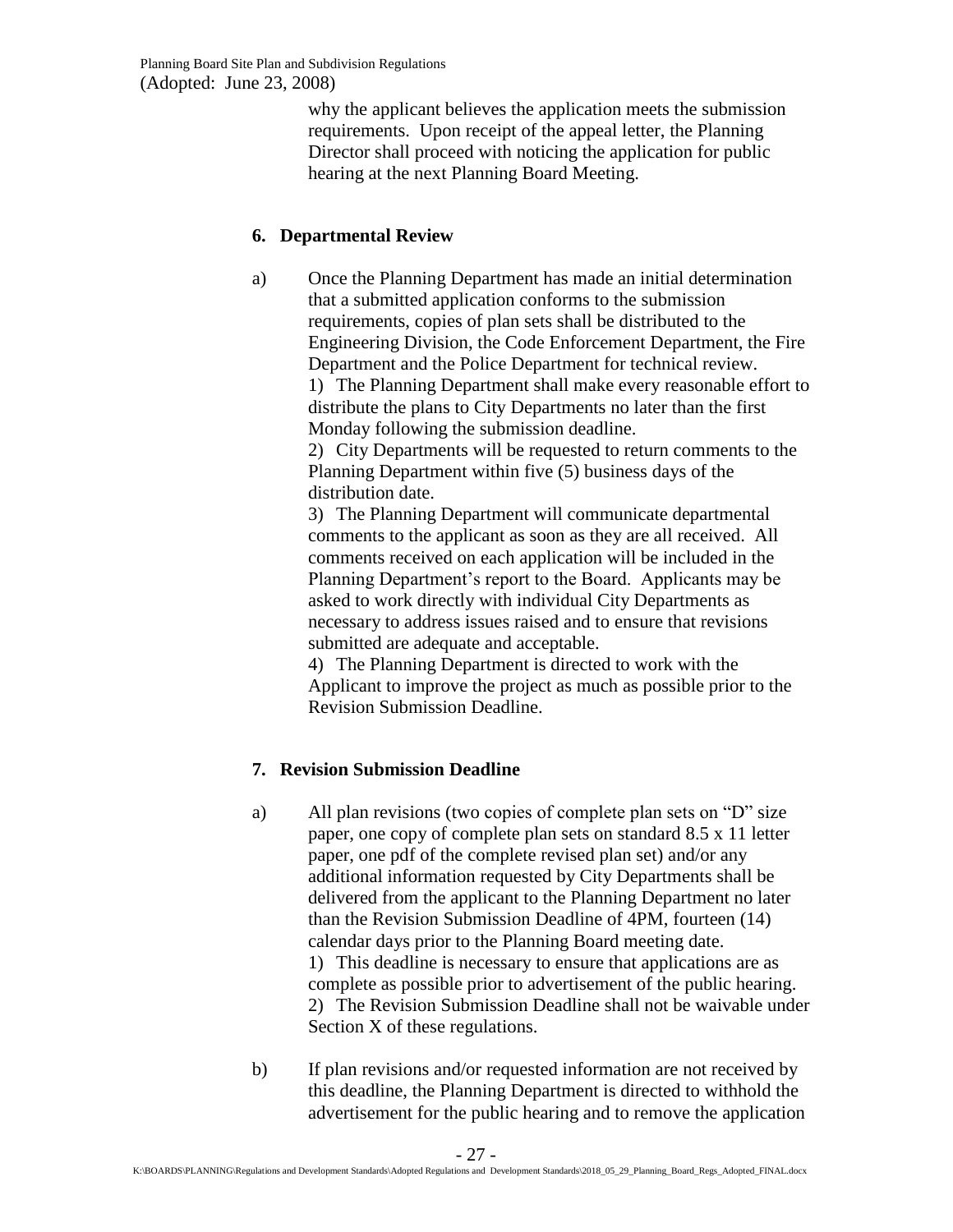from the agenda for the next Planning Board meeting. The application shall be considered for inclusion on a future agenda once all revisions and/or requested information have been received prior to the corresponding Revision Submission Deadline.

c) In the event that an Applicant wishes to revise an application or provide additional information after the Revision Submission Deadline has passed, the Planning Director shall advise the Board that the information was received after the Revision Submission Deadline and shall indicate whether the City Staff has adequately reviewed the information submitted and whether the revisions or additional information materially affect the application to be considered.

> 1) If the Planning Board deems that the revisions are significantly different from the plans that were previously reviewed by Staff and/or that City Staff has not had sufficient time to adequately review the revised application or the additional information, then the Planning Board may, within its sole discretion, table the application to its next regularly scheduled meeting. An application that has been tabled shall be re-noticed at the applicant's expense at least ten business days prior to the Planning Board meeting at which the application will next be considered.

> 2) Alternatively, if the Board finds that the revisions are minor and do not materially alter the substance of the application, the Planning Board may find the application as complete and open the public hearing.

## <span id="page-27-0"></span>**8. Noticing of a Public Hearing and of Boundary Line Adjustments**

- a) The Planning Department shall prepare and submit legal advertisements for all applications for which all information has been received by the stated deadlines.
- b) Using the labels and the certified abutters list provided by the applicant, the Planning Department shall prepare abutters' notices to be mailed by certified mail in accordance with State statute.
- c) Applications for which all information has been received by the stated deadlines shall be placed on the agenda in an order established by the Planning Board Steering Committee. 1) The Chair of the Planning Board may, with the consent of the majority of the Board members present, modify the order of items appearing on the agenda at the time of the meeting.
- d) The Planning Department shall prepare a staff report, as needed, for each application listed on the Planning Board's agenda. Staff reports shall contain a brief summary of the project and a summary analysis of how the project relates to each of the Board's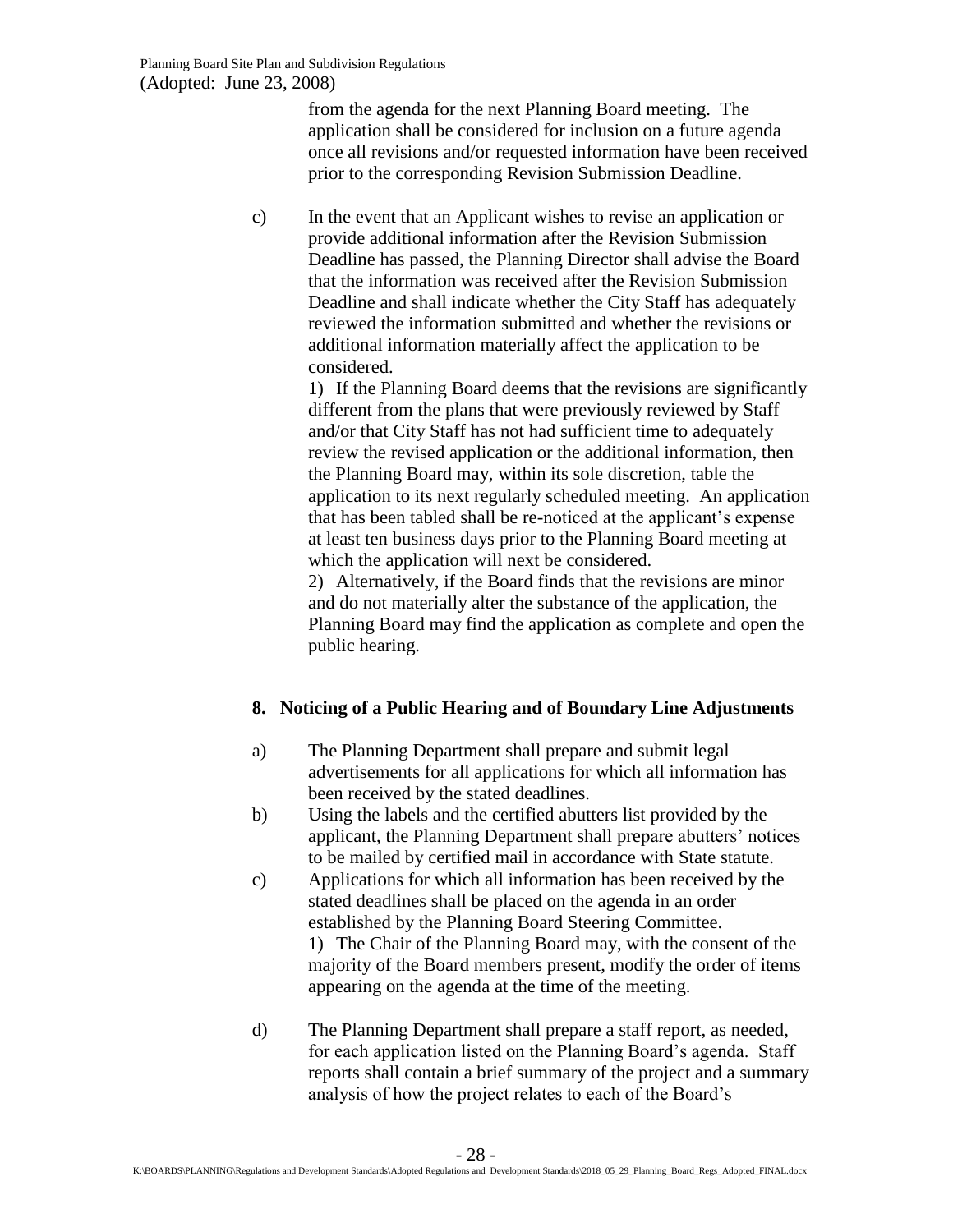Development Standards. Sample motions including any suggested findings and/or conditions may also be provided.

- e) A packet containing the meeting agenda, the application form, narrative, reduced plans, and color elevations for each new project appearing on the agenda and any staff reports for new and/or continued projects, will be delivered to Planning Board members during the week prior to the scheduled Planning Board Meeting. 1) The Planning Department will make every effort to distribute and post the packet on the City's web site ten (10) calendar days prior to the scheduled Planning Board meeting date.
- f) Planning Board members are strongly encouraged to visit project sites prior to the Planning Board meeting to review site conditions and evaluate the potential for adverse impacts associated with the development of the site.

1) At the discretion of the Planning Director or Planning Board Chair, a formal Planning Board site visit to a project site may be scheduled prior to the Planning Board meeting at which the project will be considered.

2) In the event that no site visit is scheduled, Planning Board members are encouraged to review the staff report for guidance as to what to look at during a site visit.

# <span id="page-28-0"></span>**9. The Planning Board Meeting**

- a) The Planning Board shall not approve an application until it is satisfied that all necessary information has been placed on the record and review of the application is complete.
- b) At the first meeting during which the Planning Board reviews an application, the Board shall determine whether the application is complete prior to opening the public hearing.

1) In determining completeness, the Planning Board shall consider advice from the Planning Director in reaching a determination as to whether an applicant has provided sufficient information to deem his/her application complete. The Planning Board shall make the final determination of completeness for each application.

2) In its determination of completeness, the Board shall also consider any requests for exemption of information that the Planning Director has granted and any appeals of the Planning Director's decision not to grant an exemption.

3) If the Board determines that an application is incomplete, the Board will either issue a written decision of incompleteness or, with the applicant's consent, table the application until the next regular meeting of the Board.

> (a) If the application is tabled, the applicant will be given until Revision Submission Deadline of 4PM, fourteen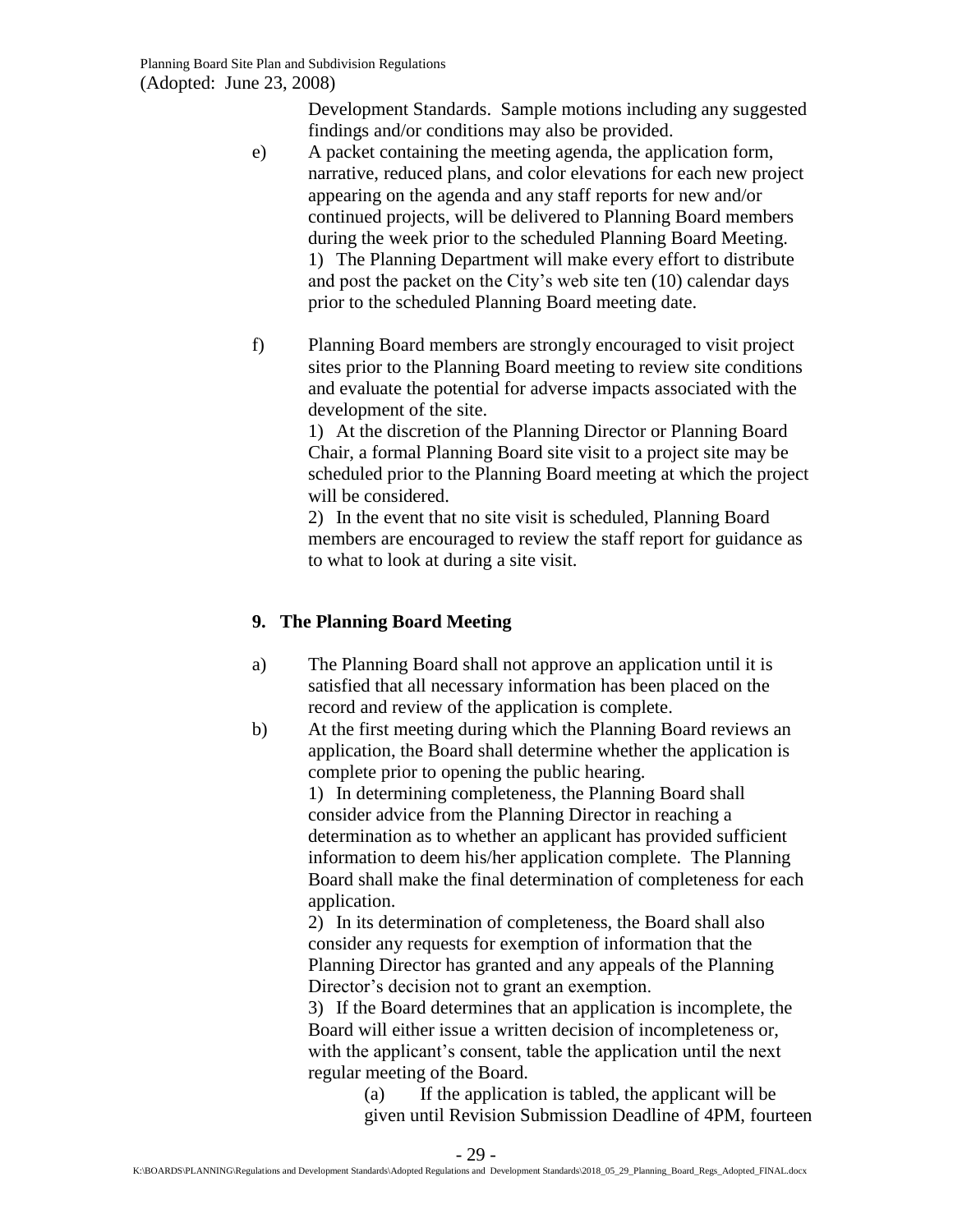(14) calendar days prior to the next Planning Board meeting date to meet the completion requirements as specified by the Board.

(b) An application that has been tabled shall be renoticed at the applicant's expense at least ten business days prior to the Planning Board meeting at which the application will next be considered.

(c) If the Planning Board finds that the application is not complete at the next Planning Board meeting, the application shall be rejected by the Board and the Public Hearing canceled.

- (i) A decision by the Board that an application is not complete shall be delivered to the applicant in writing.
- c) Upon reaching a finding that an application is complete, the Planning Board may open the public hearing for the application and request that a person representing the application present a summary of the proposed project.

1) This summary should be relatively brief and concise and should include a description of the project location, the characteristics of the site, and the project designs and features that relate specifically to the Board's Development Standards.

(a) Applicants may be asked to limit the time of this presentation, particularly if the Board has a full agenda.

2) Following the applicant's presentation and questions by the Board, City staff may summarize issues identified during the departmental review, with particular emphasis placed on those issues that may not conform with the Board's Development Standards.

3) The Staff's presentation is typically followed by testimony from the general public. Any abutter or other person with a direct interest in the matter may testify in person or in writing, and other persons may testify at the Board's discretion.

4) The applicant will be given an opportunity to respond to any testimony raised by Staff or the public and to answer any questions raised by the Board.

5) At any point after opening the public hearing, the Planning Board may determine that it needs additional information from the applicant to complete its review, including, but not limited to, special studies or technical analysis.

(a) Any such information shall be provided at the applicant's expense, and a failure to provide such studies for the Board shall be grounds for denial of the application.

(b) The Board will make every effort to be reasonable in its requests for information and recognizes that such studies can add both time and cost to a project. However, it shall remain the sole responsibility of the applicant to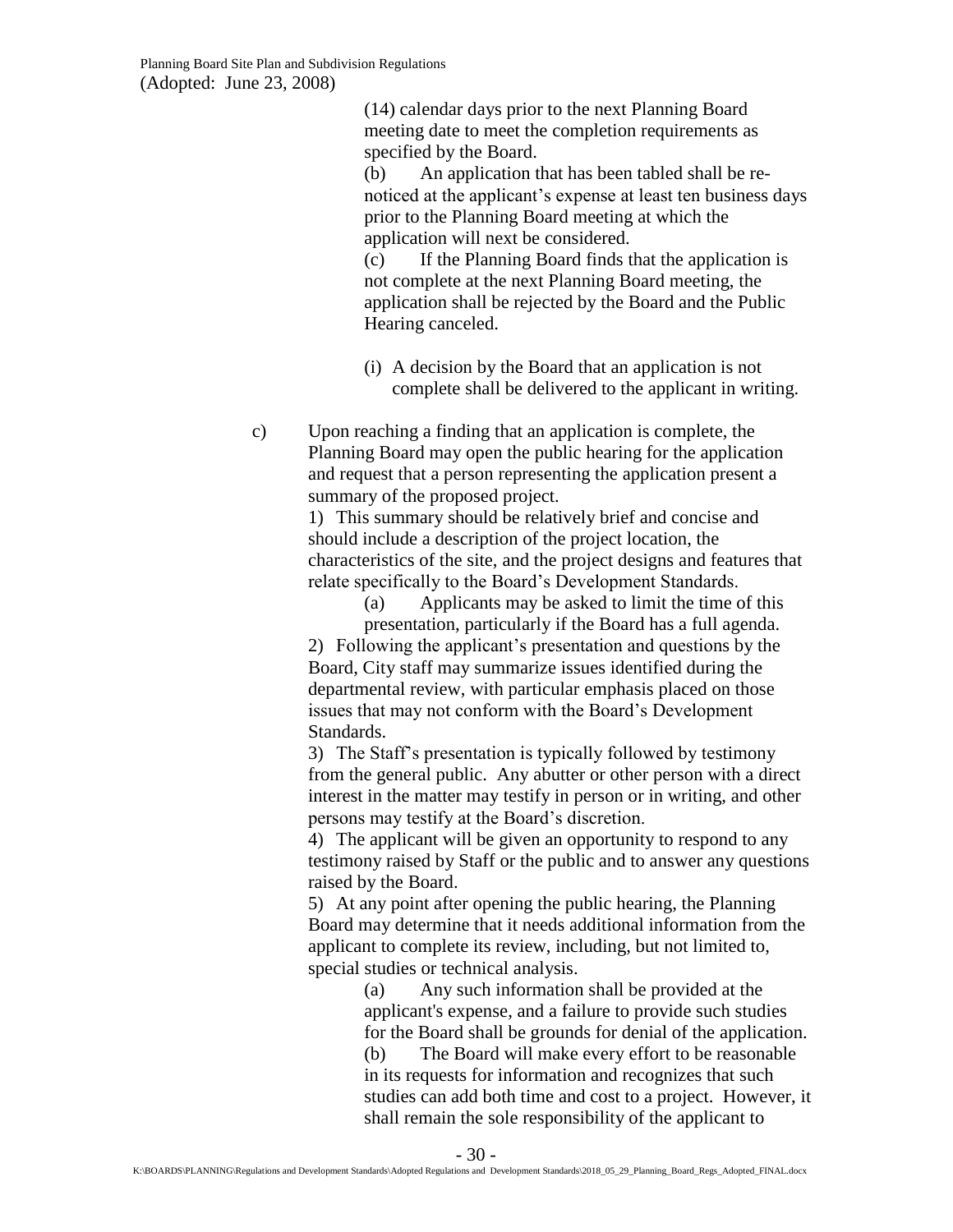demonstrate to the satisfaction of the Board that the application complies with these regulations and the Board's Development Standards.

6) The Board may also request that the Applicant modify elements of a proposed project to bring it into compliance with the Board's Development Standards.

7) If necessary, the Board may vote to continue the public hearing to its next regularly scheduled meeting to allow the applicant to produce additional information or modify the proposal.

> (a) No additional noticing shall be required for applications that have been continued to a specific time and date.

> (b) In accordance with State law, the Board is required to finish its review within sixty-five (65) days of the meeting at which the Board accepts an application as being complete. If the Board feels that more time is needed, or if the applicant requests additional time, the timeframe provided for review under RSA 676:4 can be extended by mutual agreement of the Board and the applicant, so long as the applicant submits a request for the extension in writing.

> (c) If an applicant does not consent to an extension and the Board needs additional time to review an application and render a decision, then under the authority and process set forth under RSA 676:4, the Planning Board may petition the City Council for an extension of the decision deadline.

8) Once all testimony has been taken, the Chair shall close the public hearing and the Board shall deliberate before reaching a decision. When the Board has completed its deliberation it will approve, approve with conditions, or disapprove an application. All decisions shall be delivered in writing to the applicant and shall include any conditions for approval or reasons for denial. 9) A written notice of decision including the minutes of the meeting at which a vote was taken to approve, conditionally approve, or disapprove an application before the Planning Board shall be placed on file at the Planning Department and shall be available for public inspection within 144 hours of such vote.

#### <span id="page-30-0"></span>**10. Hiring of Consultants**

a) With applications where the information submitted is deemed by the Planning Board to be complex or technical in nature, the Board may direct staff to hire a consultant, at the applicant's expense, to review the application and provide advice to the Board. The Board may determine this need at any time during the review process.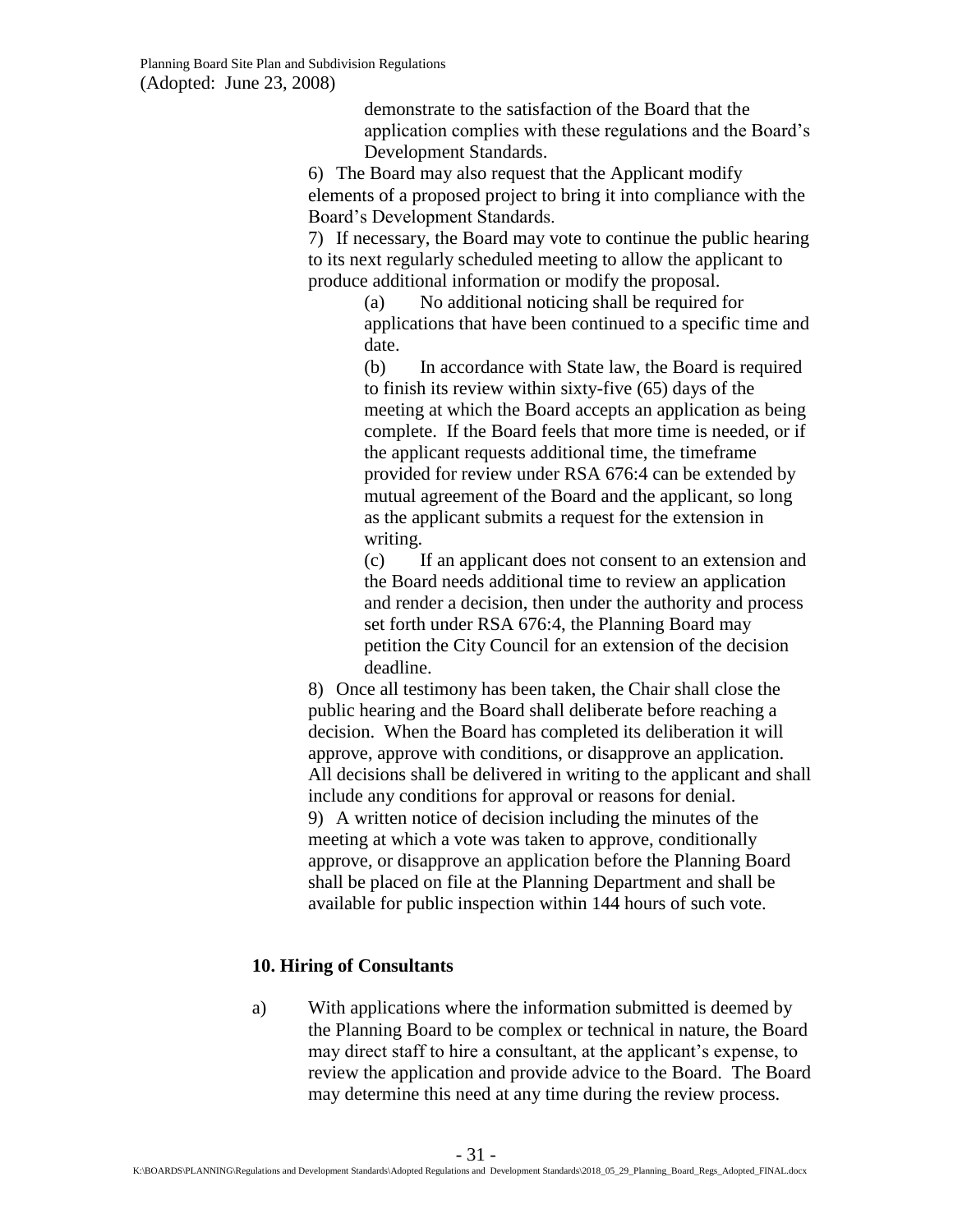1) To expedite the process of hiring a consultant, staff shall evaluate each application during the Departmental Review Week and recommend to the Planning Board Steering Committee whether a consultant will be necessary. The Steering Committee may authorize staff to engage a consultant.

2) If the Planning Board Steering Committee authorizes the hiring of a consultant prior to determining completeness of the application, then the Board shall not rule on the completeness of the application until a consultant has been retained.

> (a) Decisions regarding the selection of a consultant and the scope of the consultant's work may be made by the Planning Board Steering Committee.

(b) The Planning Board Steering Committee may wish to seek the input from the entire Board regarding the need for a consultant or the scope of the consultant's work. As such the Planning Board Steering Committee may wait until after the determination of completeness and the opening of the public hearing to authorize the hiring of a consultant.

(c) City Staff shall follow the City's purchasing procedures for hiring a consultant.

3) The cost of any such consultant shall be at the applicant's expense and failure by the applicant to agree to pay for the cost of the consultant shall be grounds for denial of the application.

4) The Planning Board shall make every effort to be reasonable in its requests for consulting services, recognizing that such studies can add both time and cost to a project.

## <span id="page-31-0"></span>**11. After the Board Makes a Decision**

a) If an application is conditionally approved, the applicant has 180 days, beginning the day following conditional approval by the Board, to meet any conditions that the Board determines must be met prior to signing of the plan by the Planning Board Chair. 1) Any and all conditions that must be met after the plan is signed shall be satisfied within 24 months, beginning the day following approval by the Board.

2) Prior to the Board's granting of a conditional approval, the Applicant may request a reasonable extension of the time limit for satisfying the conditions.

b) Active and substantial development of a project must be completed within 24 months beginning the day following the Board's decision to approve or conditionally approve the application. 1) For purposes of these regulations, "active  $\&$  substantial development" shall be defined as: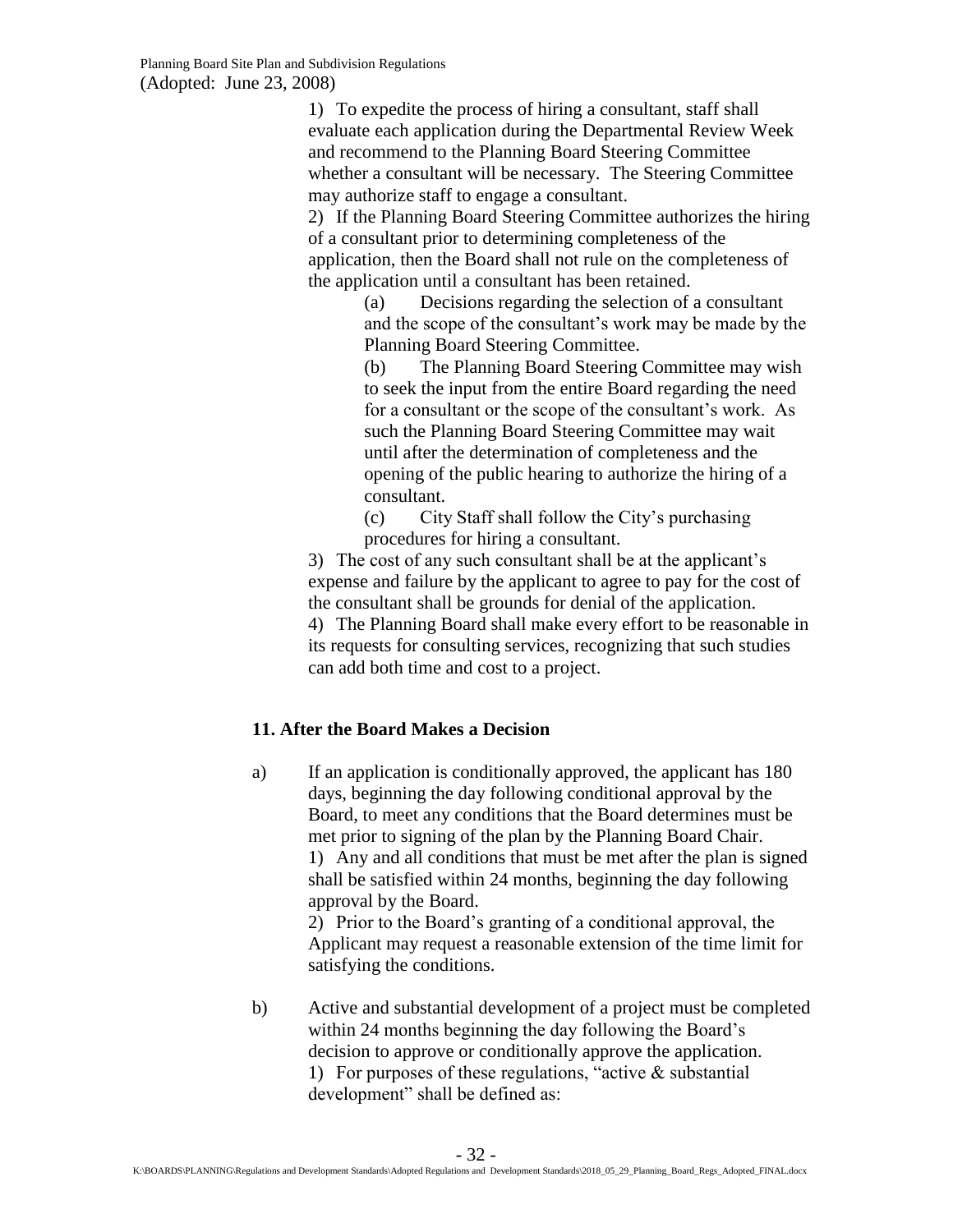i. Construction of and/or installation of basic infrastructure to support the development (including all of the following: at least 1 building foundation wall/footing, roadways, access ways, etc. to a minimum of gravel base; and utilities placed in underground conduit ready for connection to proposed buildings/structures) in accordance with the approved plans; and

ii Construction and completion of drainage improvements to service the development in accordance with the approved plans; and

iii. All erosion control measures (as specified on the approved plans) must be in place and maintained on the site; and

iv. Items i, ii, and iii shall be reviewed and approved by the City of Keene.

2) Movement of earth, excavation, or logging of a site without completion of items i, ii, iii,  $\&$  iv, above, shall not be considered "active and substantial development." Plans approved in phases shall be subject to this definition for the phase currently being developed.

c) Any failure to meet the above deadlines shall result in automatic expiration of Planning Board approval.

1) This section shall not be waivable under the "Waivers of Requirements" section of these regulations.

2) Applicants are urged to submit applications to other permitting authorities, including but not limited to state and federal permits, in a timely fashion, to keep the Planning Department informed as to the progress of the project, and to formally request an adjustment to the Planning Board's deadlines prior to expiration, if that becomes necessary.

3) In the event that an approved plan expires due to a failure to meet established deadlines, the following shall occur:

(a) All site work associated with the expired plan shall immediately be halted.

(b) Prior to initiating additional site work associated with the expired plan, a new application requesting approval of the plan shall be submitted and reviewed in accordance with these regulations.

(c) Any uses of the property associated with the expired plan shall be prohibited.

d) Prior to the expiration of the above timeframes or of a previouslyextended deadline, an applicant may request an extension of the timeframe for meeting conditions or achieving active & substantial development. Under no circumstances shall an applicant be granted more than three (3) extensions total for their application.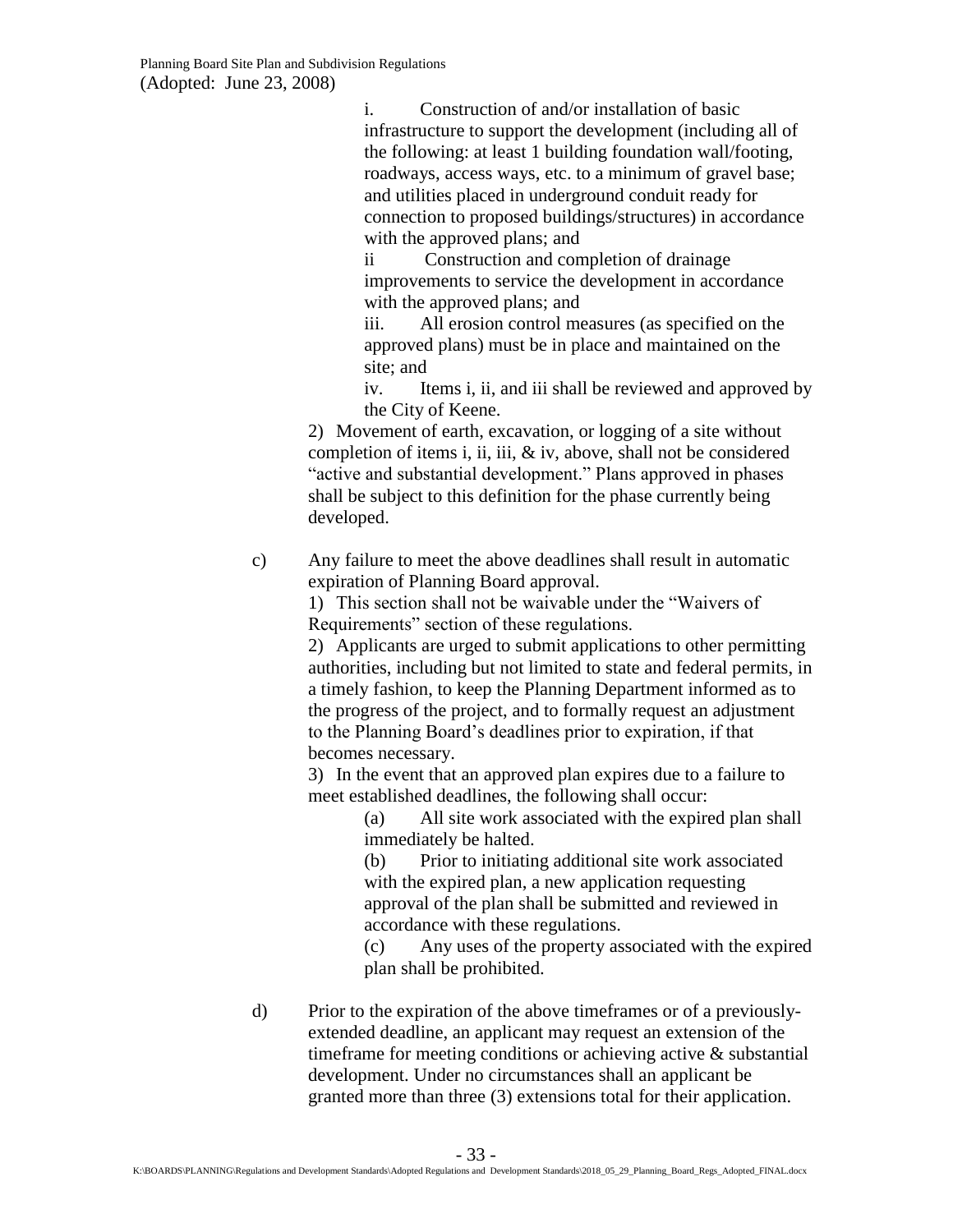The procedure for requesting an extension from the Board is as follows:

1) Such requests for extension shall be submitted in writing to the Planning Department prior to the deadlines noted above and at least ten (10) business days prior to the Planning Board Meeting at which the request will be considered. In addition to submitting the required written request, the applicant or their representative(s) shall appear in person at the Planning Board meeting at which their request will be considered.

2) Prior to expiration of the initial condition approval timeframes, an applicant shall be granted a first extension if said applicant demonstrates that the extension is necessary and provides a review and update to the Board about the nature of the project and its status.

3) Prior to expiration of the first extension, an applicant may be granted a second extension if said applicant demonstrates that the second extension is necessary and summarizes what changes, if any, have occurred to state law, City Codes, Ordinances or Regulations applicable to the project. In evaluating the request, the Board shall consider whether any changes identified by the applicant would have influenced the Board's decision with respect to the project, resulting in either modification of the project, the imposition of additional or different conditions in the approval, or disapproval of the project. If the Board finds that substantive changes to applicable state law, City Codes, Ordinances, or Regulations have been adopted which would have resulted in either modification of the project, the imposition of additional or different conditions in the approval, or disapproval of the project, then the extension request shall not be granted. 4) Prior to expiration of the second approved extension period, an applicant may request a third extension. A third extension shall only be granted by the Planning Board where an applicant can demonstrate that there are extraordinary circumstances that warrant

a third extension of the deadline. For purposes of this section extraordinary and compelling circumstances shall be defined as "a highly unusual set of facts or circumstances that are not commonly associated with a conditional approval." Extraordinary circumstances may include, but not be limited to, litigation that is entered into after the conditional approval is granted and which prevents the applicant from completing conditions required for signature or from completing active and substantial development. 5) Length of time for extensions is six (6) months for meeting conditions of approval and one  $(1)$  year for achieving active  $\&$ substantial development.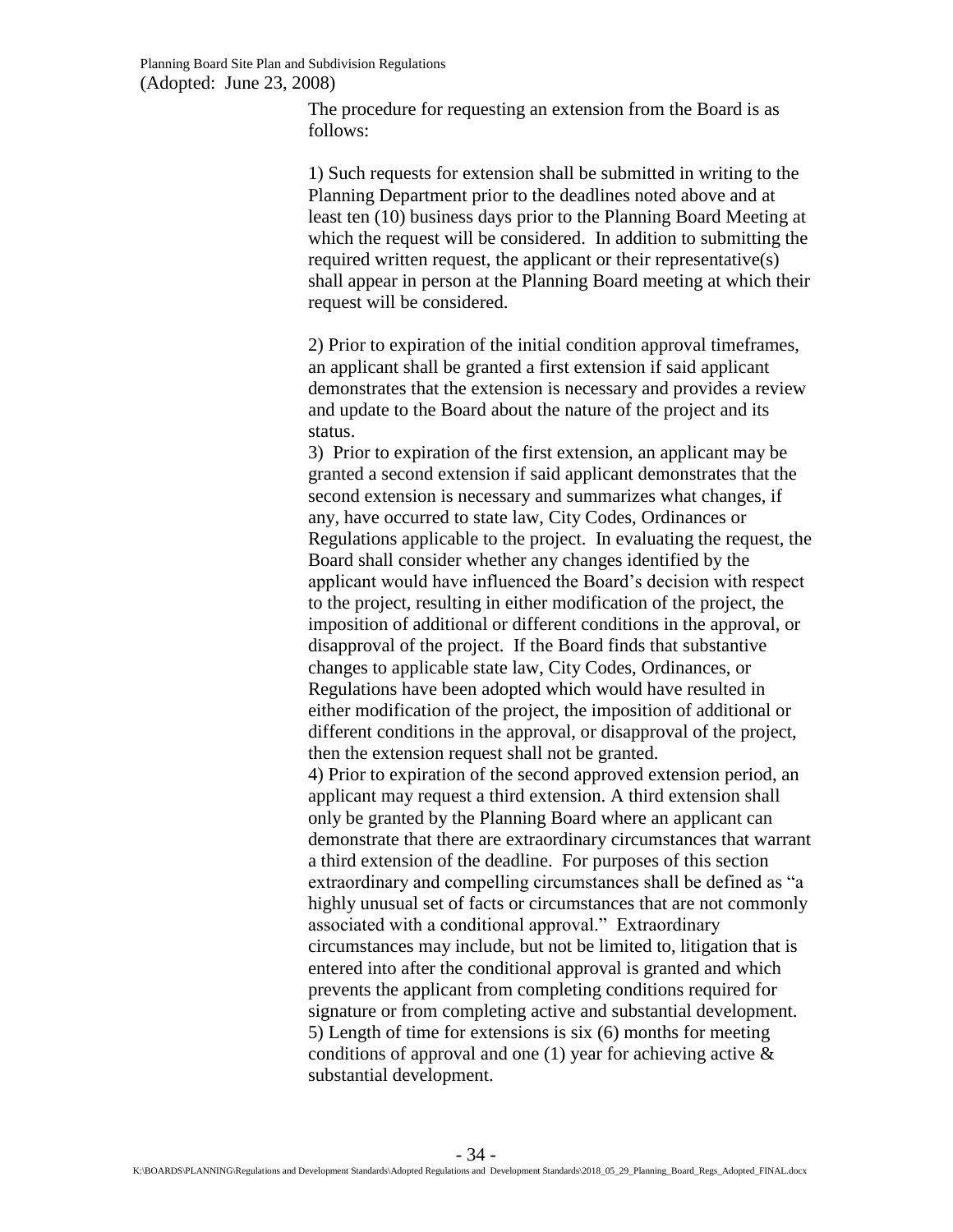(a) An extension of the conditions deadline by six (6) months will also automatically extend the deadline for active & substantial development by one (1) year.

6) If the request for extension is denied by the Board, and the above deadlines have not passed, the Applicant may submit an application for modification of the conditional approval to address concerns leading to the Board's denial of the extension. Said application shall be reviewed in accordance with the Jurisdiction section set forth in these regulations.

7) No modifications to the plan shall be considered in conjunction with the request to extend the deadline.

e) For some conditions established as part of a conditional approval, a compliance hearing will be required. Conditions for which approval may become final without further public hearing based upon certification by the Planning Department or evidence of satisfactory compliance include:

1) Minor plan changes, compliance with which is administrative and which does not involve discretionary judgment;

2) Conditions which are in themselves administrative and which involve no discretionary judgment on the part of the Board; or 3) Conditions with regard to the applicant's obtainment of permits or approvals granted by other boards, commissions or agencies.

- f) The Board will inform the applicant at the time of the conditional approval if a compliance hearing will be required. The applicant shall pay for all abutter notification and public notice associated with a compliance hearing in accordance with the Fee Schedule (available from the Planning Department).
- g) Building permits for plans approved by the Planning Board shall not be issued until said plans have been signed by the Chair or Vice Chair of the Planning Board. Said signature shall signify that that the plan has been duly approved by the Board and that all conditions precedent to plan signature have been met as specified in the approval.

1) Prior to signature of plans approved by the Board, applicants shall demonstrate to the satisfaction of the Planning Department that any and all conditions have been met as specified by the Board.

2) Prior to signature of plans approved by the Board, the applicant shall provide complete copies of the approved plan set in a number and form as specified by the Planning Department.

3) Prior to signature of plans approved by the Board, applicants shall provide a CD containing an electronic copy of the complete plan set in a format specified by the Planning Department (dwg or dfx preferred, TIF accepted)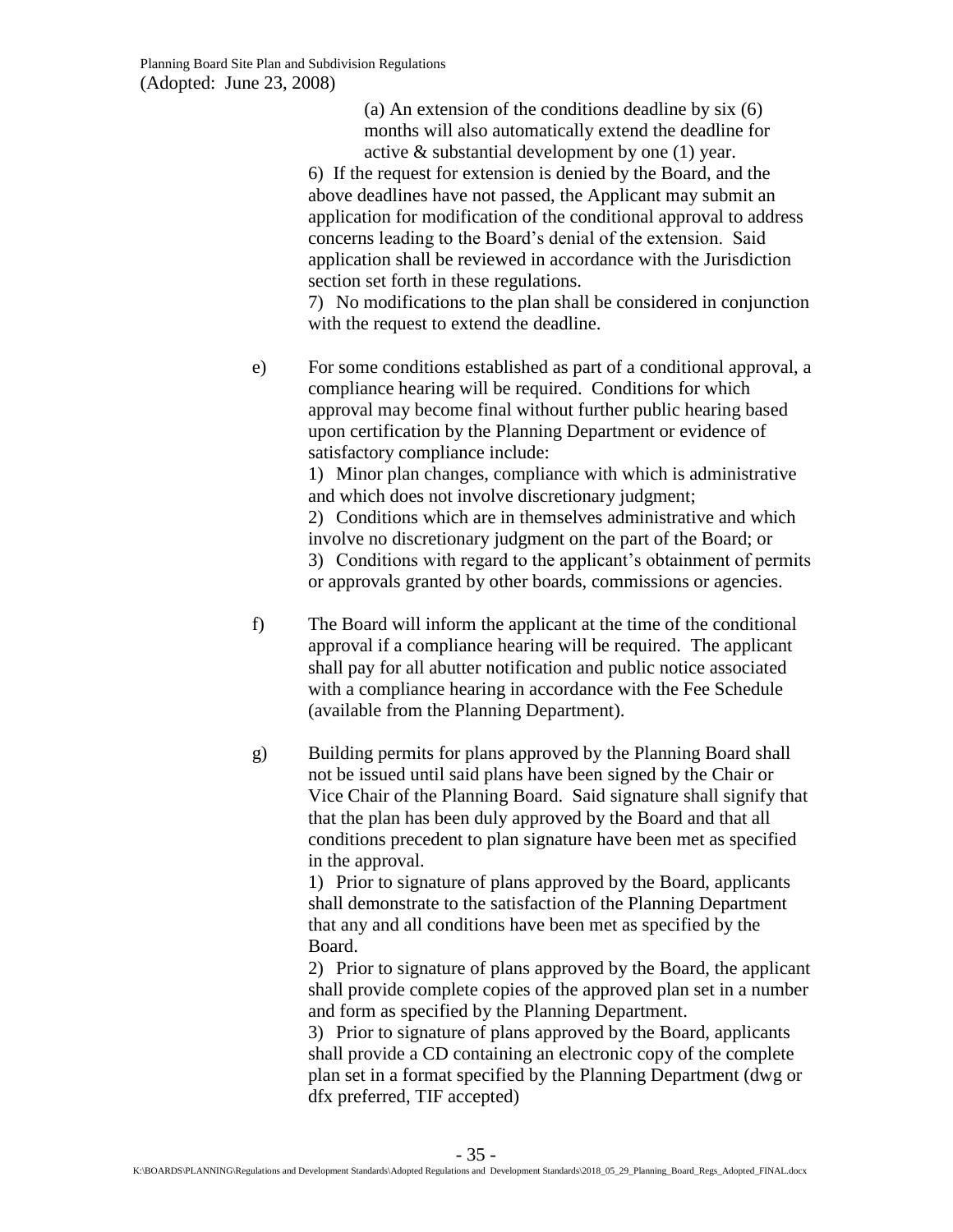4) After a project is completed and prior to release of any security held in accordance with Section VIII below, applicants shall provide two (2) complete plan sets on "D" size paper showing the "as built" condition. Applicants shall also provide a CD containing an electronic copy of the complete "as built" plan set in a format specified by the Planning Department (.dwg or .dfx preferred, TIF accepted)

# <span id="page-35-0"></span>**E. Procedures for Administrative Plan Review of a Minor Project**

- 1. Upon receipt of an application for administrative plan review, the Planning Staff shall verify that the request qualifies for administrative approval under the Jurisdiction section of these regulations.
	- a) Applications that do not qualify for administrative approval in accordance with the Jurisdiction section of these regulations, or do not have sufficient information to determine compliance with Board regulations, shall be returned to the applicant.
	- b) To ensure that the project is eligible for administrative review, Applicants are strongly encouraged to discuss the proposed project with the Planning Department before submitting an application.
- 2. Within fourteen (14) days of receipt of all information necessary to evaluate a request for administrative approval, the Planning Department shall complete its review of the proposed project, in consultation with other City departments as appropriate.
	- 1) All applications for administrative approval shall be reviewed by the Code Enforcement Department to verify that the proposed project is in compliance with the Zoning Ordinance and other applicable City Codes.
- 3. Upon completion of its review, the Planning Department shall issue a written decision approving the application, approving the application with conditions, or disapproving the application.
	- a) If the Planning Department evaluation determines that the proposed project does not meet the Board's Development Standards, the department staff shall work with the applicant in an attempt to modify the proposed project so that it conforms to the Board's Development Standards.
	- b) Alternatively, within 20 days of the Department's written decision, the applicant may request to have the application placed on the agenda for the next regularly scheduled Planning Board meeting, following the submission requirements and procedures for formal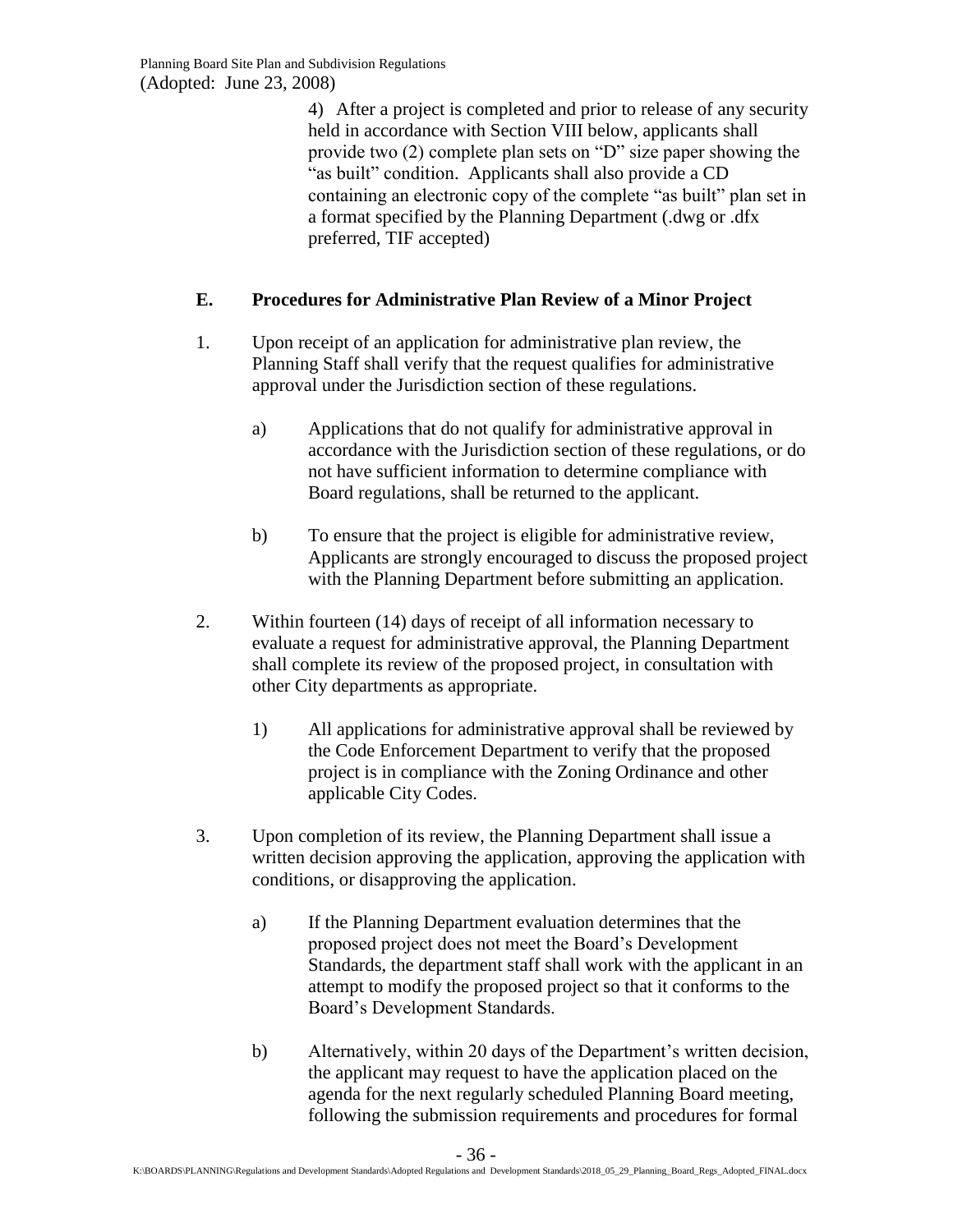plan review. A new application for Board review must be received in accordance with deadlines established for formal plan review.

## <span id="page-36-0"></span>**V. PROCEDURES ASSOCIATED WITH CONDITIONAL USE PERMIT APPLICATION REVIEW**

### <span id="page-36-1"></span>**A. General Requirements**

- 1. All Conditional Use Permit Applications shall be to the Planning Board in accordance with the submission and procedural requirements as provided for in these regulations and RSA 676:4.
- 2. In granting a Conditional Use Permit, the Planning Board may impose conditions to the extent the Board concludes such conditions are necessary to minimize any adverse effect of the proposed use on adjoining properties, and to preserve the intent of the Board's Site Plan/Subdivision Regulations and the Keene Zoning Ordinance.
- 3. Possible decisions rendered by the Planning Board include Approval, Approval with Conditions, or Disapproval. All decisions shall be rendered in writing and shall be based upon substantial evidence contained in the written record.
- 4. Modification of Conditional Use Permits. Requests to modify an approved Conditional Use Permit shall be in accordance with the submission and the procedural requirements set forth in these Regulations.

## <span id="page-36-2"></span>**B. Conditional Use Permits for Telecommunication Facilities**

- 1. In the review of Conditional Use Permit applications for telecommunication facilities, the Planning Board shall evaluate the application for compliance with the Planning Board's Development Standards, all applicable Design Standards and Conditional Use Permit Review Criteria as provided for in Section 102-1267 and the General Requirements of Section 102-1266 of the Keene Zoning Ordinance. To the extent that there is inconsistency between these regulations and the requirements of Article VII of the Keene Zoning Ordinance, the requirements of Article VII of the Keene Zoning Ordinance shall govern.
	- a) Standard 19, Architectural and Visual Appearance, of the Planning Board's Development Standards shall not be considered as applicable.

## <span id="page-36-3"></span>**C. Conditional Use Permits for Accessory Dwelling Units**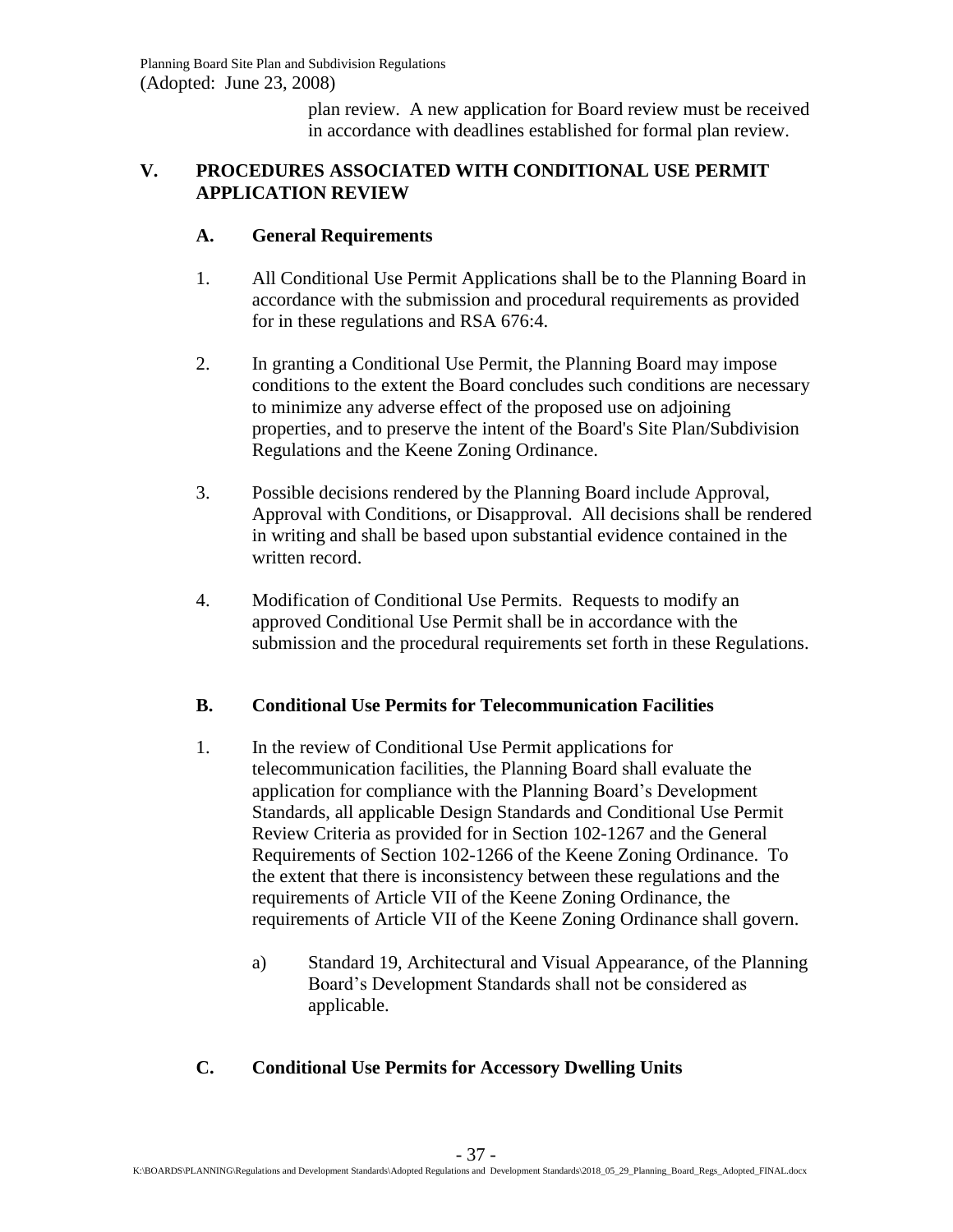- 1. An Accessory Dwelling Unit is an accessory use that is permitted in conjunction with a single family residential use. Engineered site plans are not required under the submission requirements of these regulations for single and two family uses.
	- a) In lieu of an engineered site plan, an applicant shall submit a scaled and dimensioned plot plan or diagram of the property showing existing conditions on the property and any proposed changes necessary to bring the site into compliance with the criteria set forth below, as well as a narrative describing the proposed changes.
- 2. The Board shall apply the following additional criteria in granting a Conditional Use Permit for an Accessory Dwelling Unit:
	- a) A buffer yard having a minimum depth from the common property boundary line of seven (7) feet shall be maintained to screen an accessory dwelling unit from adjacent residential dwellings.
		- 1) The depth of the buffer yard shall be increased to fourteen (14) feet when an accessory dwelling unit abuts a non-residential use.
		- 2) The location and length of the buffer yard and the density and height of the vegetation within the buffer yard shall be as determined by the Planning Board where necessary to supplement or provide screening.
		- 3) In certain instances, the minimum depth of the buffer yard may be reduced when it is determined by the Planning Board that the installation of a fence, wall or berm, or combination thereof will accomplish this objective.
		- 4) Where a fence, wall or berm is installed it shall be a minimum of four (4) feet in height.
		- 5) Existing trees and shrubs within the buffer yard may satisfy the requirement of this paragraph, but the Planning Board may require that existing vegetation be replaced or new vegetation be installed in order to present a reasonable finished appearance and furnish reasonable screening; and,
	- b) Architectural elevations shall be submitted for all new exterior construction as part of the Conditional Use Permit application.
		- 1) Such exterior construction shall be designed to match the foundation, architectural style, and materials of the primary dwelling unit.
		- 2) The Planning Board shall review this information, taking into consideration roof pitch, siding, and building foundation to ensure that the accessory dwelling unit matches the architectural character of the primary single-family dwelling.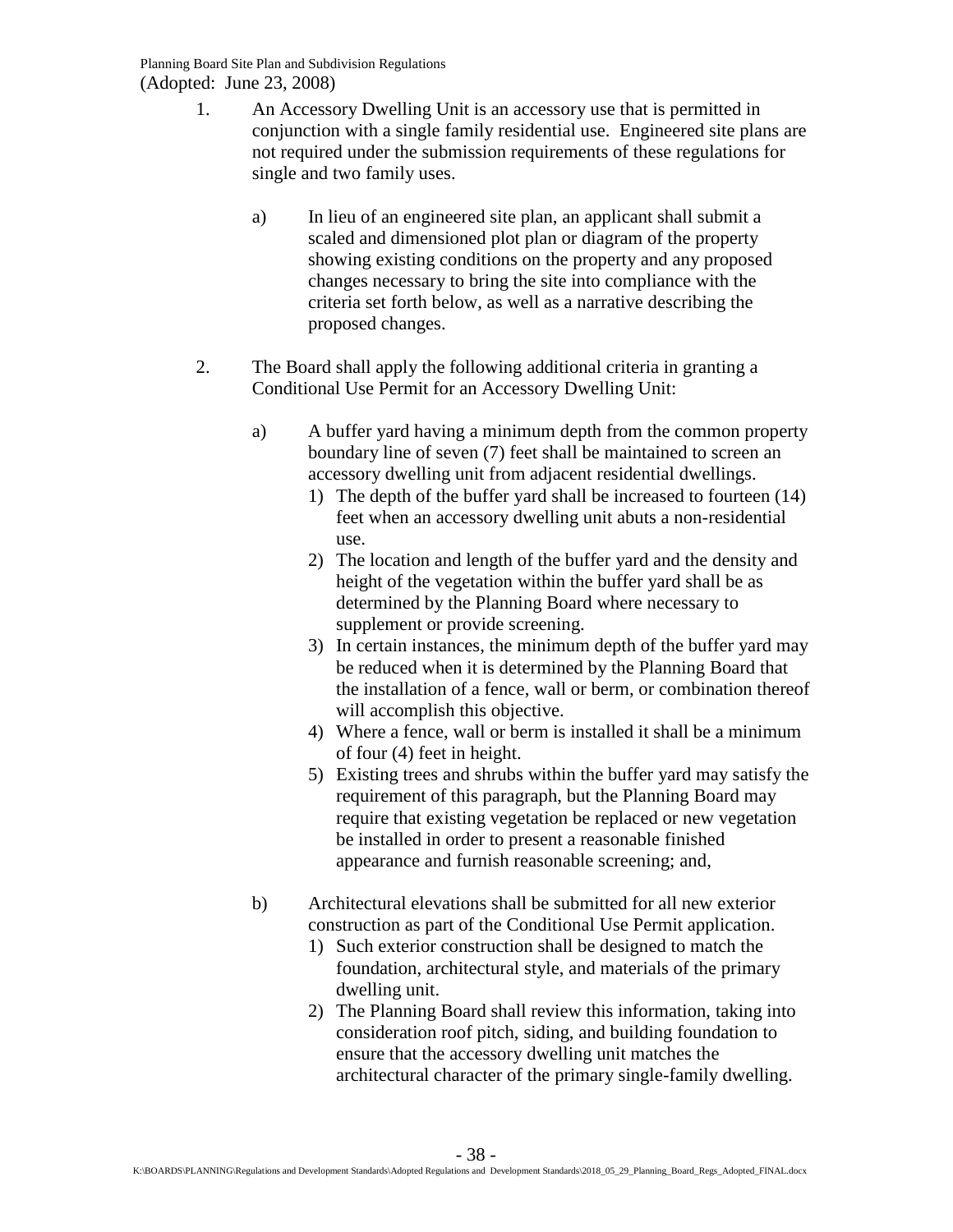- 3. Decisions. All applications for Conditional Use Permits must comply with sections 102-242, 102-332, 102-362, 102-392, and 102-896 of the Keene Zoning Ordinance. Possible decisions rendered by the Board include Approval, Approval with Conditions, or Disapproval. All decisions shall be in writing and shall be based upon substantial evidence contained in the written record.
	- a) In granting a Conditional Use Permit, the Planning Board may impose conditions to the extent the Board concludes such conditions are necessary to preserve the intent of these regulations.

### **D. Conditional Use Permits for Uses and Structures within the Surface Water Protection Overlay District**

The Surface Water Protection Overlay District is defined in Sections 102-1480 through 102-1496 of the City of Keene Zoning Ordinance. The ordinance defines what water bodies qualify as surface waters and requires a seventy five foot buffer around these areas in Rural, Agriculture, or Conservation Zoning Districts, with a thirty foot buffer required in all other zoning districts, as listed in Sections 102-1483 and 102-1493 of the Keene Zoning Ordinance. In specific cases, an applicant may be unable to comply with the terms of the Surface Water Protection Ordinance and require a reduction in buffer width. In zones with a seventy-five foot buffer, a Conditional Use Permit (CUP) is required to reduce the buffer area, with the Planning Board able to reduce the buffer to thirty feet. A CUP is also required to provide relief from the thirty foot buffer requirement of all other zoning districts, with the Planning Board able to reduce the buffer width to ten feet. To reduce buffer widths further, a variance must be granted by the Zoning Board of Adjustment.

- 1) When State and Federal permits are required, local Conditional Use Permits shall only be required for those areas within the overlay district that are not covered by the State or Federal permits.
- 2) Verification of Surface Water Boundaries:
	- a) The location, area, and limits of all surface waters and their buffers shall be field determined and delineated by a New Hampshire Certified Wetland Scientist, with the applicant solely responsible for bearing the costs.
- <span id="page-38-0"></span>3) All applications for Conditional Use Permits must comply with sections 102-1480 through 102-1496 of the Keene Zoning Ordinance. Possible decisions rendered by the Planning Board include Approval, Approval with Conditions, or Disapproval. All decisions shall be in writing and shall be based upon substantial evidence contained in the written record.
	- a) In granting a Conditional Use Permit, the Planning Board may impose conditions to the extent the Board concludes such conditions are necessary to preserve the intent of these regulations.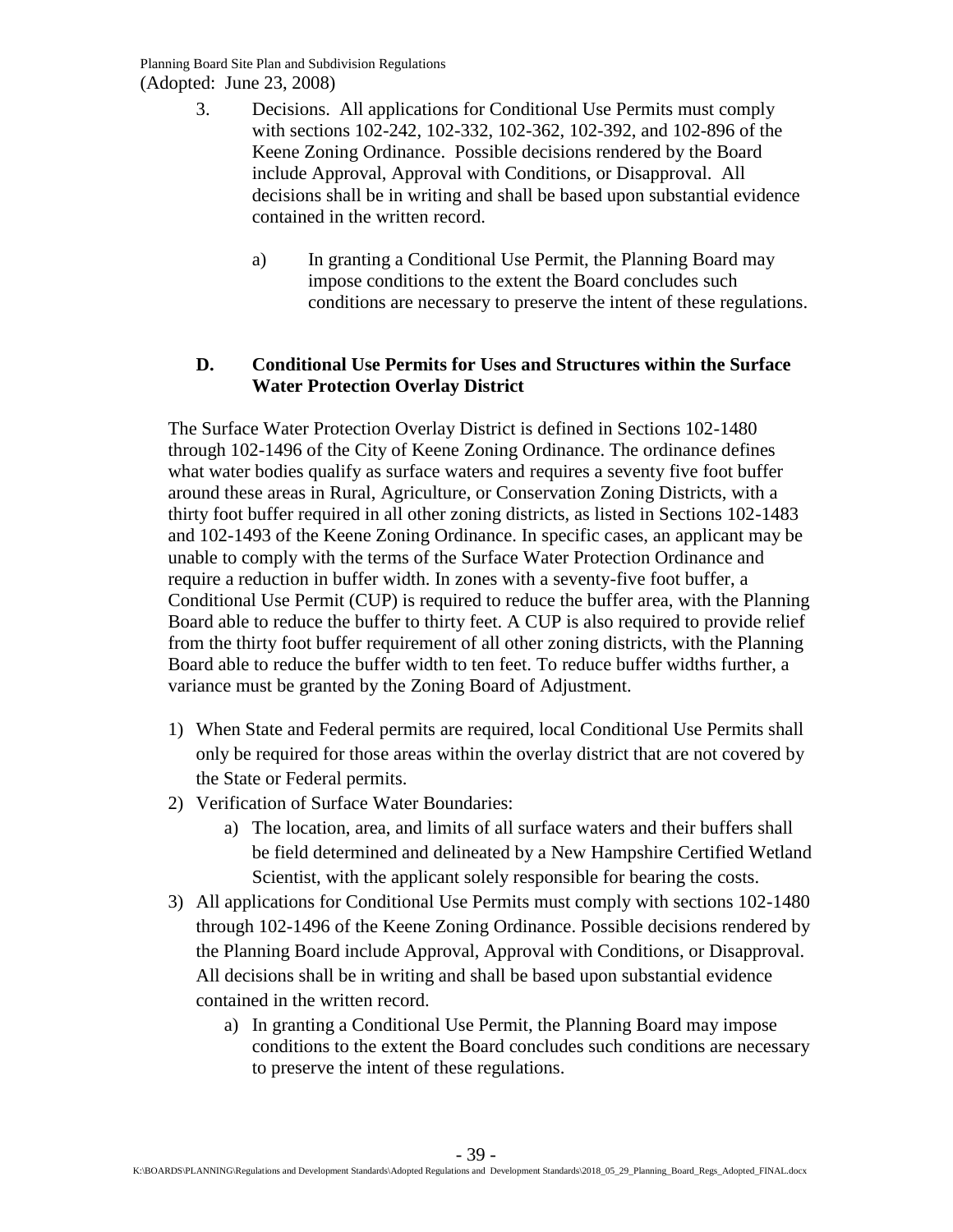## **VI. CONSERVATION RESIDENTIAL SUBDIVISIONS**

- 1. Objectives. The objectives of a CRD are as follows:
	- a) To permit reduced lot sizes and flexible dimensional building setback requirements in exchange for permanently preserving open space;
	- b) To allow an increase in residential density by meeting specific criteria which demonstrate public benefits;
	- c) To promote the siting of buildings and roads, which are sensitive to existing natural and historic features;
	- d) To promote the efficient provision of municipal services and a more efficient use of land requiring a smaller network of streets and utilities;
	- e) To maintain the rural hillsides and scenic character of the community;
	- f) To preserve and protect environmentally sensitive site characteristics, historic features, and open space areas, such as mature tree stands, pastures and fields, stonewalls, wildlife habitats, natural drainage ways, wetlands, aquifer recharge areas, existing and potential water supplies, steep hillsides, scenic roads and vista outlooks; and,
	- g) To further the goals and objectives of the City Master Plan;
- 2. Application Procedure. A CRD shall be submitted to the Planning Board as a Conditional Use Permit application in accordance with these regulations.
	- a) As part of this application, a subdivision plan shall be required for all single-family and duplex dwellings located on individual lots.
	- b) A site plan shall be required for all multi-family dwellings with more than two dwelling units to be constructed on common land, and/or nonresidential structures, facilities, or accessory uses located on common land, as set forth in RSA 674:43.
	- c) All Conditional Use Permit applications pertaining to CRD projects shall comply with the City Zoning Ordinance and the Planning Board's Site Plan and Subdivision Regulations, as amended.
	- d) The application shall clearly list all plans, drawings, and other submittals that are part of the Conditional Use Permit.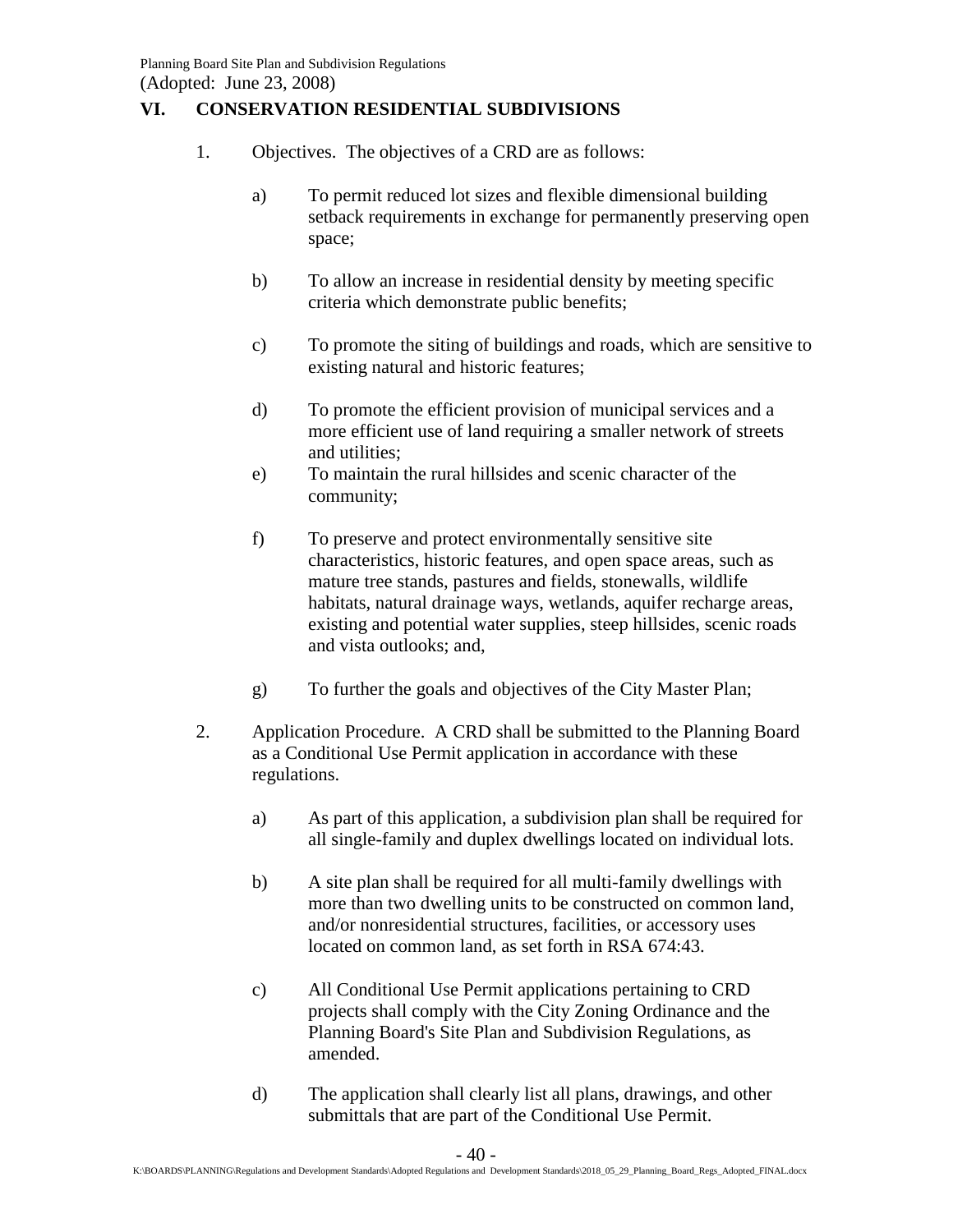- e) Everything shown or otherwise indicated on a plan or submittal that is listed on the Conditional Use Permit shall be considered to be a condition of approval.
- 3. Pre-Application Meeting. A pre-application meeting is encouraged between the applicant and the City Planning Staff to review the applicant's objectives, to schedule meetings and site inspections, and to review the procedures of the Planning Board, the Board's Site Plan & Subdivision Regulations as they pertain to CRD, and the City's Zoning Ordinance regulations.
- 4. Site Inspection. After preparing an Existing Site Conditions Plan and a Yield Analysis (see Sections 6 b and 6 d of these regulations), the applicant shall arrange for a site inspection of the property by the Planning Board and city officials.
	- a) The applicant is encouraged to accompany the Planning Board on this inspection.
	- b) The purpose of the visit is to familiarize the Board and city officials with the property's existing conditions and special features, to identify potential site design issues, and to provide an informal opportunity to discuss site design concepts, including the general layout of designated open space lands and potential locations for buildings and streets.
- 5. Design review. The Planning Board encourages an informal review of a CRD project prior to the submission of a formal CRD application package.
	- a) The applicant may elect to meet with the Planning Board for Advice and Comment to discuss the findings of the site inspection and to review a preliminary design concept.
	- b) The applicant may elect to meet with the Planning Board for Design Review.

1) A complete application for design review must be submitted by the Board's regular submittal deadline.

2) Sufficient information including an Existing Conditions Plan and a Yield Analysis must be provided so that the Board and the City staff can understand the proposal.

3) The more information that is provided, the more advice and comment will be provided by the Board.

4) In accordance with the requirements of State law, abutters must be notified of the Design Review meeting at the applicant's expense. The Board will conduct a formal Public Hearing during the Design Review meeting if so requested by the applicant at the time of the application submission.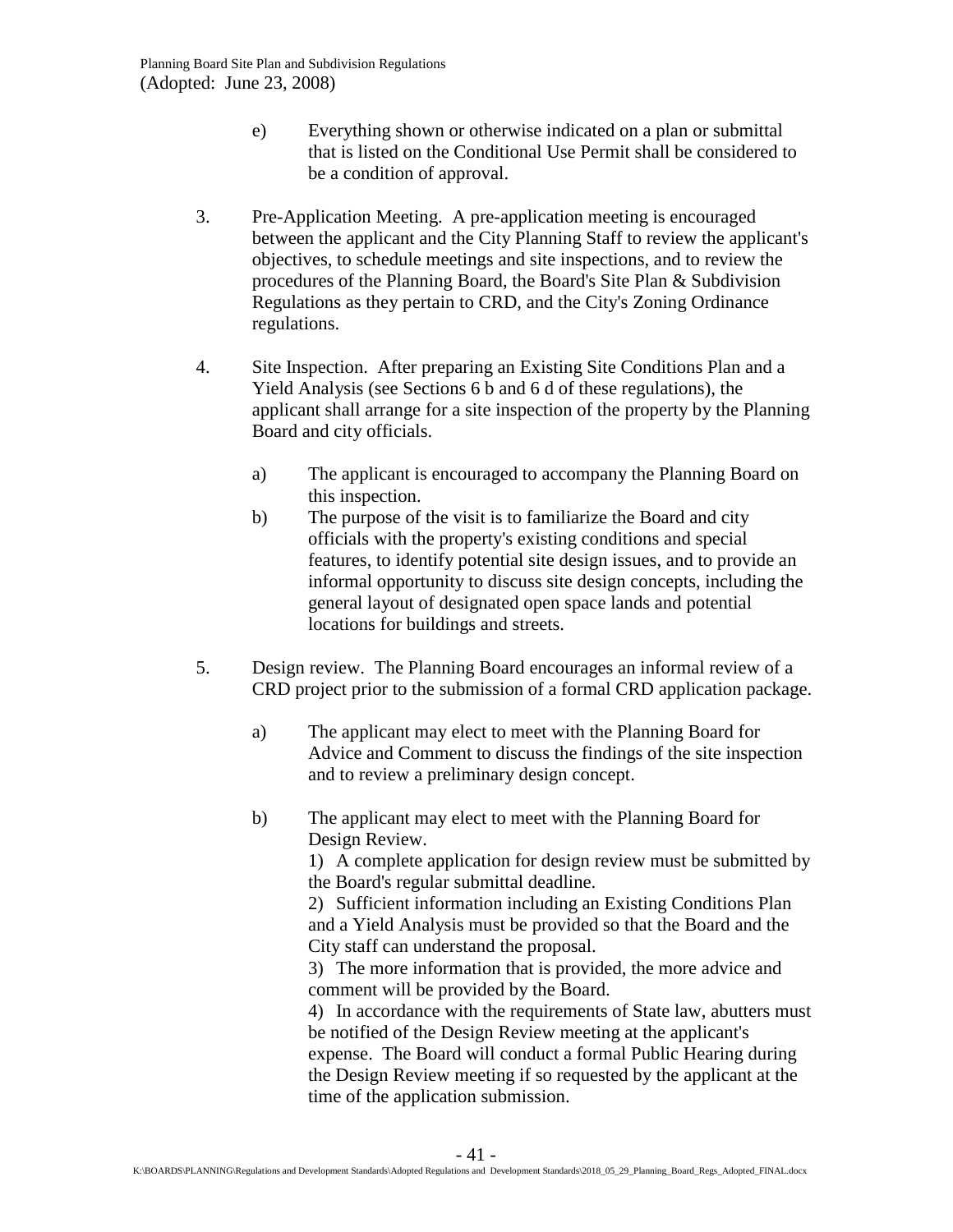5) The Board will endeavor to provide a good faith indication of the conformity of the proposed design with the spirit and intent of the CRD Ordinance and the CRD Regulations; however, anything said by the Applicant or the Board, or City staff shall not be construed as binding during the subsequent Formal CRD Plan approval process.

6) One of the specific purposes of Design Review is to assist the applicant in modifying a proposal to make it more consistent with City policies, goals, standards, and regulations.

- 6. The CRD Application Package. A complete application for a Conservation Residential Development shall consist of an overview plan, a Subdivision/Site Plan Application Form, the Subdivision Plan and the Site Plan if required, and the following additional documentation:
	- a) An Overview Plan
	- b) Existing Conditions Plan
	- c) A Proposed Conditions Plan
	- d) A Yield Analysis
	- e) Documentation of the CRD Design Process
	- f) A Final Open Space delineation noting the proposed land uses for each parcel and showing the location of proposed roads, sidewalks, trails, individual house lots, common land, buildings and accessory uses on common land, and specifically protected conservation values.
	- g) Landscape Plan
	- h) Technical Studies and Reports
	- i) Additional Approvals, Certificates, and Documents
	- j) Construction Plans
- 7. All subdivision plans and site plans relating to Conservation Residential Developments shall be drawn in accordance with the standards outlined in Section XVI of these regulations.
- 8. Plan Requirements
	- a) The Overview Plan. The Overview Plan shall show the entire tract and the existence of any public roads, any public or private protected lands, any woodlands areas, any surface waters, and/or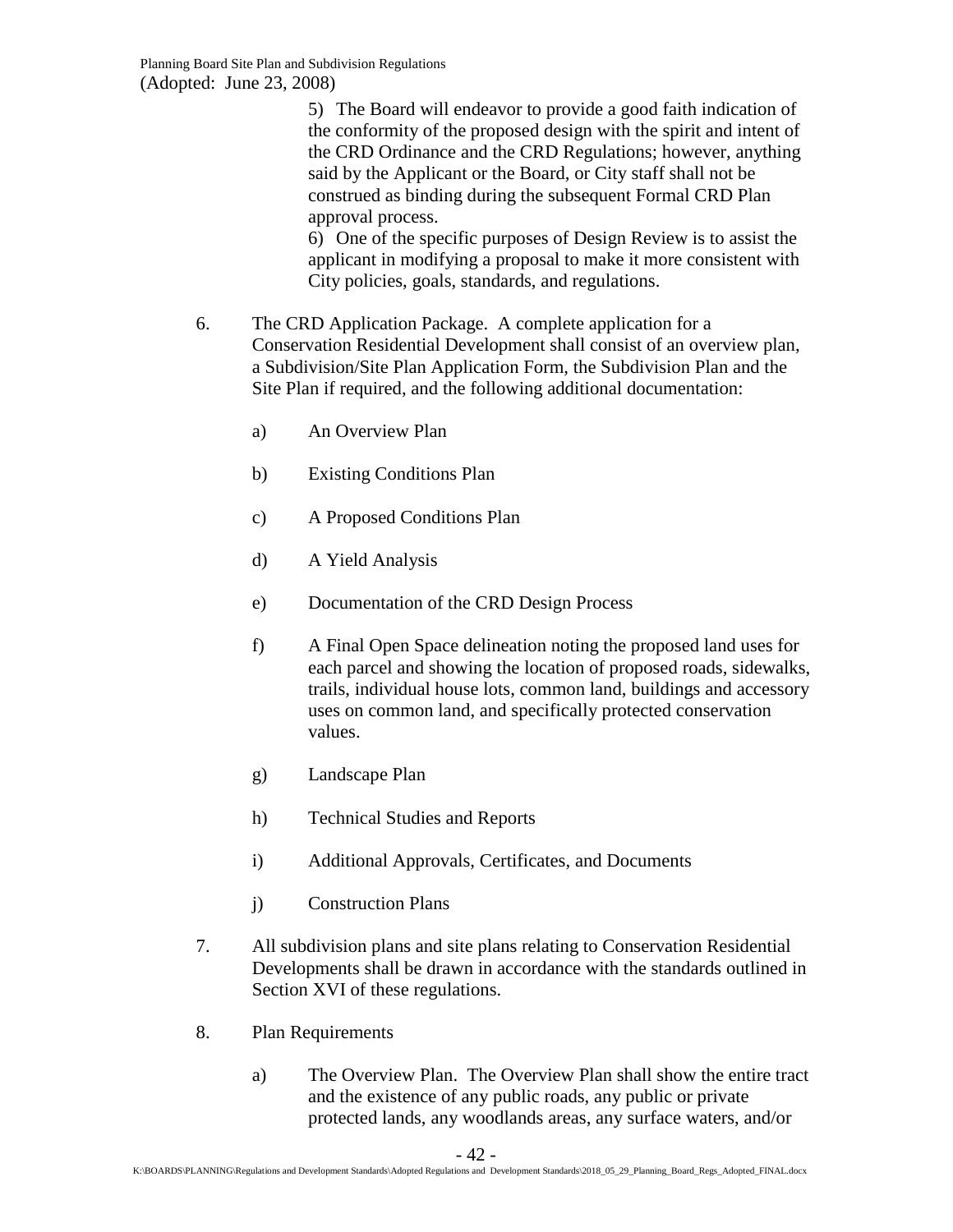any National Wetlands Inventory wetlands located within 200 feet of the tract.

- b) Existing Conditions Plan: For all Conservation Residential Development proposals, an Existing Conditions Plan shall be drawn in accordance with the standards set forth in Section IV of these regulations. This plan shall show all the conditions and characteristics of the site identified in Section IV.
- c) The Yield Analysis. A Yield Analysis shall be prepared to determine the number of residential units that will be permitted within a CRD Design.

1) This analysis shall be based on applying a conventional layout plan including lots conforming to the underlying zone dimensional standards, streets needed to access those lots, rights of way, and other pertinent characteristics of the tract.

2) The conventional layout shall reflect a development density and pattern, taking into account the presence of wetlands, floodplains, steep slopes, existing easements or encumbrances and, if the property is not served by public sewer, the suitability of soils for private subsurface wastewater disposal as indicated by the Soil Survey of Cheshire County, New Hampshire.

3) Although this plan must be drawn to scale, it need not be based upon a field survey. The Yield Analysis may be prepared as an overlay to the Existing Conditions Plan.

## d) The CRD Design Process.

1) The layout of structures, streets, lot lines, common land, and open space shall be accomplished through consultation between the applicant and the Planning Board as part of the CRD Design Process. The four step CRD Design Process shall include:

> (a) Step 1 - Identification of Conservation Values and Open Space Area

- (b) Step 2 Location of Structures
- (c) Step 3 Alignment of Streets and Trails
- (d) Step 4 Drawing in the Lot Lines

2) The CRD Design Process may be approached as an iterative process. Applicants may proceed through the four steps and return back to the first step as alternative design and protection configurations are considered. The final delineation of the land area to be designated to meet open space requirements may be refined after the fourth step to better meet both the conservation intent of the Zoning Ordinance and the development objectives of the applicant. The end result of this process shall be a plan, which may be prepared as an overlay or a series of separate overlays to the Existing Conditions Plan. Applicants should be prepared to submit written documentation of each step of the CRD Design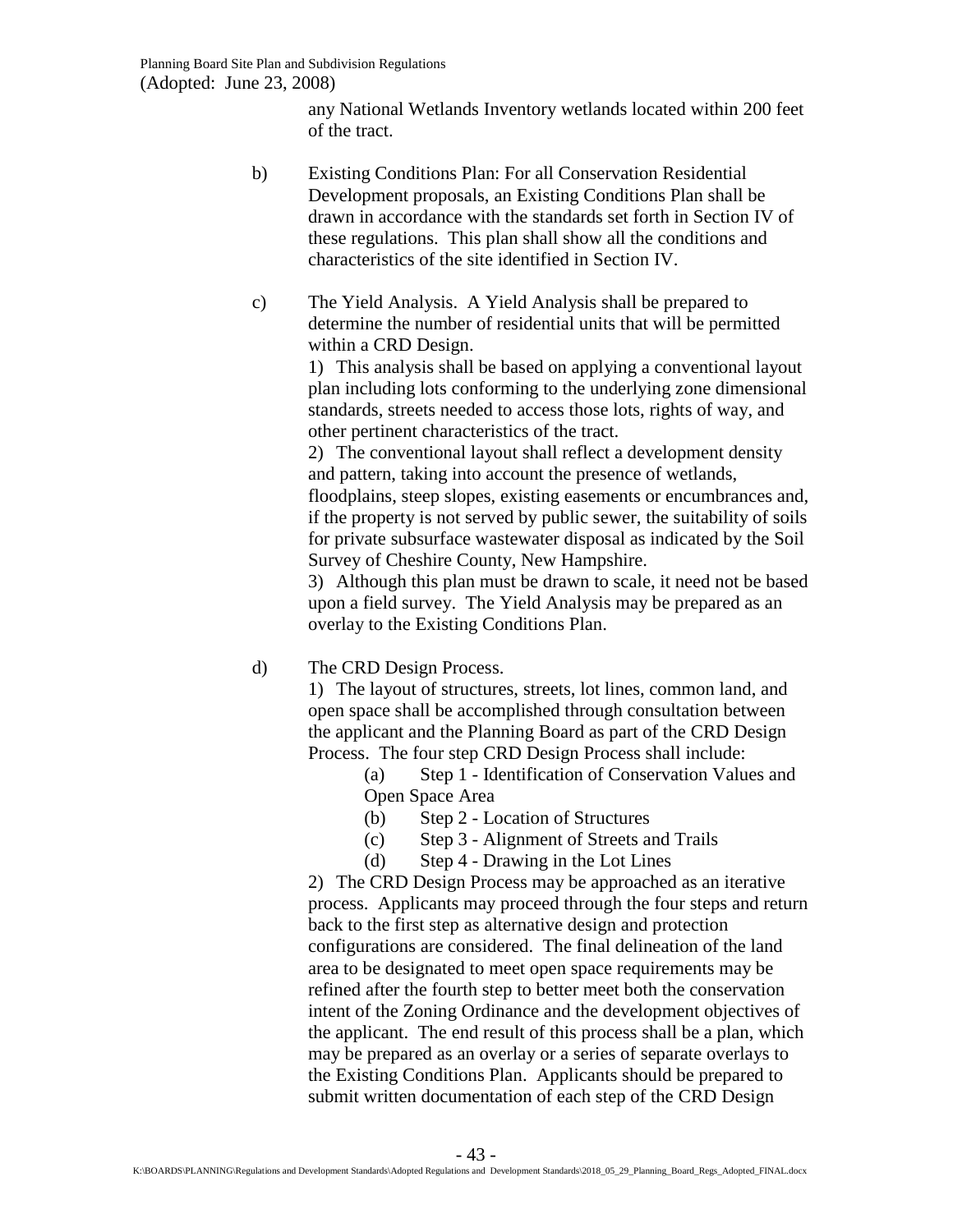Process, including alternatives considered, if so required by the Planning Board.

> (a) Step 1: Identification of Conservation Values and Open Space Area. Identifying the most appropriate land areas to be designated to meet the Open Space required under the City's Zoning Ordinance will require an understanding of the conservation values of the tract and the surrounding lands. In defining the Open Space area, consideration shall be given to the tract's configuration and characteristics, its context in relation to conservation values on adjoining properties, and the applicant's subdivision and/or site plan objectives.

- (i) Delineation of lands to be used to meet the Open Space requirements shall be based on an analysis and prioritization of primary and secondary conservation values identified on the tract, and displayed on the Existing Conditions Plan. Primary and Secondary Conservation values are defined by the following standards:
- (ii) Primary Conservation values shall consist of stream channels, wetlands, vernal pools, ponds, floodways, floodplains, springs and steep slopes over 25 percent, which should be considered as the highest conservation priorities;
- (iii)Secondary Conservation values shall include the following prioritized list of attributes (highest to lowest priority):
	- (a) Significant natural areas of species defined by the New Hampshire Natural Heritage Inventory as endangered, threatened, or of special concern;
	- (b) Slopes in excess of 15% (particularly adjacent to water courses, wetlands and ponds) where disturbance and resulting erosion and sedimentation could be detrimental to water quality;
	- (c) Woodlands, particularly those performing important ecological functions such as soil stabilization and protection of streams, wetlands and wildlife habitats;
	- (d) Areas where precipitation is most likely to recharge local groundwater resources because of topographic and soil conditions affording high rates of infiltration and percolation.
	- (e) Hedgerows, groups of trees and large individual trees of botanic significance.
	- (f) Prime agricultural soils as defined by the USDA Natural Resource Conservation Service.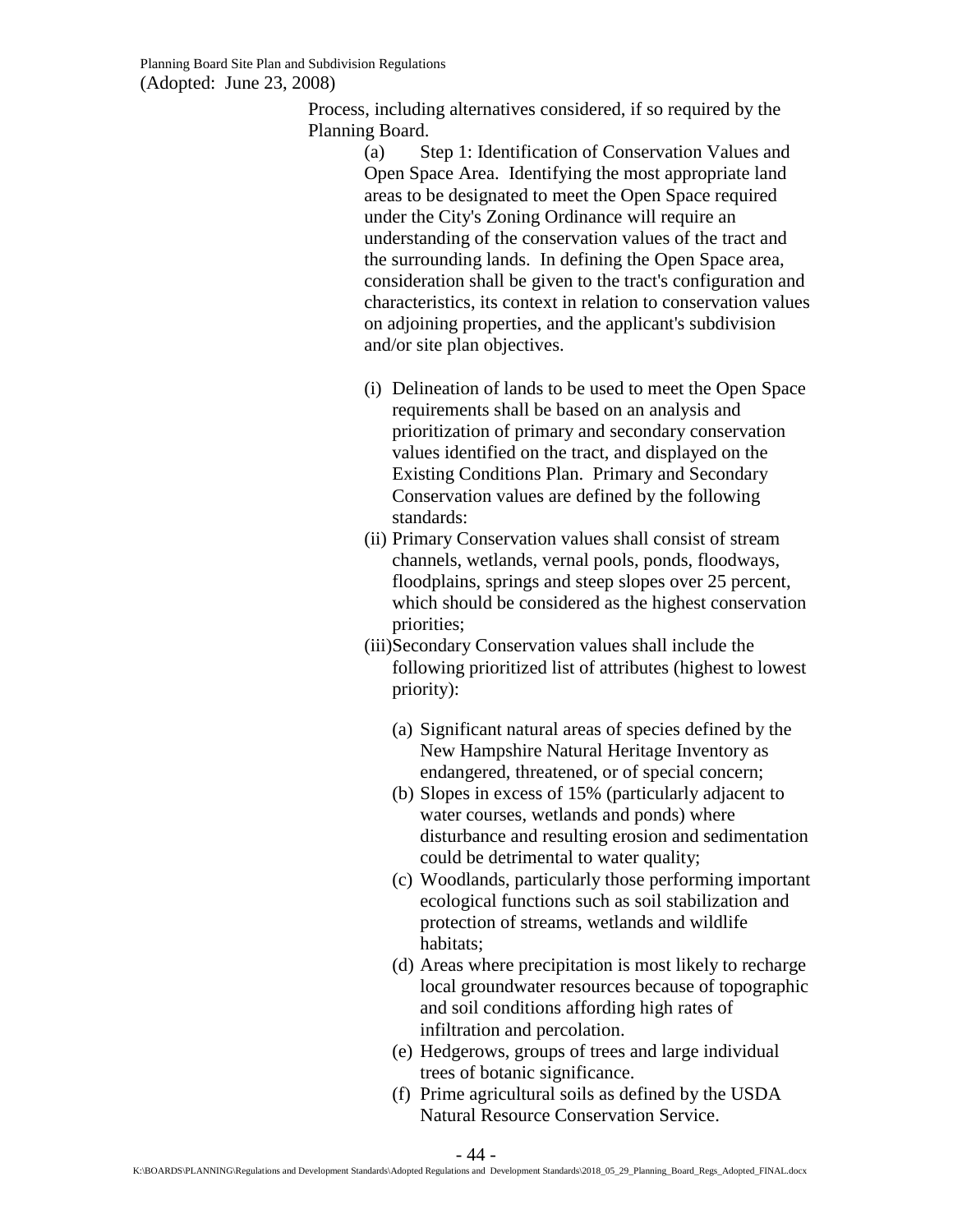- (g) Historic and cultural structures or features including stonewalls and cellar holes.
- (h) Existing trails connecting the tract to other locations in the City.
- (i) Visually prominent topographic features such as knolls, hilltops, ridges, outlooks, and scenic viewsheds as seen from public roads.
- (iv)The selection of conservation values to be included in the Open Space shall be considered in consultation with the Planning Board. The applicant and the Planning Board shall use the prioritization reflected in the list of conservation values as a guideline for determining which lands are to be designated as Open Space, recognizing that trade offs may be necessary and that inclusion of all of the higher priority conservation values in the open space may not be feasible or practical.
- (v) In delineating the Open Space, the applicant shall maintain an interconnectedness of the conservation values and shall avoid fragmentation of the Open Space into small, disconnected parcels.
- (vi)The final result of this step in the CRD Design Process shall be a preliminary or final delineation of the open space, indicated as a clear line shown as an overlay to the Existing Conditions Plan.

(b) Step 2: Location of Structures: Upon the completion of Step 1 above, the location of structures within the proposed Conservation Residential Development shall be drawn on the design plan.

- (i) The intent of this step is to site structures in the development so that they preserve the conservation values within the natural landscape to the greatest extent possible.
- (ii) No structures shall be allowed within the designated Open Space area.
- (iii)In addition, structures shall be located no closer than 50 feet from any Primary Conservation values not included in the Open Space and shall be sited to avoid disturbance of Secondary Conservation values not included in the Open Space.
- (iv)Siting of structures shall take into consideration the impacts of the proposed development on identified conservation values as well as the benefits of such locations to provide attractive views and visual settings for residences.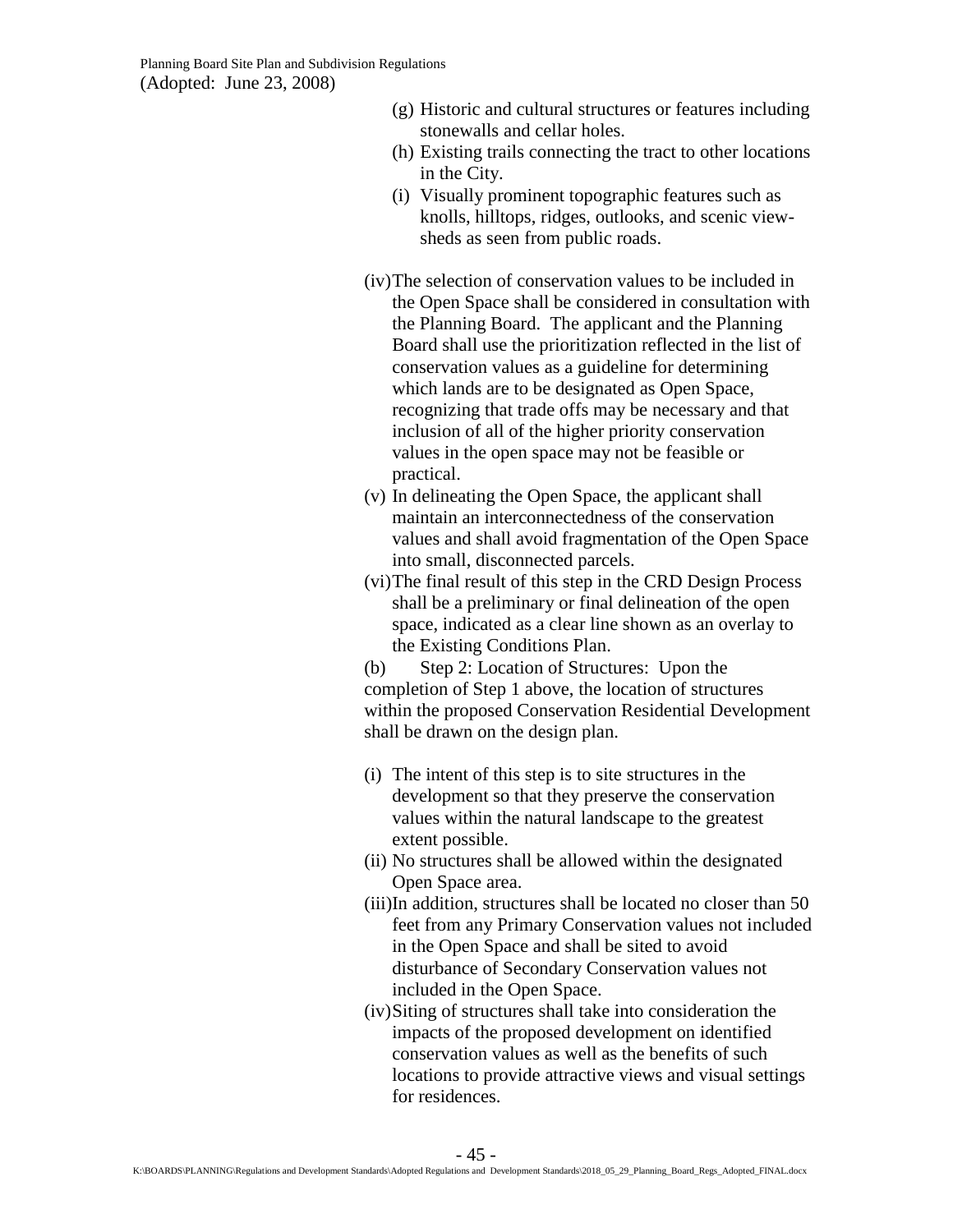- (v) The applicant shall refer to Section 9. Minimum Design Standards of these regulations for additional guidance in the siting of structures on the tract.
- (vi)The final result of this step in the CRD Design Process shall be an overlay to the Existing Conditions Plan indicating the approximate location of all structures to be constructed on the tract.

(c) Step 3: Alignment of Streets and Trails: Upon completion of Step 2, the location and alignment of streets, sidewalks and trails necessary for vehicular and pedestrian access within the proposed development shall then be drawn on the design plan.

- (i) Any outdoor recreational areas or accessory use areas to be located in the common land shall also be drawn on the plan in completing this step.
- (ii) The applicant shall comply with the Street and Utility Standards, Section 2708 of the City Code in the design and construction of streets and sidewalks as well as the Street Design and Pedestrian Circulation standards contained in Section 8 of these regulations.
- (iii)The final result of this step in the CRD Design Process shall be an overlay to the Existing Conditions Plan indicating the proposed location of all roads, sidewalks, trails, developed recreational areas and accessory use areas located in any common lands on the tract.

(d) Step 4: Drawing in the Lot Lines: Upon completion of Steps 1, 2 and 3, lot lines shall then be drawn on the design plan delineating the boundaries of all individual lots, any common land areas, and/or the location of structures within the proposed development.

- (i) Individual residential lots shall conform to the dimensional standards set forth in the CRD Ordinance.
- (ii) Refinement of the Open Space delineation may be completed as part of this step, ensuring that the land area included in the open space meets the percentage of open space required under the Zoning Ordinance.
- (iii)The final result of this step in the CRD Design Process shall be an overlay to the Existing Conditions Plan depicting the boundaries, acreage, and proposed use of each parcel within the CRD, including the area designated as Open Space and any common land areas.

(e) Any proposed uses of the common lands and/or Open Space, including trails, agricultural areas, areas to be managed for forestry, recreational areas, or accessory use areas shall be noted on this overlay as such.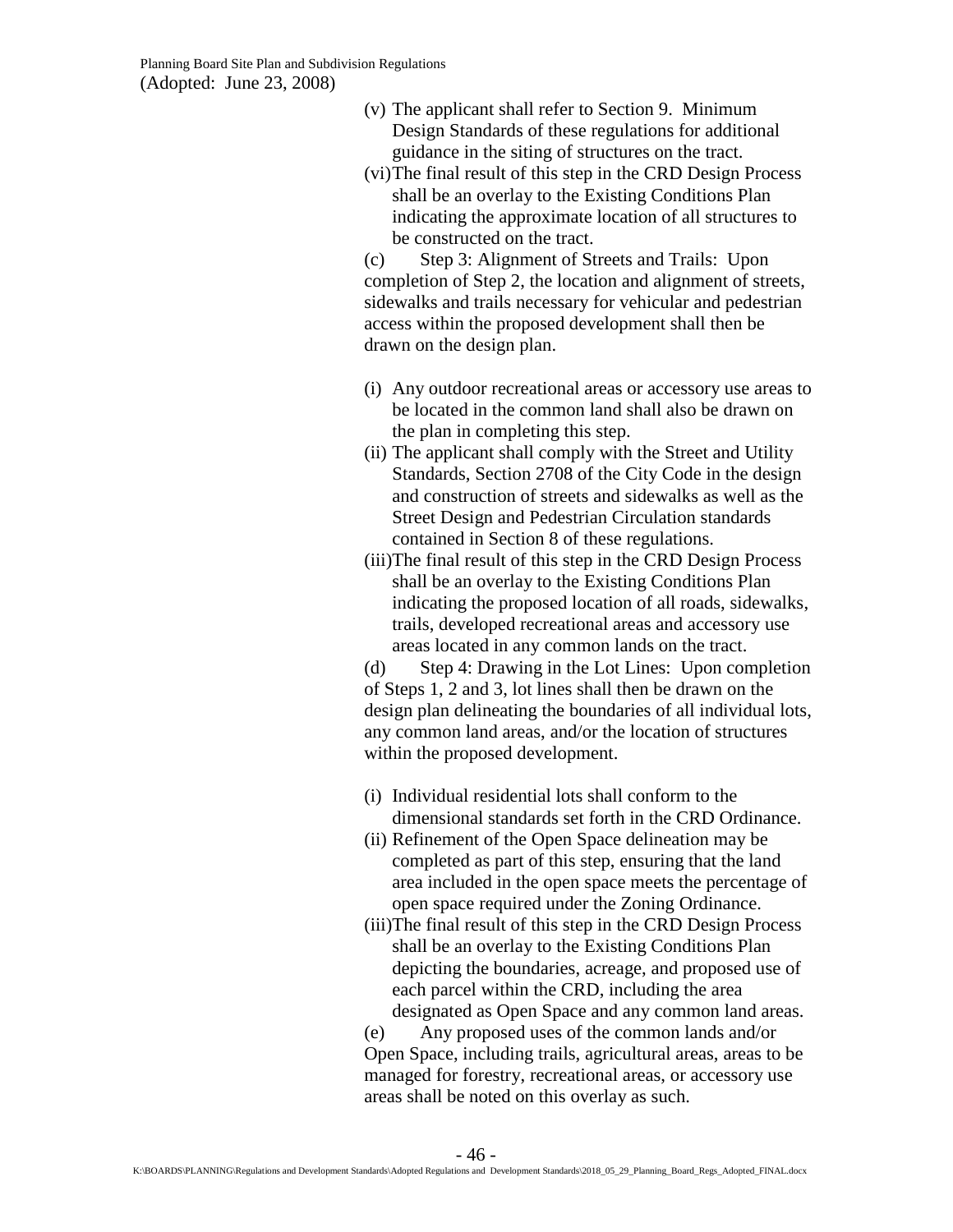(f) The information portrayed on each of the various overlays shall be transferred to the final Proposed Conditions subdivision plan and site plan if one is required.

e) Landscape Plan. The CRD design shall incorporate existing native vegetation, landscaping and trees wherever possible, so that the development is left with the appearance of fitting in with the natural landscape.

> 1) Where this is not possible, the applicant shall provide for landscaping and street trees in accordance with the City's Development Standards.

2) The location and details of existing and proposed landscaping and street trees in a Conservation Residential Development shall be shown on a Landscape Plan.

3) This plan shall be submitted as part of the subdivision plan and if necessary, a site plan. The City's street tree standards can be found in Section 9 of these regulations.

4) Additional standards for landscaping and screening can be found in Development Standards #6 and #8 of these regulations.

- f) Technical Studies and Reports. Conservation Residential Development proposals may as required by the Planning Board include necessary technical studies and reports to assist in determination of the impact of the application upon municipal services and facilities, as set forth in Section IV of these regulations.
- g) Additional Approvals and Documents. Additional approvals may include such items as Homeowner's Association Documents and other recorded legal instruments, which are subject to the approval of the City Attorney.
- h) Construction Plans. Construction Plans shall conform to the standards and specifications of subdivision and/or site plan approval, including any conditions specified by the Planning Board as part of the issuance of the Conditional Use Permit and all applicable standards and regulations of the City Code.
- 9) Minimum Design Standards. The following minimum design standards shall be considered in the design of a Conservation Residential Development.
	- a) The siting of structures shall not encroach upon areas characterized by Primary Conservation values, as identified in the CRD Design Process (see Section 8. D of these regulations). 1) Specifically, structures shall be located no closer than 50 feet from identified Primary Conservation values and shall be sited to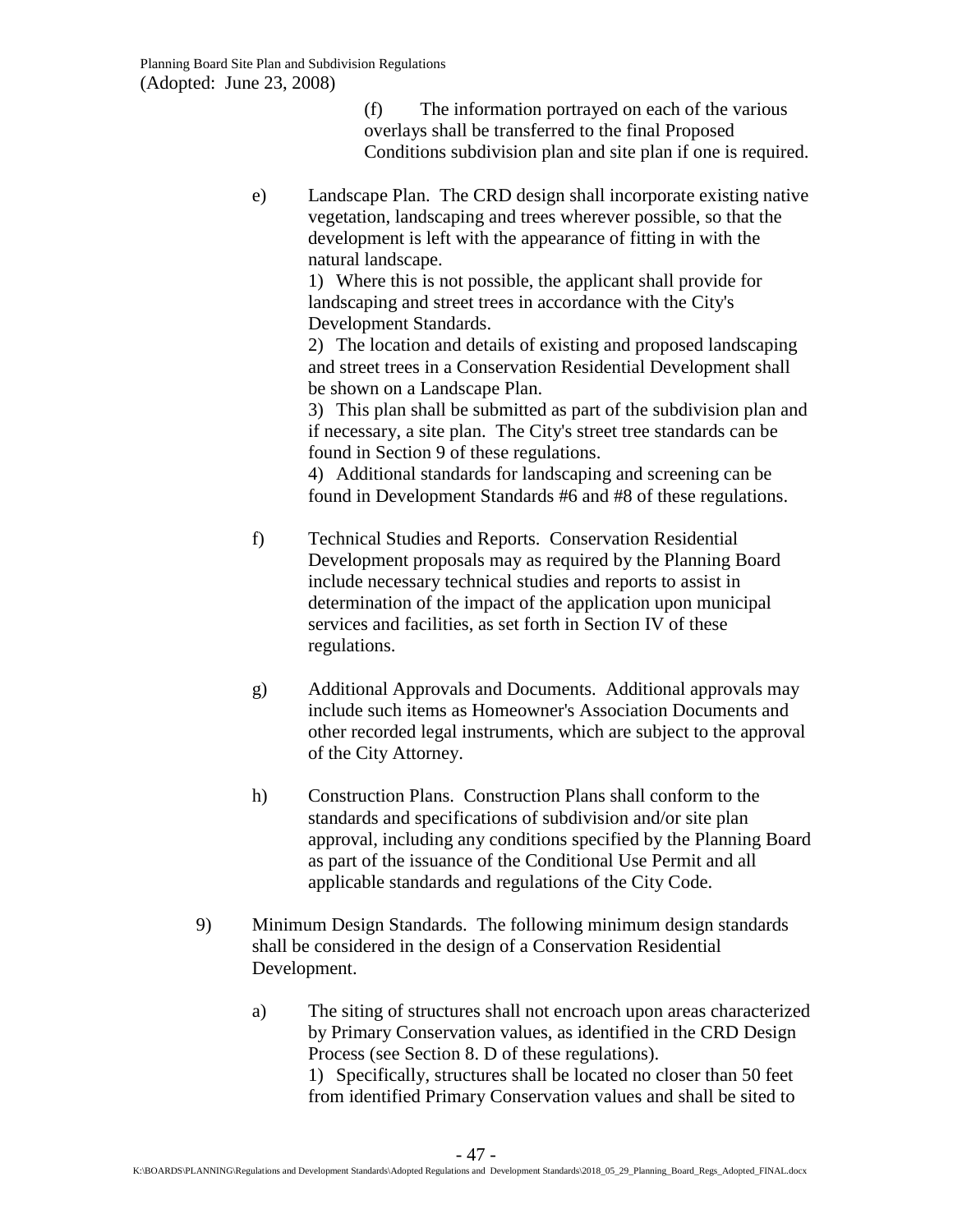minimize disturbance of Secondary Conservation values not included in the Open Space.

2) Siting of roads, parking lots, and structures shall be done in such a way as to blend in with the natural landscape and vegetation and shall avoid the extent to which existing vegetation is disturbed or cut.

3) Natural vegetative buffers shall be incorporated into the design wherever feasible

b) All structures within a Conservation Residential Development shall be accessed from interior streets, rather than from roads bordering the tract.

> 1) This requirement may be waived by the Planning Board in accordance with Paragraph 14 Waiver of Requirements.

2) In the event that a waiver of this standard is granted, the plan shall minimize the curb cuts on the existing road by incorporating shared driveways where feasible.

- c) The following minimum building setbacks around the perimeter of a Conservation Residential Development shall be as follows:
	- 1) From all external road right of way 100 feet
	- 2) From all other tract boundaries 50 feet
- d) The required minimum building setbacks for each structure located on an individual lot within a Conservation Residential Development and the dimensional standards for individual lots shall be as follows:

|       | I .D-1  | $LD-1$               |    |
|-------|---------|----------------------|----|
|       | Without | With                 |    |
| Rural | Water   | Water                | LD |
| 35    |         | 35                   | 35 |
| 75    |         | 70                   | 60 |
| 15    | 15      | 15                   | 15 |
| 20    |         | 15                   | 15 |
| 10    | 10      | 10                   | 10 |
|       |         |                      |    |
| 30    |         | 40                   | 45 |
|       |         |                      |    |
| 35    | 40      | 45                   | 60 |
|       |         | 35<br>75<br>20<br>35 |    |

e) The Planning Board may waive any or all of the above listed standards in accordance with Paragraph 14 of the CRD Regulations. However, minimum distances between structures shall be maintained as required by the City of Keene Fire Department.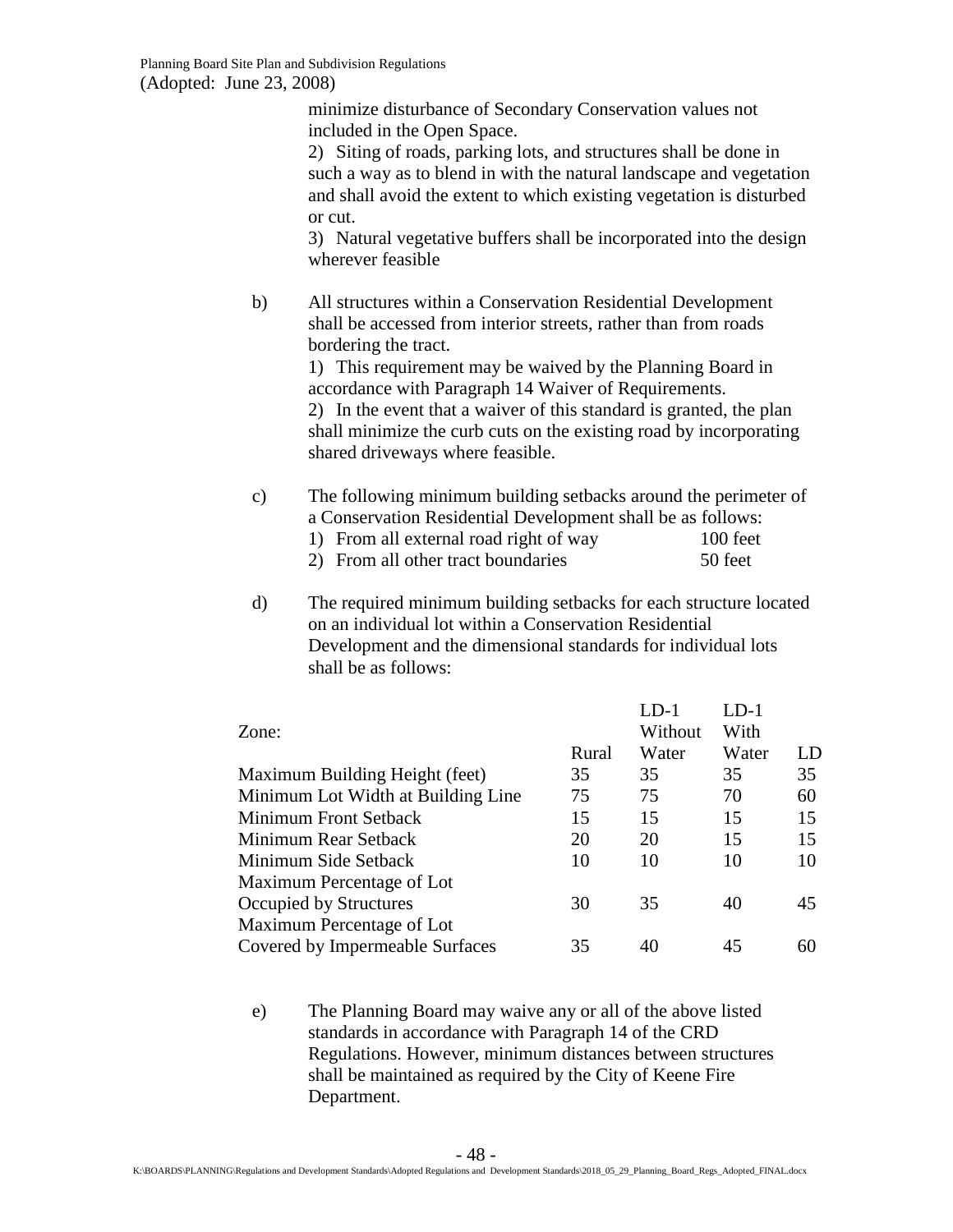1) All building setbacks and other standards as proposed and approved shall be shown on a typical lot detail.

f) Street Design and Pedestrian Circulation.

1) All interior streets and sidewalks within a Conservation Residential Development shall be designed and constructed in accordance with the City Street and Utility Standards, Section 2708.0 of the administrative code of the City.

2) All streets shall be provided with sidewalks on at least one side of the street in all Conservation Residential Developments within the LD-1 and LD districts. However, in the Rural District an alternative pedestrian system (not parallel to the proposed street) is acceptable provided it complies with Section 608 of the State of NH Highway specifications.

3) Street connections shall be encouraged within a Conservation Residential Development to minimize the number of new cul-desacs to be maintained by the City of Keene and to facilitate access to and from structures and dwellings located in different parts of the development (and adjoining parcels).

g) Street Trees.

1) The locating and/or planting of deciduous shade trees within the right of way of all streets is a central feature of a Conservation Residential Development. To the extent to which it is feasible, effort should be made to site interior streets so that existing mature deciduous shade trees can be incorporated into the right of way. Where this is not possible, the planting of deciduous shade trees within the right of way shall be required (in accordance with Section 70-134 of the City Street and Utility Standards).

2) Such trees shall be a minimum of 4 inch caliper, planted or remaining, for at least every fifty (50) foot interval on each side of a new residential street.

3) Tree species to be planted shall be selected according to the following criteria:

- (a) Cast moderate shade to dense shade in summer;
- (b) Long-lived (over 60 years);
- (c) Mature height of at least 50 feet;
- (d) Be tolerant of pollution and direct or reflected heat;
- (e) Require little maintenance, by being moderately
- strong (not brittle) and insect-and disease-resistant; and,
- (f) Be able to survive two years with no irrigation after establishment.

4) Among the species that are recommended are Sycamore (Platanus occidentails), London Planetree (Platanus xacerifolia), Katsura tree (Cercidyphyllum japonicum), Sweet Gum (Liquidambar styraciflua), Red Maple (Acer rubrum), Green Ash (Fraxinus pennsylvanica), Pin Oak (Quercus palustris), Littleleaf Linden, (Tilia cordata), Silver Linden (Tilia tomentosa) and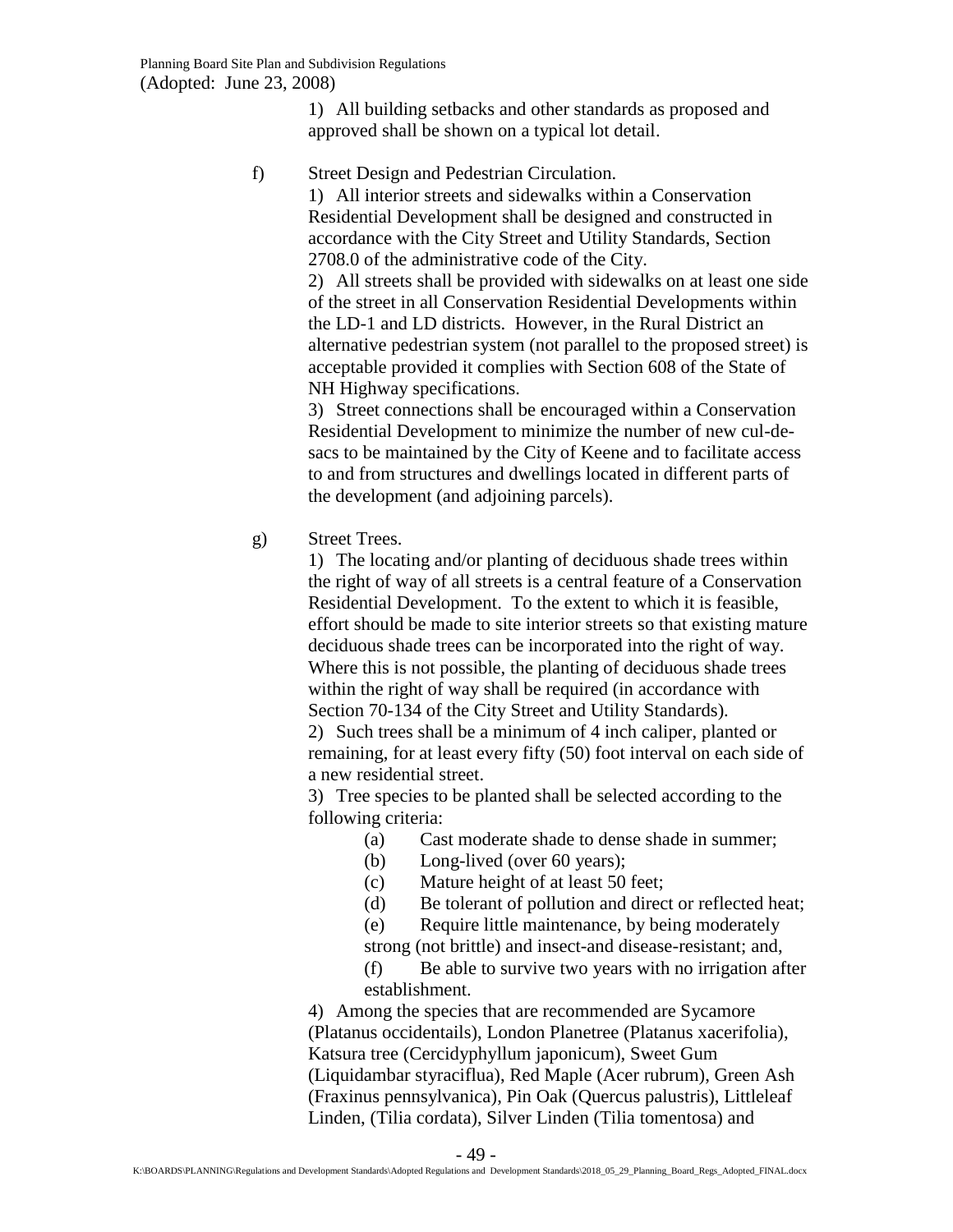Redmond Linden (Tilia americana), and Japanese Zelkova (Zelkova serrata).

5) The intent of this section is to allow trees planted within the right of way or within 20 feet of the right of way to count towards the minimum number of trees required for the development, in accordance with Section 70-134 of the City Street and Utility Standards.

h) Water and Sewer Utilities. The availability of water of acceptable quantity and quality for all Conservation Residential Developments must be shown by the applicant to comply with all City, State, and Federal standards prior to subdivision plan and if required, site plan approval.

1) All Conservation Residential Developments within the Low Density District shall be supplied with public water and public sewer.

2) Conservation Residential Developments within the Low Density-1 District shall be provided with public sewer.

3) Conservation Residential Developments within the Rural zone shall not be required to connect to public water and sewer services (unless the property is located within the required distance of an existing water or sewer line as outlined by the City's Street and Utility Standards), provided the availability of water of acceptable quantity and quality can be shown to exist.

4) The applicant must demonstrate that the site is adequate to accommodate on site wastewater disposal systems.

(a) All on-site wells and wastewater disposal systems must be shown to comply with applicable state laws.

(b) For all Conservation Residential Developments, which contain on-site wells, a disclosure statement may be required to be placed as a note on all subdivision plans recorded at the Registry of Deeds indicating that compliance with National Fire Protection Association, NFPA 1142 may be required.

5) All public water and sewer utilities shall comply with and be constructed in accordance with City Street and Utility Standards, Chapter 70 Art. III.

6) Any and all agreements or covenants related to private water and sewer provisions within a Conservation Residential Development shall be reviewed by the City Attorney and Planning Board prior to subdivision plan and if necessary, site plan approval.

7) A disclosure statement shall be required to be placed as a note on all subdivision plans recorded at the Registry of Deeds for Conservation Residential Developments which contain privately operated community water and/or sewer system(s). At a minimum, the following elements shall be included in a disclosure statement: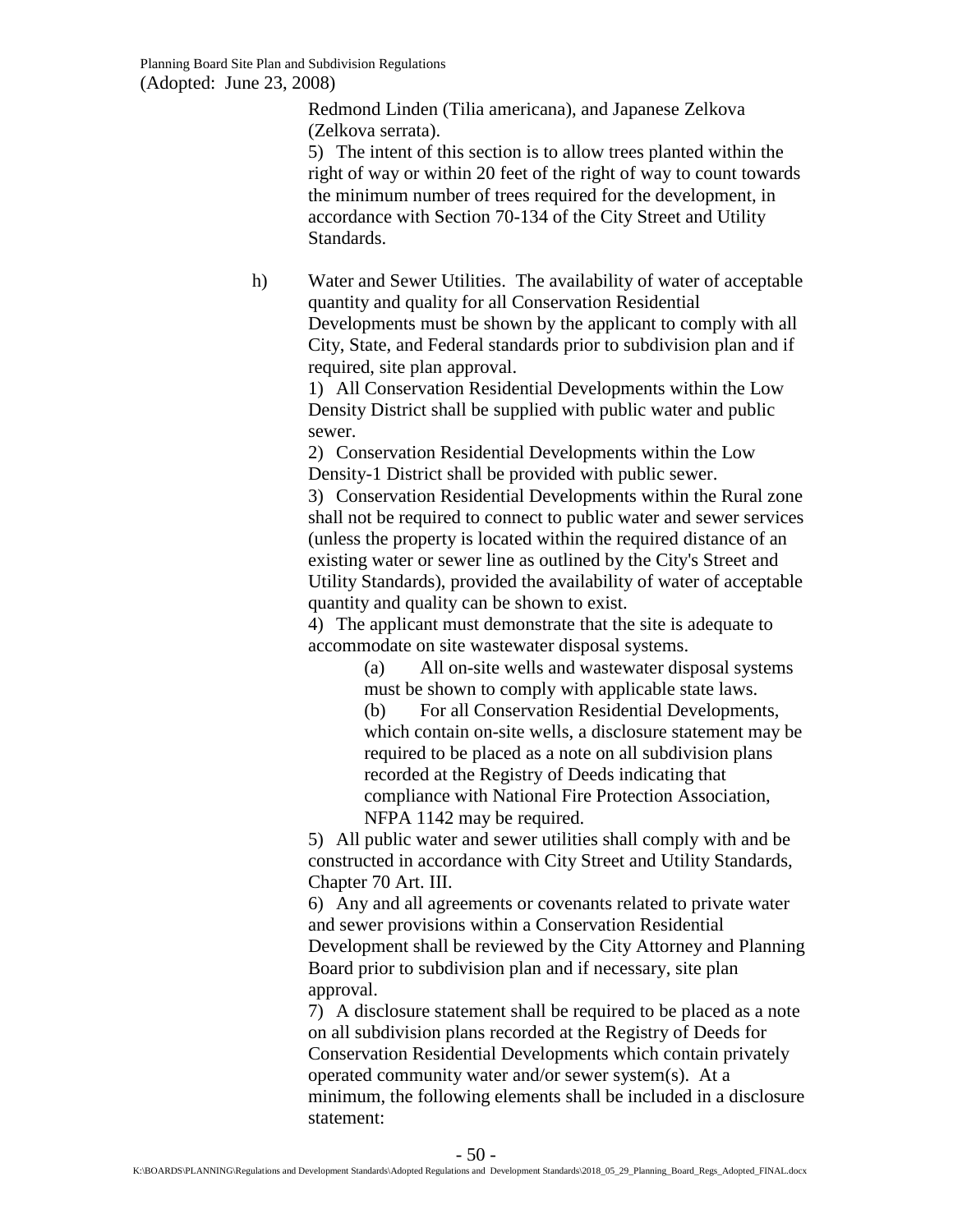- (a) Identification of the type of community water/sewer system proposed;
- (b) Identification of the lots/dwelling units responsible for the upkeep and
- (c) maintenance of the system(s);
- (d) How these costs will be shared among users; and,

(e) Recognition that the City of Keene bears no responsibility and makes no assurances for the safety, operation and maintenance of the system(s).

i) Open Space Requirements. In a Conservation Residential Development, all lands designated to meet open space requirements shall be held in common ownership under the following requirements:

> 1) The areas of any such Conservation Residential Development designated to meet the open space requirement under the CRD Ordinance shall not be used for siting of individual lots, construction of buildings, facilities for accessory uses, roads and other areas for vehicular traffic. Open Space shall be permanently maintained as open land for the purpose of passive recreation, conservation, agriculture or Silva culture;

> > (a) The Open Space areas shall be designed to maximize the conservation purposes of the CRD and to minimize the fragmentation of the conservation values on the landscape. The minimum size of any parcel designated as Open Space shall not be less than one (1) acre in area;

(b) The location and layout of all open space within a Conservation Residential Development shall require Planning Board approval.

(c) Planning of open space within a Conservation Residential Development shall be guided by the City's Open Space Master Plan and Section 6 C. of these regulations.

(d) The Open Space or any portion of it shall be held, managed, and maintained by the developer until at least a majority of the lots or dwellings have been sold. At that time, this Open Space shall be owned in one or more of the following ways:

(e) In common, by a Homeowner's Association for the control and maintenance as Open Space;

(f) By a Conservation Trust or other suitable private non-profit organization registered in the State of New Hampshire which shall ensure that the Open Space shall be held in perpetuity as open space;

(g) By the City of Keene which may accept the conveyance of any Open Space for perpetual public use and maintenance, if accepted by the City Council. The conveyance of any Open Space to the City shall also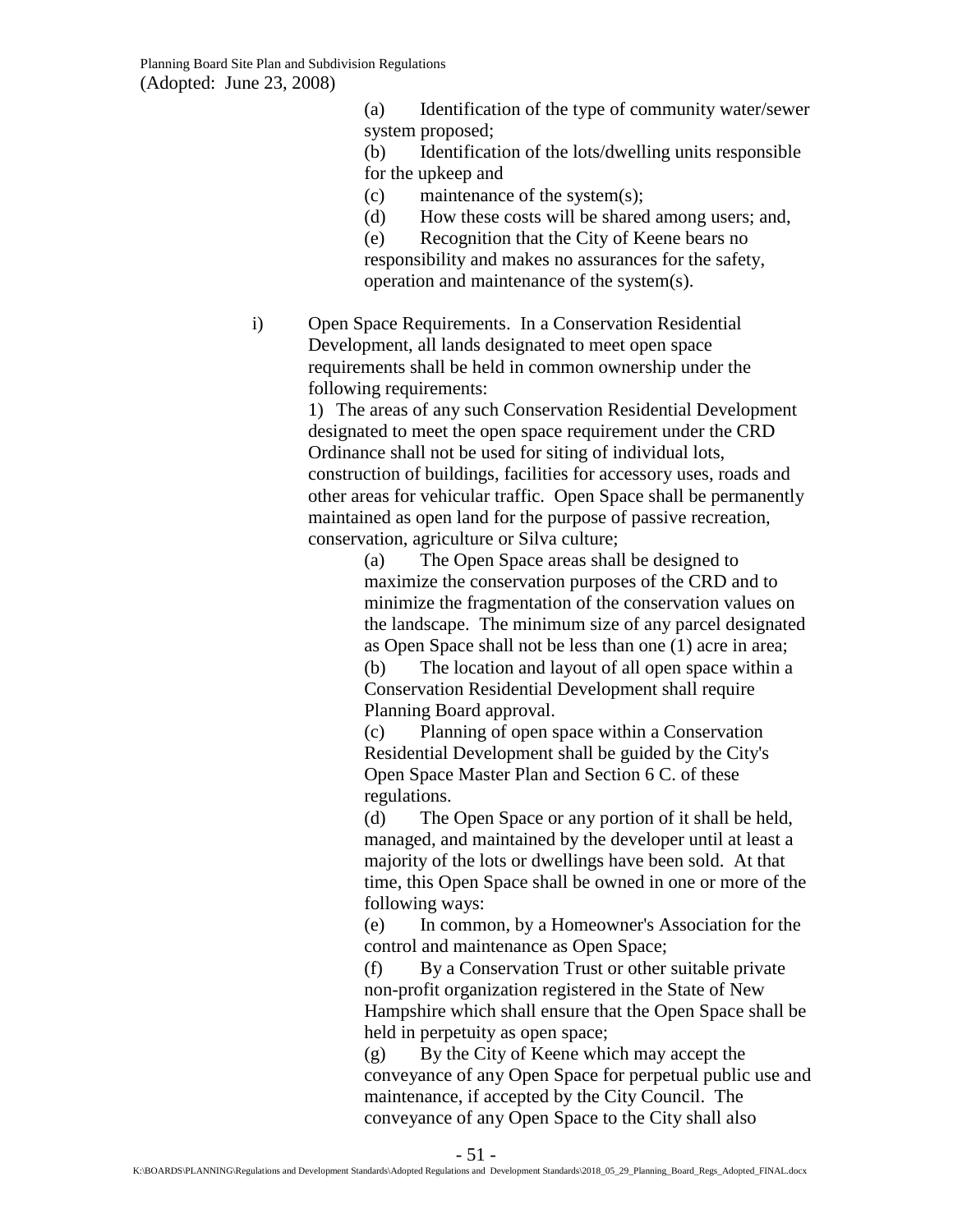include the donation of a trust fund for the specific purpose of the maintenance of such Open Space.

(h) All agreements, restrictions, covenants, easements, organizational provisions for a Homeowner's or Condominium Association, and any other method of management of the Open Space land, shall require approval of the Planning Board. Open Space shall not be subdivided. Provisions shall be made to assure that the Open Space always remains undeveloped. Such provisions may include:

(i) Granting development rights to the City, if accepted by City Council, or other suitable private non-profit organization; or,

(j) Granting of a conservation easement.

(k) Each dwelling unit shall have reasonable access to the Open Space, but need not front directly on such land. No portion of the Open Space land shall be conveyed in a manner, which would result in non-compliance with this section.

j) Common Land Requirements. In a Conservation Residential Development, all common land areas, not including land designated as open space, but including all lands surrounding multi family structures, commonly owned accessory use areas, all commonly owned outdoor recreational areas and enclosed recreational facilities, shall be held in common ownership with the following requirements:

> 1) The common land or any portion of it shall be held, managed, and maintained by the developer until at least a majority of the lots or dwellings have been sold. At that time, this common land shall be owned in common by a Homeowner's Association or Condominium Association for the control and maintenance of Common Land.

> 2) All uses of common lands shall conform to the requirements of the CRD Zoning Ordinance; Common Land shall not be subdivided, unless such subdivision is for the express purpose of dedicating and developing the sub-divided portion of the common land for non-residential uses permitted within the zoning district underlying the CRD. The subdivision of common land for these purposes shall be restricted from future residential development by deed restriction or conservation easement in a form acceptable to the City Attorney.

3) The location, layout and use of all Common Land areas within a Conservation Residential Development shall require Planning Board approval.

4) Planning of Common Land areas within a Conservation Residential Development shall be guided by the City's Open Space Master Plan and Section 6 C and Section 7 of these regulations.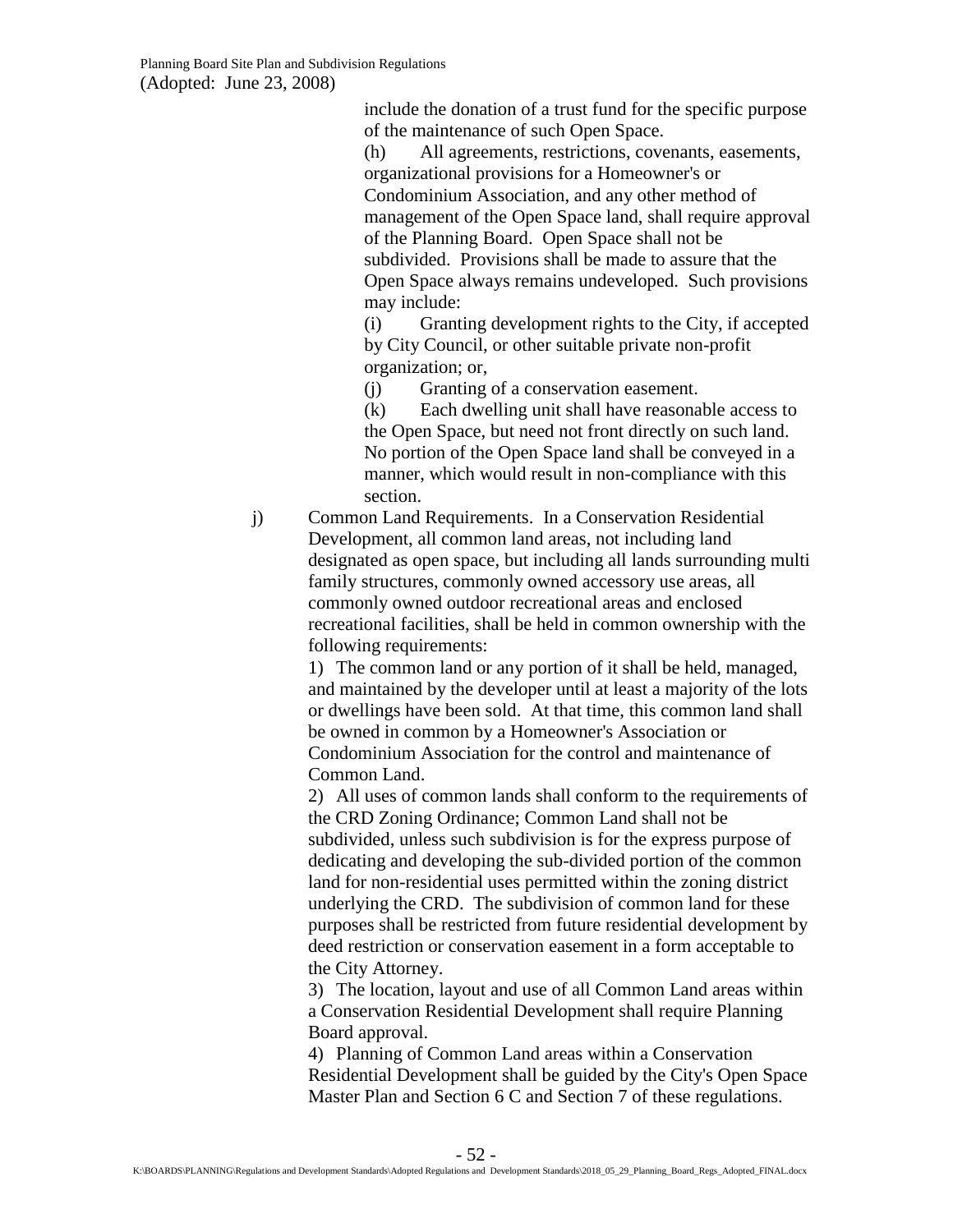5) All agreements, restrictions, covenants, easements, organizational provisions for a Homeowner's or Condominium Association, and any other method of management of the common land, shall require Planning Board approval. 6) Each dwelling unit shall have reasonable access to the common land, but need not front directly on such land. No portion of the common land shall be conveyed in a manner, which would result in non-compliance with this section.

- k) Phasing of Development. In order to mitigate the impact of a Conservation Residential Development on community facilities, services or utilities and/or to provide for the completion of all proposed improvements including recreational facilities, streets, walkways, drainage, and landscaping, the Planning Board may establish a timetable through a written and executed security agreement to be approved and signed by the Planning Director and City Engineer for phasing the development of an approved Conservation Residential Development.
- l) Waiver of Requirements. The Planning Board reserves the right to waive strict compliance with these regulations on a case-by-case basis, provided such waiver is consistent with the overall spirit and intent of the CRD Ordinance and these regulations.

1) Waiver requests pertaining to the CRD regulations shall follow the conditions set forth in this paragraph and not in accordance with Section X. Waiver of Requirements set forth in the Planning Board Site Plan and Subdivision Regulations.

2) In granting a request for waiver of any requirements under these regulations, the Planning Board shall find that all of the following four (4) conditions apply:

> (a) That granting the waiver will not be contrary to the spirit and intent of the CRD Ordinance

- (b) That granting the waiver will better protect the
- conservation values identified in the CRD Design Process.

(c) That granting the waiver will not diminish the property values of the abutting properties.

(d) That granting the waiver will be to the benefit of the public interest

3) The Planning Board does not have the authority to waive compliance with any of the Conservation Residential Development regulations contained within the City Code or Zoning Ordinance. 4) Any request for a waiver must be submitted in writing within the same time frame as a formal application for a Conservation Residential Development.

<span id="page-52-0"></span>5) Abutters are to be notified at applicant's expense when a request for a waiver is submitted.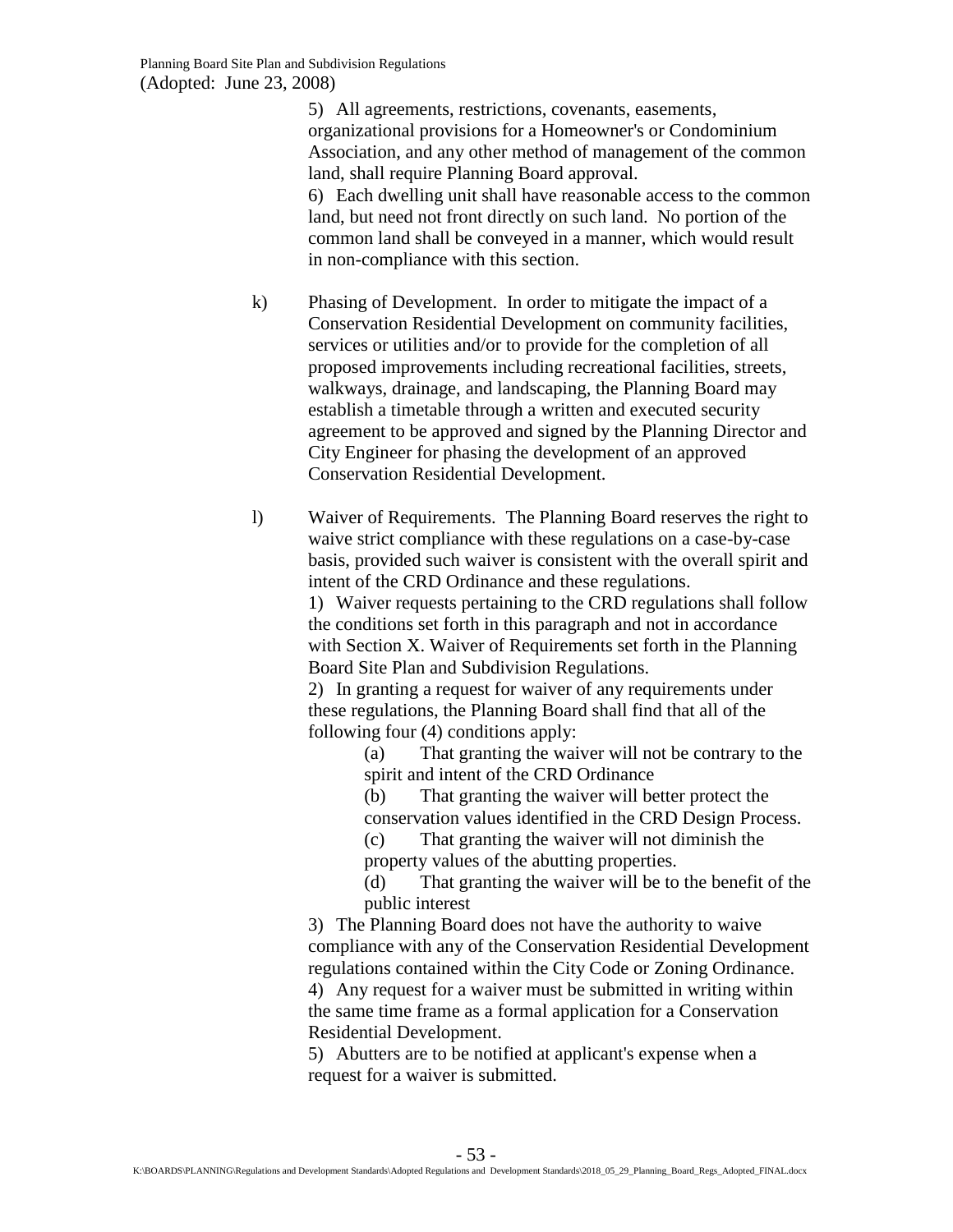### **VII. FEES**

1. The City Council has established and from time to time may amend a schedule of fees. The Planning Department is directed to accept an application for review only when the application includes the appropriate fees as established by the City's formal fee schedule.

## <span id="page-53-0"></span>**VIII. SECURITY**

- 1. The Planning Board shall have the authority to require applicants to post a security deposit for public improvements, including but not limited to roads, sidewalks, parks, and utilities, and for performance of site improvements, including but not limited to erosion and sediment control, as specified by the Board at the time of approval.
	- a) The Board may require one or more "performance" securities to assure the proper functioning of elements of the project concurrent with and subsequent to construction. This typically includes security for all landscaping installed on a site to ensure its survival for 1 full growing season after installation (a minimum of 12 months), and security to assure that erosion control provisions are working, or to assure that required technical inspections take place.
	- b) The Board may require security to assure the submittal to the Planning Department of "as builts," certified by a registered surveyor or engineer which includes the exact location and depth (when appropriate), size and materials of sewer, water, gas, drainage and any underground utilities (phone, electric, cable) as well as catch basins, hydrants, compensatory wetlands, compensatory flood storage areas, sidewalks, drainage basins, edge of pavement, edge of buildings, and other improvements as may be indicated by the Board at the time of approval.

1) This information shall be submitted on a CD in a format specified by the Planning Department (dwg or dfx preferred, tif accepted)

- c) The security must be in a form acceptable to the Board and the City Attorney. Acceptance of security in some instances can take considerable negotiation with City staff, and the applicant is encouraged to address this issue early in the review process so that conditionally approved plans can be signed before they expire. The preferred forms of security are certified checks made out to the City of Keene and letters of credit although the Board may consider other forms. Performance Bonds shall not be an acceptable form of security.
- d) At its discretion, the Board may, and for large or complex projects normally will also require a written security agreement which specifies when various improvements will be completed. This agreement may be required to link the completion of phases of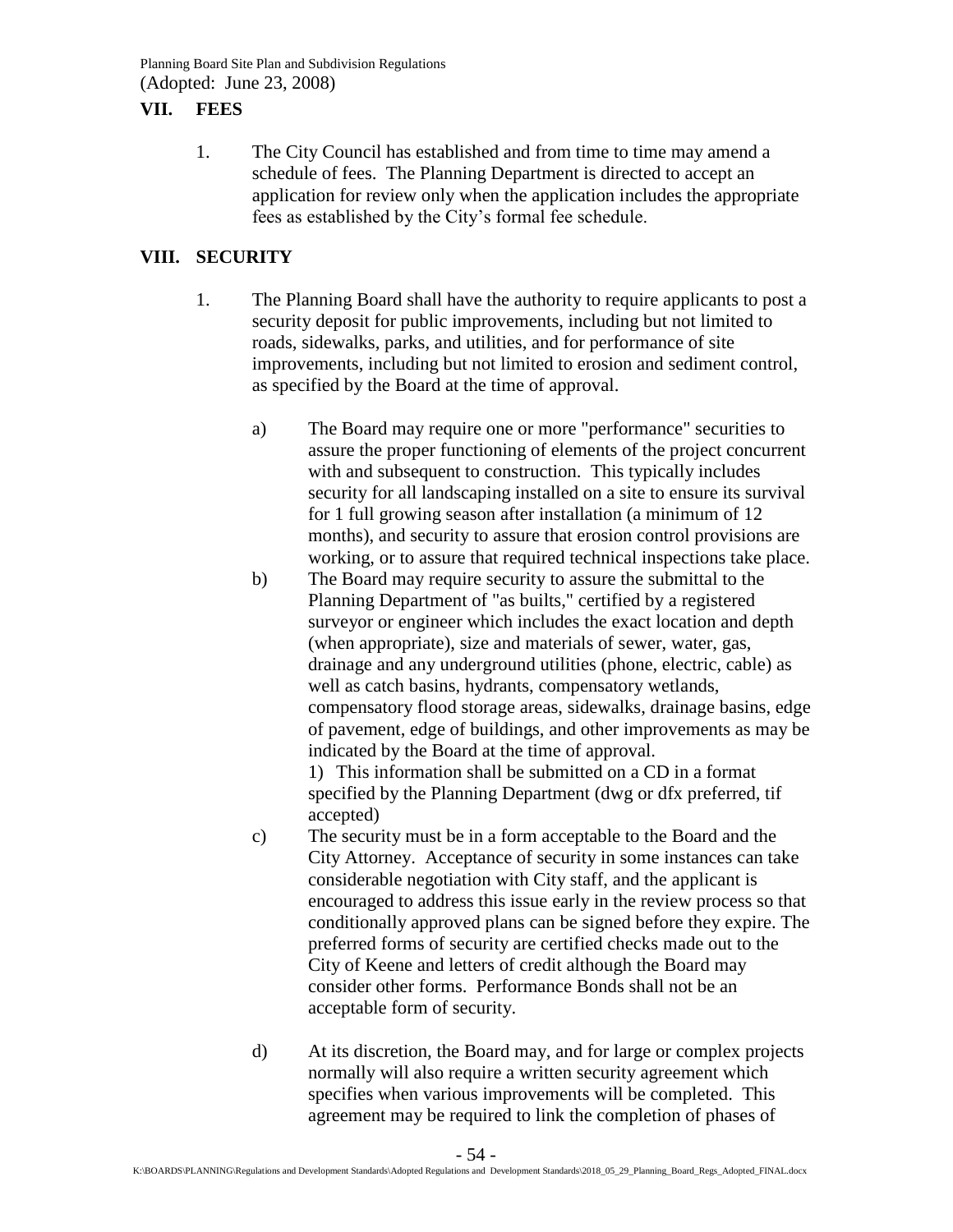improvement with the issuance of site work permits, foundation, or building permits, or certificates of occupancy. Applicants should anticipate that for large or complex projects it may take considerable time to properly formulate such an agreement and to obtain necessary reviews and approvals within the City. For that reason applicants are encouraged to address this issue early in the review process.

# <span id="page-54-0"></span>**IX. ENFORCEMENT AND PENALTIES**

- 1. Enforcement of these regulations shall be the responsibility of the Code Enforcement Department.
- 2. Any violations of these regulations shall be subject to a civil fine. The City Council, the Planning Board, or the Code Enforcement Department may initiate action. Violation of conditions on Site Plan or Subdivision approvals may result in the loss of plan approval by the Planning Board.

# <span id="page-54-1"></span>**X. WAIVER OF REGULATIONS AND DEVELOPMENT STANDARDS**

- 1. Unless otherwise set forth in these regulations, the Planning Board may waive strict compliance with the Board's Development Standards or other regulations on a case-by-case basis, when criteria established for the granting of specific standards are found to be met, and in any case, as long as the granting of such waiver meets each of the following criteria:
	- a) That granting the waiver will not be contrary to the spirit and intent of these regulations;
	- b) That granting the waiver will not increase the potential for creating adverse impacts to abutters, the community or the environment; and
	- c) That granting the waiver has not been shown to diminish the property values of abutting properties.
	- d) Consideration will also be given to whether strict conformity with the regulations or Development Standards would pose an unnecessary hardship to the applicant.
- 2. In granting a waiver, the Planning Board shall require any mitigation that is reasonable and necessary to ensure that the spirit and intent of the standard being waived will be preserved, and to ensure that no increase in adverse impacts associated with granting the waiver will occur.
- 3. Any request for waiver shall be in writing and shall be submitted following the same process and time frame as is required for formal applications.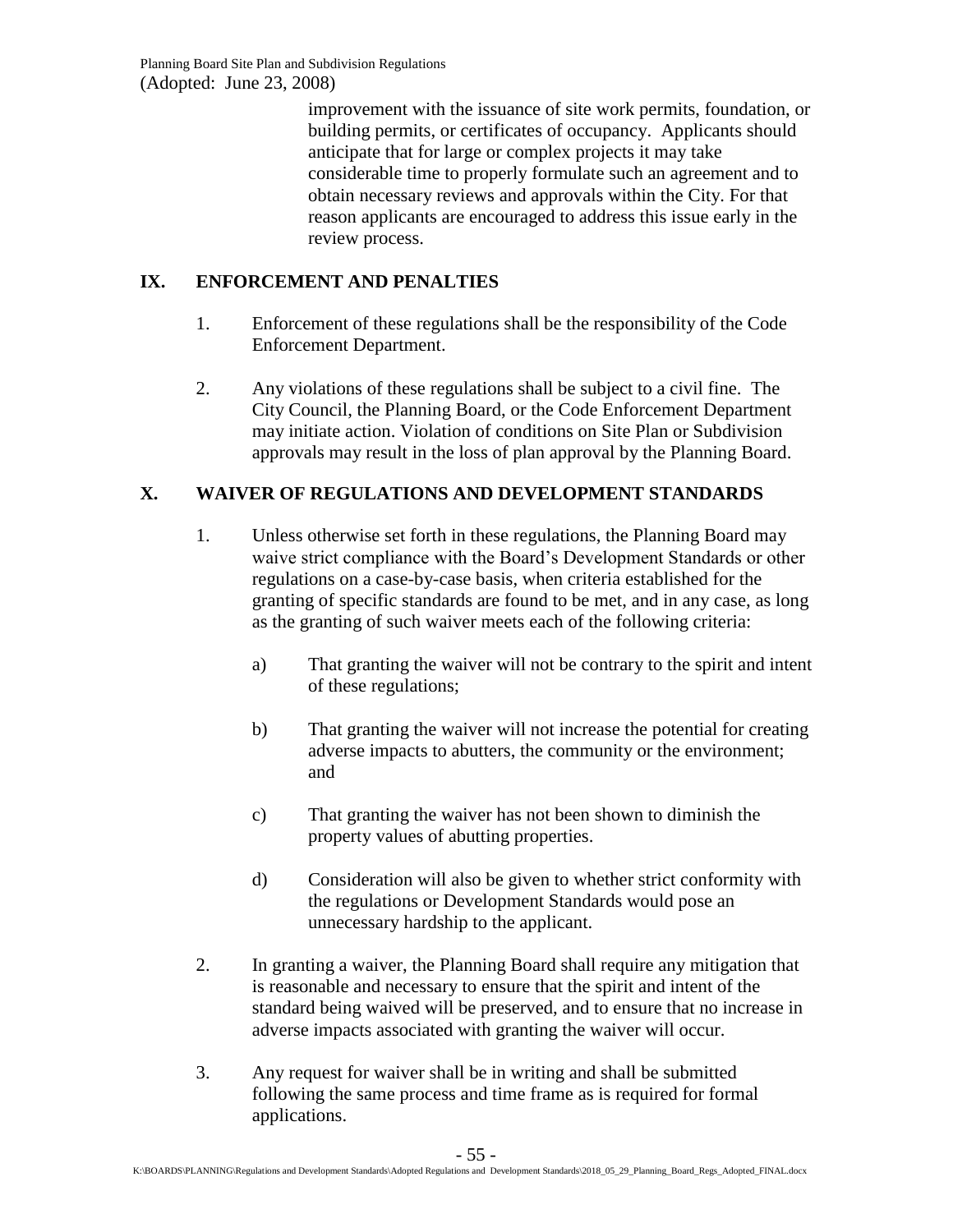a) Board decisions on requests for waiver shall be made in writing.

# <span id="page-55-0"></span>**XI. VALIDITY AND AMENDMENTS**

- 1. If any portion of these regulations shall be declared invalid, it shall not be held to invalidate or impair the validity, force, or effect of any other portion(s) of these regulations.
- 2. These regulations may be amended by the Planning Board following a public hearing on the proposed changes. Such change(s) shall not take effect until a copy of the revised regulations, certified in writing by a majority of the Board has been filed with the Keene City Clerk.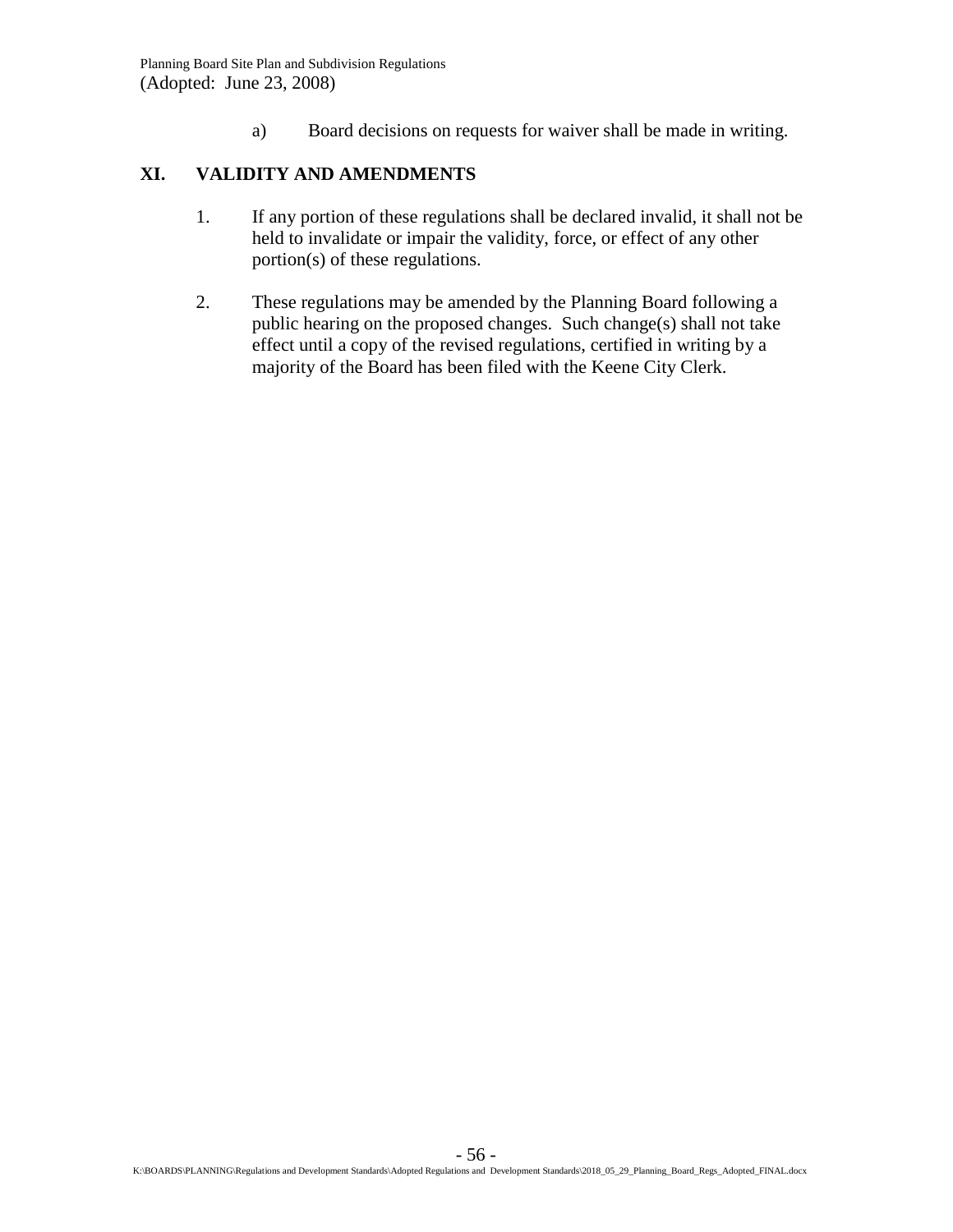### PLANNING BOARD REGULATIONS Outline of Revisions

Site Plan and Subdivision Regulations

*The following sections of the City of Keene Site Plan and Subdivision Regulations (Adopted September 26, 1994) were amended by the Keene Planning Board on the dates indicated.*

| 1) | Sec. VI General Requirements Sec.<br>B - Submittal Deadline                                    | <b>Public Hearing</b><br>June 26,1995 | Approval<br>June 26, 1995 |
|----|------------------------------------------------------------------------------------------------|---------------------------------------|---------------------------|
| 2) | Sec. XIII. Waiver of Requirements                                                              | October 23, 1995                      | October 23, 1995          |
| 3) | Sec. III Jurisdiction Amend Section<br>B., add new Section III B.,<br><b>Voluntary Mergers</b> | March 23, 1998                        | March 23, 1998            |
| 4) | Sec. III Jurisdiction Insert a new<br>Subsection "D – Conditional Use<br>Permit"               | September 24, 2001                    | September 24, 2001        |
| 5) | Sec. IX. Conservation Residential<br>Development                                               | May 28, 2002                          | May 28, 2002              |
| 6) | Sec. III Insert sub-section "E.<br>Conditional Use Permit, Accessory<br>Dwelling Unit"         | <b>August 26, 2002</b>                | <b>August 26, 2002</b>    |
| 7) | Sec. X. Performance and Utility<br><b>Standards</b>                                            | September 23, 2002                    | September 23, 2002        |
| 8) | Sec. VIII, Paragraph H, Amended to<br>be not waivable                                          | May 29, 2007                          | May 29, 2007              |
| 9) | <b>General Revisions to all Sections</b>                                                       | June 23, 2008                         | June 23, 2008             |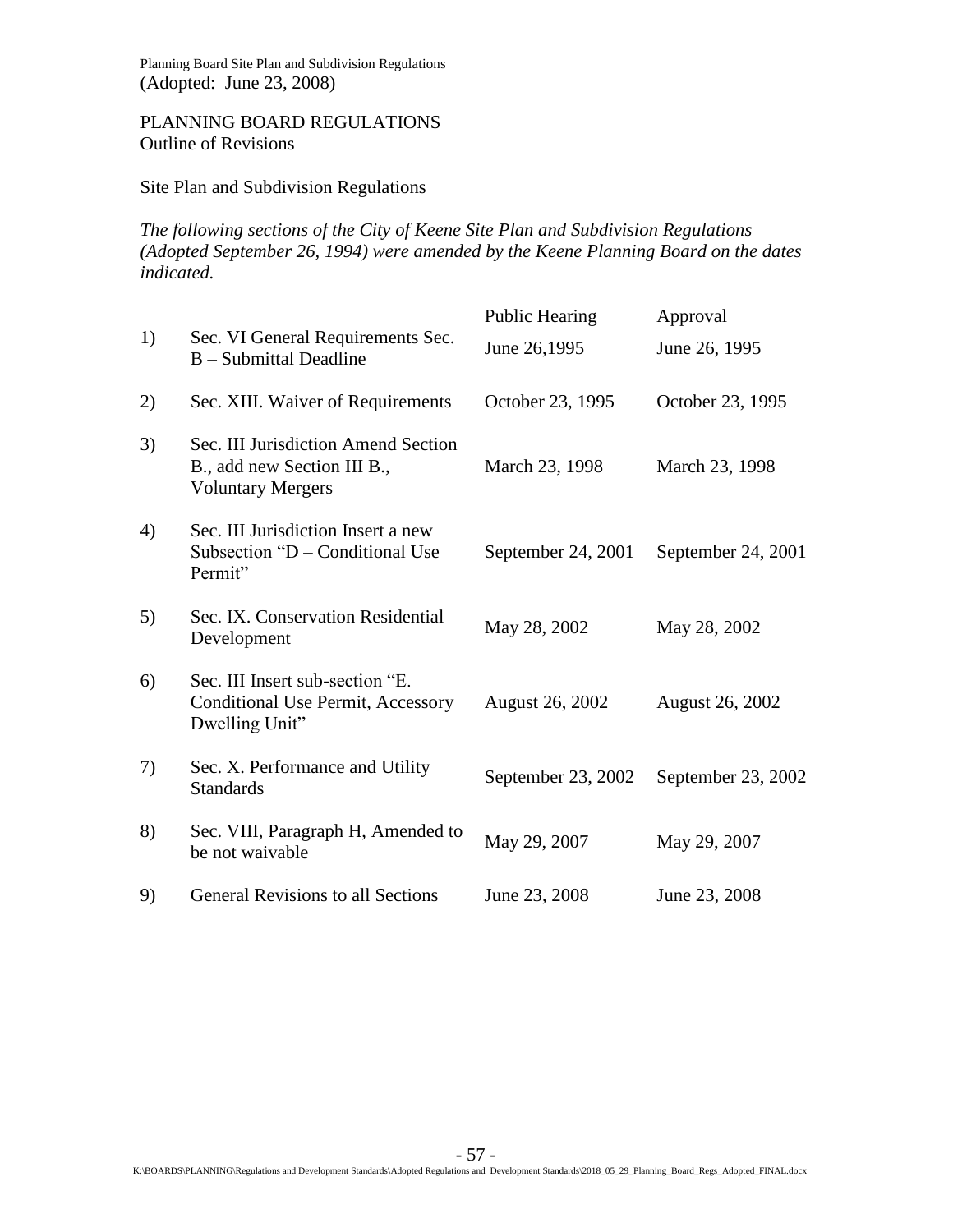### PLANNING BOARD REGULATIONS Outline of Revisions

### Site Plan and Subdivision Regulations

*The following sections of the City of Keene Site Plan and Subdivision Regulations (Adopted June 23, 2008) were amended by the Keene Planning Board on the dates indicated.*

|    |                                                                                                                                                                                                               | <b>Public Hearing</b> | Approval              |
|----|---------------------------------------------------------------------------------------------------------------------------------------------------------------------------------------------------------------|-----------------------|-----------------------|
| 1) | Add Sec. III C.6 - "Hillside<br>Protection"                                                                                                                                                                   | February 22, 2010     | February 22, 2010     |
| 2) | Revise Sec. IV.D.11. "After the<br>Board Makes a Decision" to clarify<br>extension to timeframes for plan<br>signature and active and substantial<br>construction                                             | February 22, 2010     | February 22, 2010     |
| 3) | Revise Sec. III.C.5.a. "Subdivision"<br>Review" to include abutter<br>notification for Boundary Line<br>Adjustments.                                                                                          | May 24, 2010          | May 24, 2010          |
| 4) | Revise Sec. IV.D.2.b.3. "Submission<br>and Procedural Requirements" to<br>include abutter notification for<br>Boundary Line Adjustments.                                                                      | May 24, 2010          | May 24, 2010          |
| 5) | Revise Sec. IV.D.7. "Revision<br>Submission Deadline" to clarify<br>required revision materials and to<br>clarify the revision deadline;<br>references to Sec. IV.D.7 are<br>amended throughout the document. | <b>August 23 2010</b> | <b>August 23 2010</b> |
| 6) | Revise Sec. IV.D.2 "Submission<br>Requirements" to require one digital<br>copy of the complete application.                                                                                                   | <b>August 23 2010</b> | <b>August 23 2010</b> |
| 7) | Add Sec. III.D.1.d "Conditional Use<br>Permit Review" to include Surface<br><b>Water Protection.</b>                                                                                                          | February 24, 2014     | February 24, 2014     |